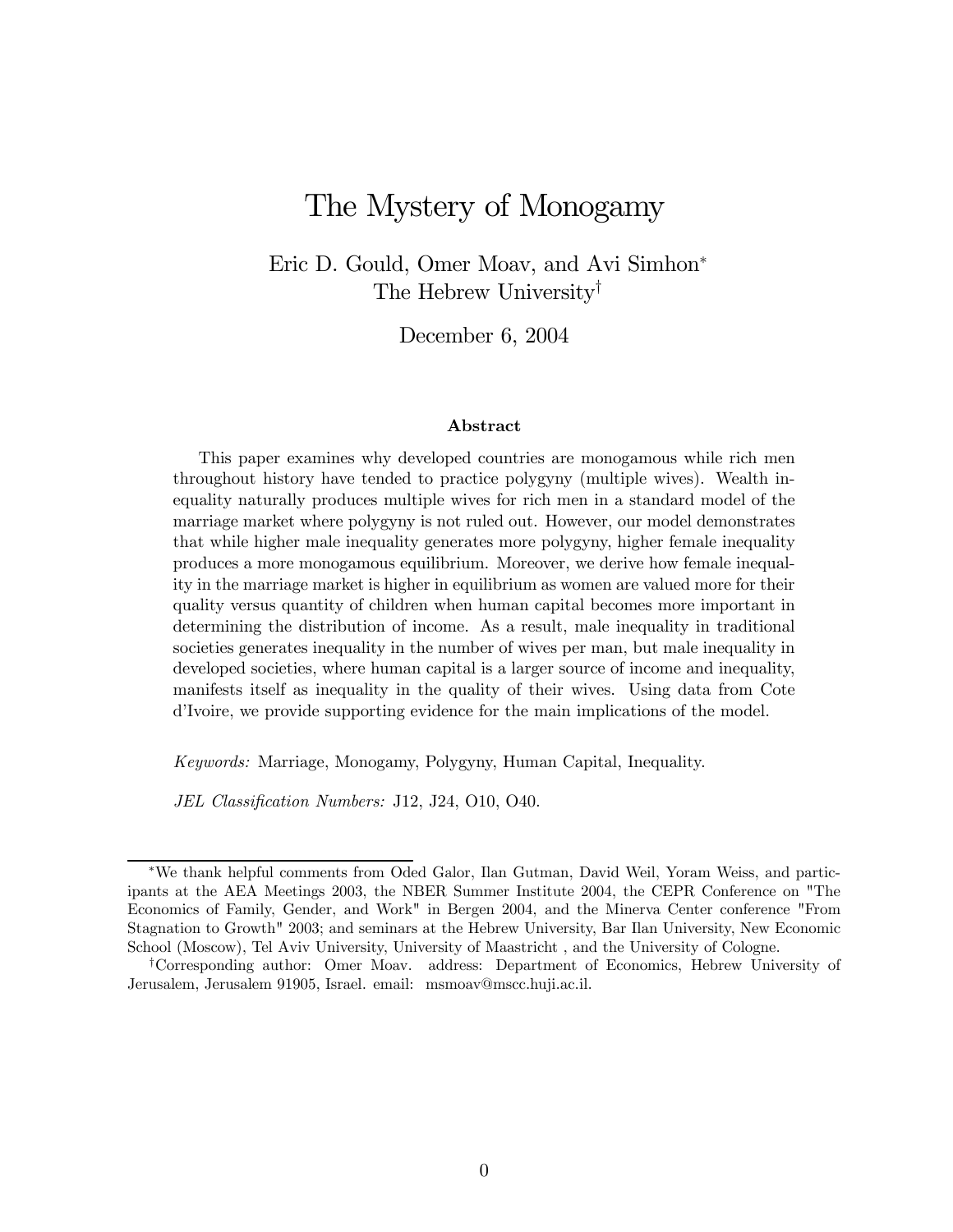## 1 Introduction

Throughout history, wealthy men have tended to mate with multiple wives. This practice, known as polygyny, exists in 850 of the 1170 societies recorded in Murdock's Ethnographic Atlas (Hartung (1982)). Polygyny is still prevalent in much of Africa where the percent of women living in polygynous households ranges from 25% to 55% in the Western, Central, and Eastern parts (Lesthaege (1986)). Moreover, polygyny is very easy to explain theoretically — male inequality in wealth tends to generate inequality in the number of their wives (Becker (1991)). If all men were equal, there would be no reason for a woman to become the second wife of a man when she can just as easily be the only wife of someone just as good. However, it is not well understood why polygyny is virtually non-existent in modern industrialized societies, or in other words, why polygyny is so strongly associated with primitive economies both today and throughout history. Given the large and often staggering disparities in wealth in many highly developed countries, it is somewhat of a mystery that monogamy has emerged almost universally in the marriage market of advanced economies.

Therefore, the primary goal of this paper is to offer an explanation for the emergence of monogamy as an equilibrium outcome even in the presence of persistently high levels of income inequality. Our model demonstrates that a key factor explaining the practice of monogamy versus polygyny is not just the level of inequality, but also the composition of inequality. In particular, income is derived from labor income, which is a function of human capital, and non-labor income such as land, physical capital, corruption, etc. The model shows that the marriage market equilibrium becomes more monogamous as the level of inequality is determined more by disparities in human capital versus disparities in non-labor income. This result is consistent with the idea that inequality in advanced economies is determined more by differences in human capital, while inequality in lessdeveloped societies is primarily due to a skewed distribution of non-labor income.<sup>1</sup>

A key assumption of the model is that high quality men and women are more efficient in producing higher quality children, which generates a comparative advantage for high quality parents in raising higher quality children. Therefore, the rich men in less-developed

<sup>&</sup>lt;sup>1</sup>For example, labor income explains 72% of the variation in total income for male heads of households in the United States 1990 Census versus only 54% in Cote d'Ivoire in 1986 (see the empirical section for a description of the Cote d'Ivoire data). Using log income and log wages, these numbers are 18% for the US and 6% for Cote d'Ivoire. Also, this notion is consistent with the empirical growth literature which shows that the negative effect of land inequality on growth is usually found to be stronger than income inequality. See Alesina and Rodrik (1994) and Deininger and Squire (1998).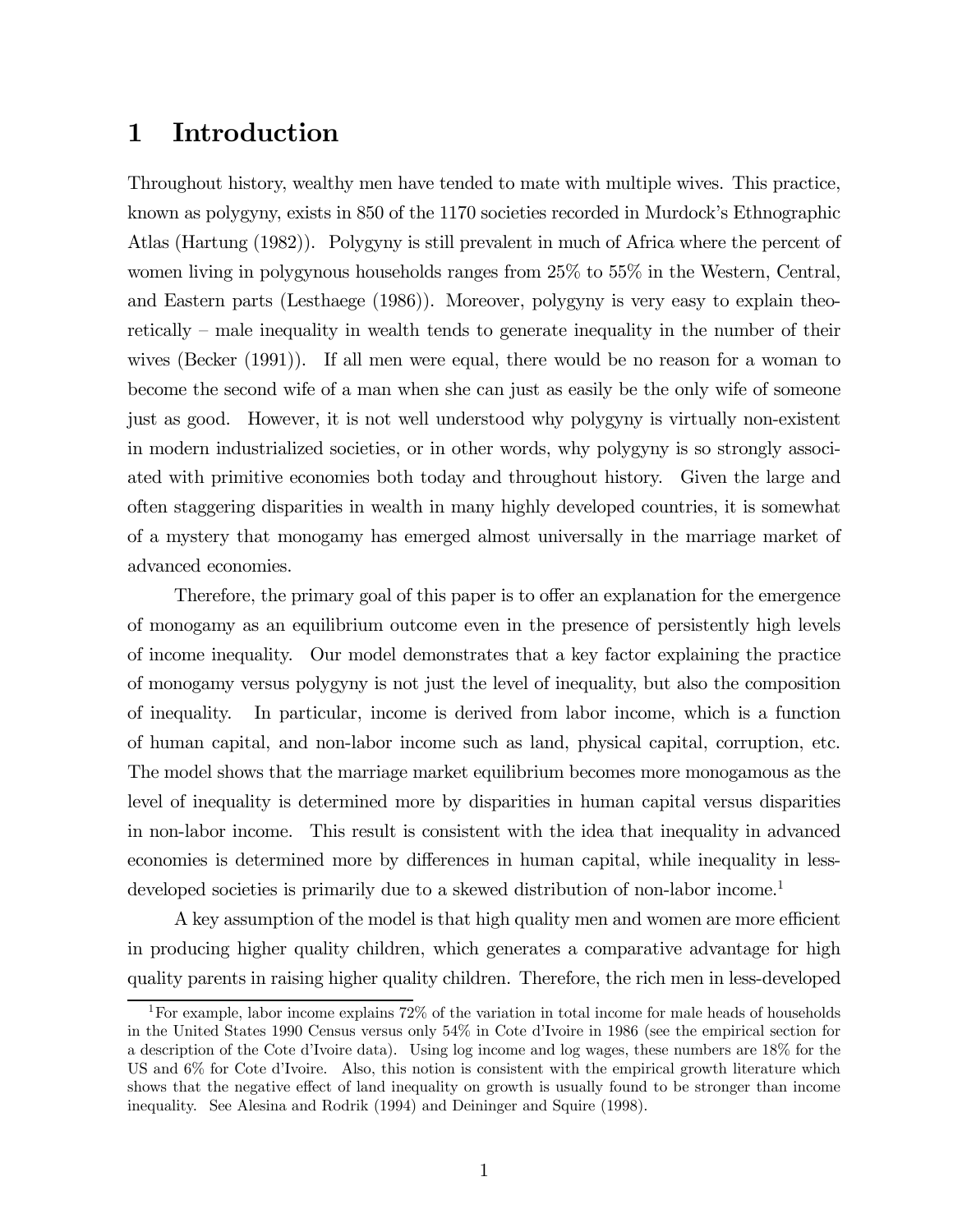economies, who typically have high non-labor income and low human capital, do not produce quality children efficiently. As a result, rich men in less-developed economies have a low demand for quality children, which translates into a low demand for quality in women, since quality in women is valued only for its advantage in producing quality children. Hence, the value of women in the marriage market is determined by the quantity, rather than the quality of children that women can produce. Assuming that all women produce a similar expected number of children, all women are close substitutes for each other in the marriage market in primitive economies, which keeps the price low enough so that rich men can afford more than one wife. Consequently, rich men in primitive economies marry multiple wives and have many children with low levels of human capital.

In more advanced economies, human capital plays a larger role in determining the level of income and inequality. Therefore, the wealthy men are typically men of higher quality, not just those with more non-labor income. As a result, wealthy men have a higher demand for child quality versus quantity because their cost of producing child quality is low relative to the return. The increased demand for quality children increases the demand for quality in women in the marriage market, since high quality men and women are complements in the production of quality children. Thus, women are valued according to both the quality and quantity of children they can produce, and therefore, high quality women are a scarce resource in the marriage market in advanced economies. As a result, women of different quality levels are not highly substitutable for each other, and the high value of quality women increases their price in the marriage market and makes polygyny less affordable for rich men who want high quality wives. Monogamy emerges in advance economies because of the increasing value of high quality women in the marriage market, which stems from the increasing value of their input in the production of child quality.<sup>2</sup>

In other words, male inequality generates polygyny, but female inequality reduces it. The model shows that inequality in the value of women is necessary to reduce the degree of polygynous mating — there needs to be a reason why rich men are willing to pay more for less quantity. The model also shows how female inequality is generated. The value of women in the marriage market is shown to be directly linked to the importance of her children's human capital. Therefore, when human capital is a bigger factor in determining

<sup>2</sup>Theoretically, the switch towards quality versus quantity in advanced economies, as in Becker, Murphy and Tamura (1990), could increase the demand for polygyny if a rich man tries to increase quality by decreasing the number of children per wife, and therefore, may lead to an offsetting increase in the number of wives. This equilibrium does not occur in our model since the comparative advantage of quality women in producing quality children drives up the price of quality women to the point of making polygyny less affordable.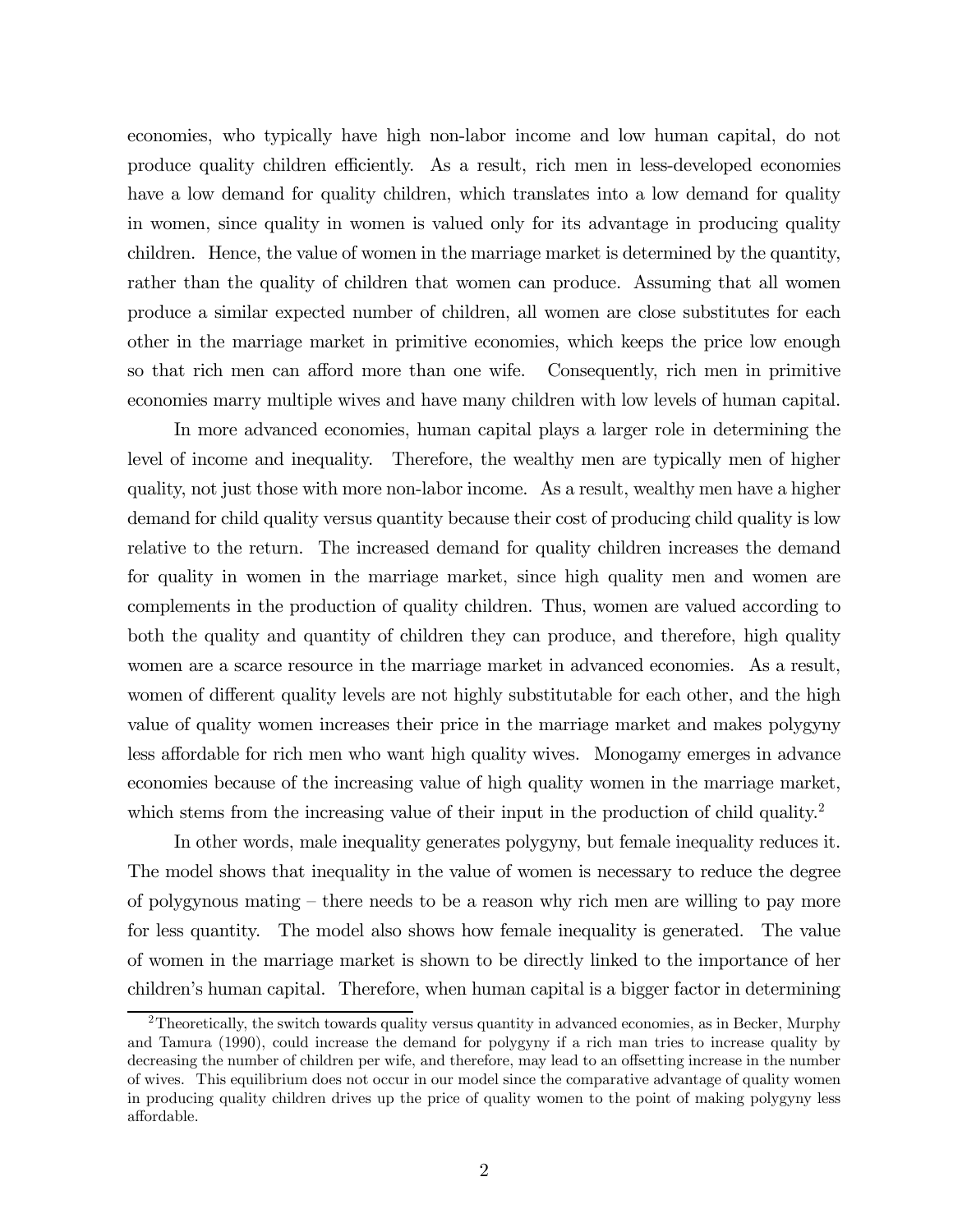her child's future income, women who can create high quality children more efficiently are increasingly valued in comparison to low quality women. This inequality within women directly influences the degree of polygynous matching in equilibrium. As a result, male inequality in less-developed societies translates into inequality in the number of wives per man, while inequality in developed countries generates inequality in the quality of wives. Becker (1991) calls inequality in the quality of wives "implicit polygyny," which our model shows is the equilibrium outcome when the source of inequality stems mainly from human capital because of the inequality in the value of women in the marriage market.

The model also offers an explanation of why and how the "power of women" is higher in advanced societies. The increasing "power of women" derives from the increasing value of their ability to produce quality children, and therefore, the model is consistent with the roughly equal division of household resources within modern, monogamous marriages. In addition, our analysis using data from Cote d'Ivoire confirms all the main implications of the model. In particular, we control for a man's total income and show that polygyny increases with non-labor income but decreases with labor income and education. This result is consistent with the main prediction of our model: the sources of income, in addition to the level of income, strongly determine the degree of polygynous behavior in the marriage market.

It may be tempting to argue that the mystery of monogamy is easily explained by bans on polygynous behavior in modern societies, or social norms in favor of monogamy. We do not dismiss these factors as inconsequential, however, they are unlikely to be the entire explanation for several reasons. First of all, bans on polygyny may seem to be effective in Western countries, but polygyny is also banned in many less-developed countries with persistently high rates of polygynous mating (Western Africa, Thailand, Egypt, etc.). Clearly, bans on polygyny do not guarantee monogamy, precisely because of the difficulty of enforcement — it is very hard to stop consenting adults from living together and having children. Secondly, if there are effective laws or norms against polygyny, how did they arise? If their existence is independent from economic considerations, then norms against polygyny should not be so strongly correlated with economic development, investments in child quality, assortative mating between high quality husbands and wives, and the increasing power of women within the household and in society. Furthermore, our analysis on Cote d'Ivoire shows that the different sources of income explain variation in the polygynous behavior of individuals within a given religion and area of residence, where social norms about polygyny are likely to be constant.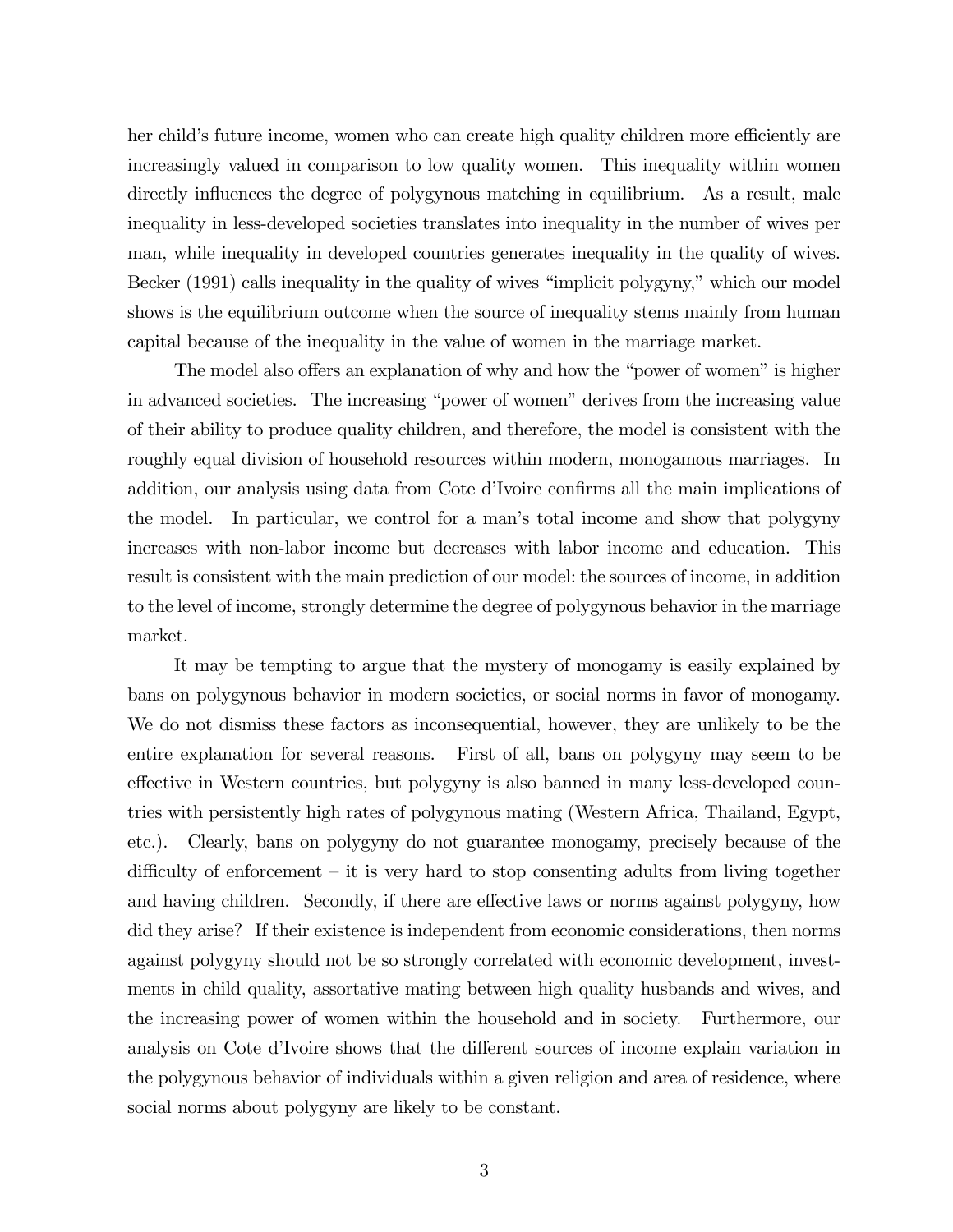Therefore, it seems more likely that norms and economic motives work together and reinforce each other. This line of reasoning follows Becker (1991) and Elster (1989), who argue that although laws and norms may affect behavior, they rarely evolve and are maintained if personal incentives are very weak to uphold them. Our model should be considered an attempt to explain how personal incentives align themselves with norms at various stages of development. In particular, our model shows how the demand for polygyny declines naturally in advanced countries, so that social norms can evolve and reinforce a monogamous outcome. As a result, our model can help explain why norms in favor of monogamy are strongly correlated with so many economic patterns listed above.

In addition, our model can be used to show within a simple political economy context why monogamous norms and laws emerge in the first place. Becker (1991) points out that, in contrast to conventional wisdom, women are not the ones primarily harmed by polygyny, since polygyny offers additional options for women. The real victims of polygyny are poor men, who may face very dim marriage prospects if they have to compete with rich men in a polygynous market. Given that rich men usually exercise more political and social power than poor men, rich men will only create laws or norms allowing for polygyny when their benefit from polygyny is high relative to the potential costs of social unrest stemming from inequality in the marriage market. That is, in advanced countries, the political economy gains for rich men of giving the "benefit" of monogamy to poorer men outweighs the rather small cost of limiting themselves to only one wife, which our model predicts is already the equilibrium tendency. Although super-rich men in advanced economies might still have a high demand for polygyny, polygyny will still be outlawed as long as the upper and middle classes are large enough relative to the super-rich to be politically powerful enough to enact the ban. However, in poorer countries where the demand for polygyny by upper and even middle class men is high according to our model, the cost of limiting themselves to one woman is very high, and therefore, the middle class will collude with the very rich men to keep the privilege of polygyny for themselves and deal with the potential wrath of the lower classes in other ways.

Considering the prevalence of polygyny throughout history and even today in many less-developed economies, there is surprisingly very little written about this issue.3 Most

<sup>&</sup>lt;sup>3</sup>It is somewhat debatable whether there is no polygyny in modern societies like the United States. Even if we disregard certain Mormon groups which are explicitly polygynous, many men are "serial monogamists" in the sense of marrying multiple wives in succession. This could be considered a form of polygyny, and points to the overall difficulty in categorizing various societies over time as either polygynous or monogamous. The very definition of marriage is not comparable in all places and over time. For example, concubines in China had certain privileges which were similar to wives, and the concept of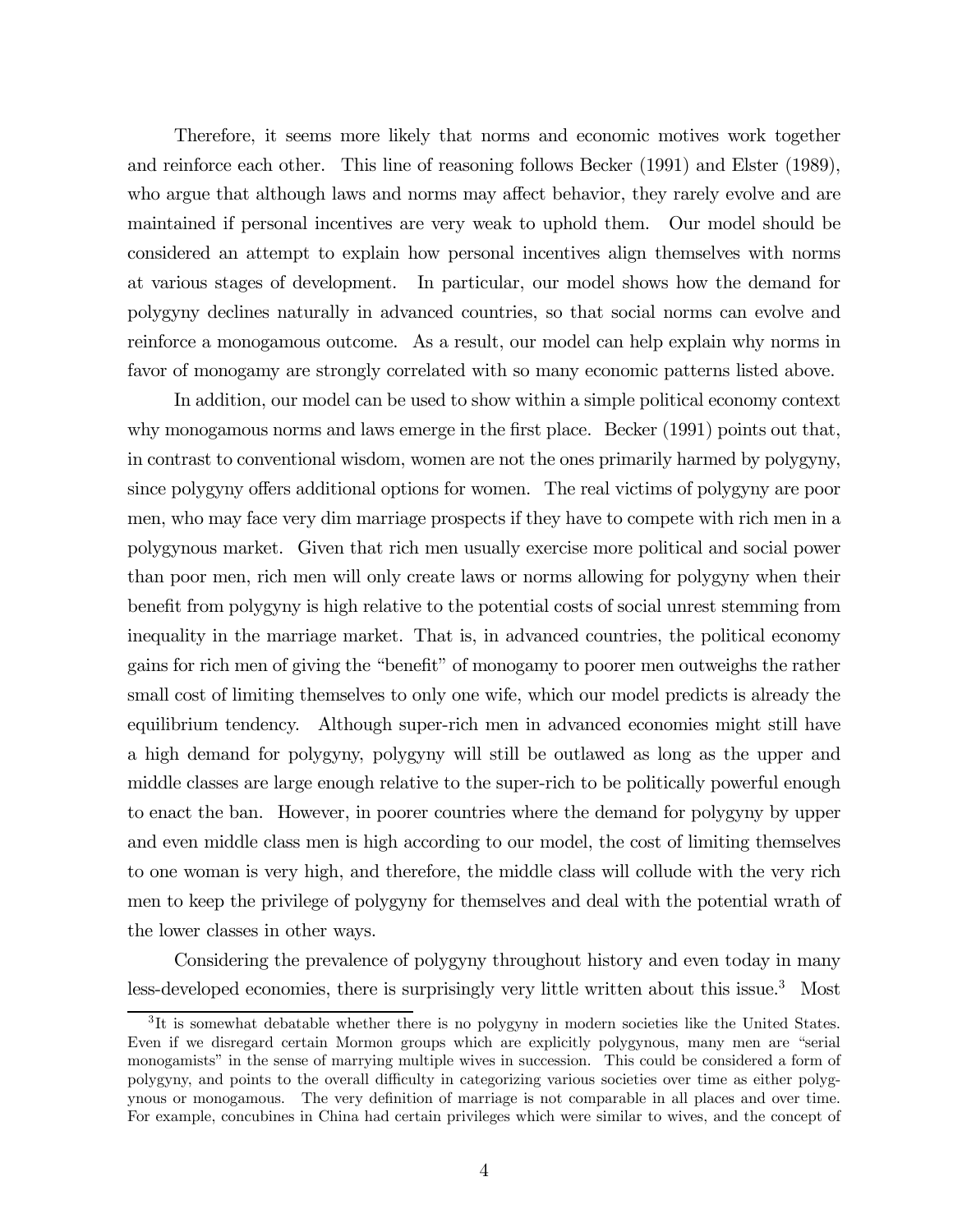models about marriage behavior assume monogamous mating. Becker (1991) presents the classic model of the marriage market which does allow for multiple partners, and shows that inequality in men naturally leads to polygyny. Becker's analysis has been extended by Guner (1999), Lagerlof (2002), Edlund and Lagerlof (2002), and Tertilt (2004). The focus of these papers is to analyze the degree of polygyny within a less-developed economy, and investigate the interaction between the practice of polygyny with a host of other marriage market institutions in agrarian economies such as arranged marriages, dowries, bride prices, support of parents in old age, investments in sons versus daughters, and the division of bequests to children. In contrast, our focus is to explain why polygyny virtually disappears in advanced countries, and not on the interaction of polygyny and the myriad of mostly primitive marriage market customs. Edlund and Lagerlof (2002) and Tertilt (2004) do examine whether exogenous changes in monogamy versus polygyny lead to more growth by affecting investments in sons relative to daughters and in wives versus physical assets. Our model compliments these papers by endogenizing the practice of polygyny/monogamy and examining how the level of development affects the marriage market equilibrium. Lagerlof (2002) offers an explanation for the decline in polygyny in advanced countries based on the idea that inequality declines with growth and development. Although declining inequality may be an important contributing factor, it is still puzzling why polygyny has died out given the often staggering disparities in income exhibited in many developed countries. Therefore, our model is the first to explain how monogamy can arise in equilibrium in the presence of large and persistent inequality within men, and to link monogamous tendencies with the increasing value of women in creating quality children.

Many of the existing models also have predictions which are specific to the setting of an agrarian economy. For example, Becker (1991) predicts that polygyny is positively associated with increasing transfers to the bride ("bride-prices") and with the increasing productivity of women in the output market. $4$  Both of these predictions have strong empirical support in agrarian economies such as Africa (see Goode (1963), Grossbard (1976), and

marriage in Africa today is not the same as in Western societies. However, despite all this variation, our model seeks to explain the seemingly ubiquitous decline in polygyny in modern societies, using the working definition of a "wife" as someone a man lives with and raises children with.

<sup>4</sup> If female productivity in the market is associated with higher rates of polygyny in less developed economies, it is not clear why the equilibrium prices of wives and outside labor in competitive marriage and labor markets would not adjust to reduce the incidence of polygyny. Therefore, to explain the persistence of polygyny in less-developed economies and the near extinction of polygyny in highly developed economies, we focus on the primary function of a marriage - the production of child quantity and quality. The production of children has no substitute in the outside labor market. Therefore, we focus on the role of polygyny in determining the fundamental choice and trade-off between child quantity and quality that all men and women make in both high and less-developed economies.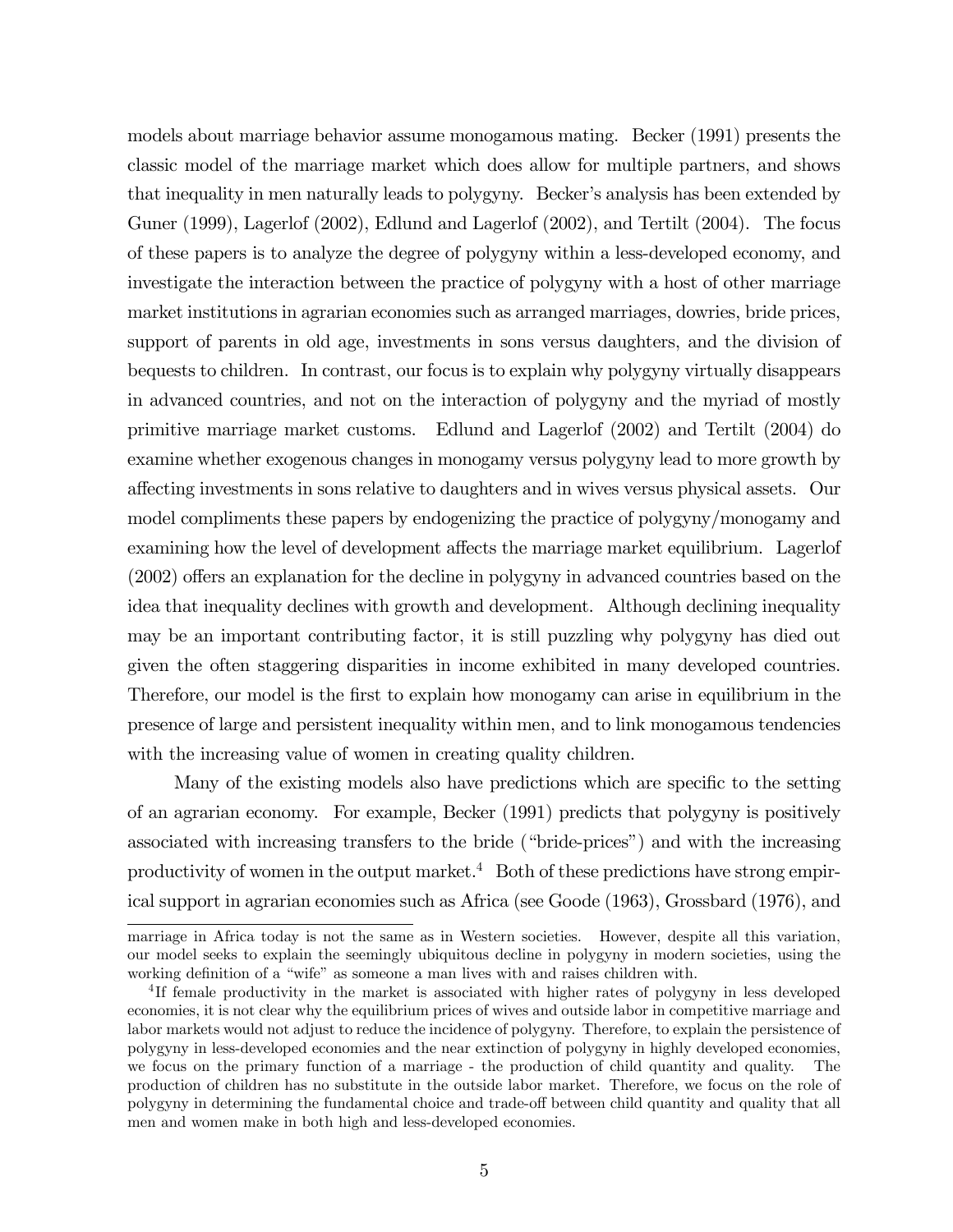Jacoby (1995)). However, these predictions are problematic regarding advanced economies where the productivity of women and the implicit bride price (bargaining power) of women are the highest they have ever been. According to existing models, the high productivity and bargaining power of women should be a sign of higher rates of polygyny, not the virtual extinction of polygyny as we see today. In contrast, our model is consistent with the decline in polygyny accompanied by the increasing bargaining power of women in marriages, increasing productivity of women, and persistent income inequality within men. We argue that while polygyny may increase bride prices within agrarian-based societies, the existence of polygyny in general is a sign that wives are inexpensive, or else wealthy men would not be able to afford more than one.

This paper is also related to the recent research concerning marriage patterns, macroeconomic conditions, and inequality (see Kremer (1997), Aiyagari, Greenwood, and Guner (2000), Fernandez and Rogerson (2001); Fernandez, Guner, and Knowles (2001)). This literature mainly focuses on the effect of assortative monogamous mating on the inequality of household income. In contrast, we examine the reverse effect of inequality on assortative mating, and we consider assortative mating in terms of not only the quality of husbands and wives, but also on the quantity of wives (i.e. assortative polygynous mating). However, a main prediction of our model is that there will be higher rates of assortative mating between men and women of higher quality in more advanced countries and in countries where there is a higher skill premium. Fernandez, Guner, and Knowles (2001) provide empirical evidence for these predictions, thus supporting our story behind the decline of polygyny in advanced economies.

Finally, it is worth noting that monogamy is not just a mystery to economists. For example, anthropologist Laura Betzig frequently questions why monogamy is so strongly associated with development.<sup>5</sup> Betzig (1995) writes:

 ${}^{5}$ It is beyond the scope of this paper to answer the question of when and where monogamy began. Betzig (1992, 1995) argues that the Greeks, Romans, and Europeans in the Middle Ages exhibited strong polygynous tendencies — with rich men marrying multiple wives, or having children with concubines and mistresses. Betzig (1995) argues that "polygynous mating died, or began its last gasps, after the Middle Ages were over; and the Church probably had little to do with its demise." Her opinion is shared by others. Posner (1992) writes about the widespread practice of concubinage in Greece and Rome. Also, Pierre Grimal (1986) writes that "At no period in Roman history was the presence of a concubine in the house considered discreditable" and that "In the course of time the institution of concubinage became a sort of unofficial marriage." Concerning "polygyny" in the Middle Ages, George Duby (1983) writes that "Illegitimacy was a normal part of the structure of ordinary society — so normal that illegitimate children, especially males, were neither concealed nor rejected." Jack Goody (1983) writes that "In Christian Europe, however, concubinage was 'illegal' and its offspring were illegitimate. Yet despite the constant admonitions against it, the practice flourished among laity and clerics alike." Concerning England in the Middle Ages, Lawrence Stone (1977) writes that "In the early sixteenth century open maintenance of a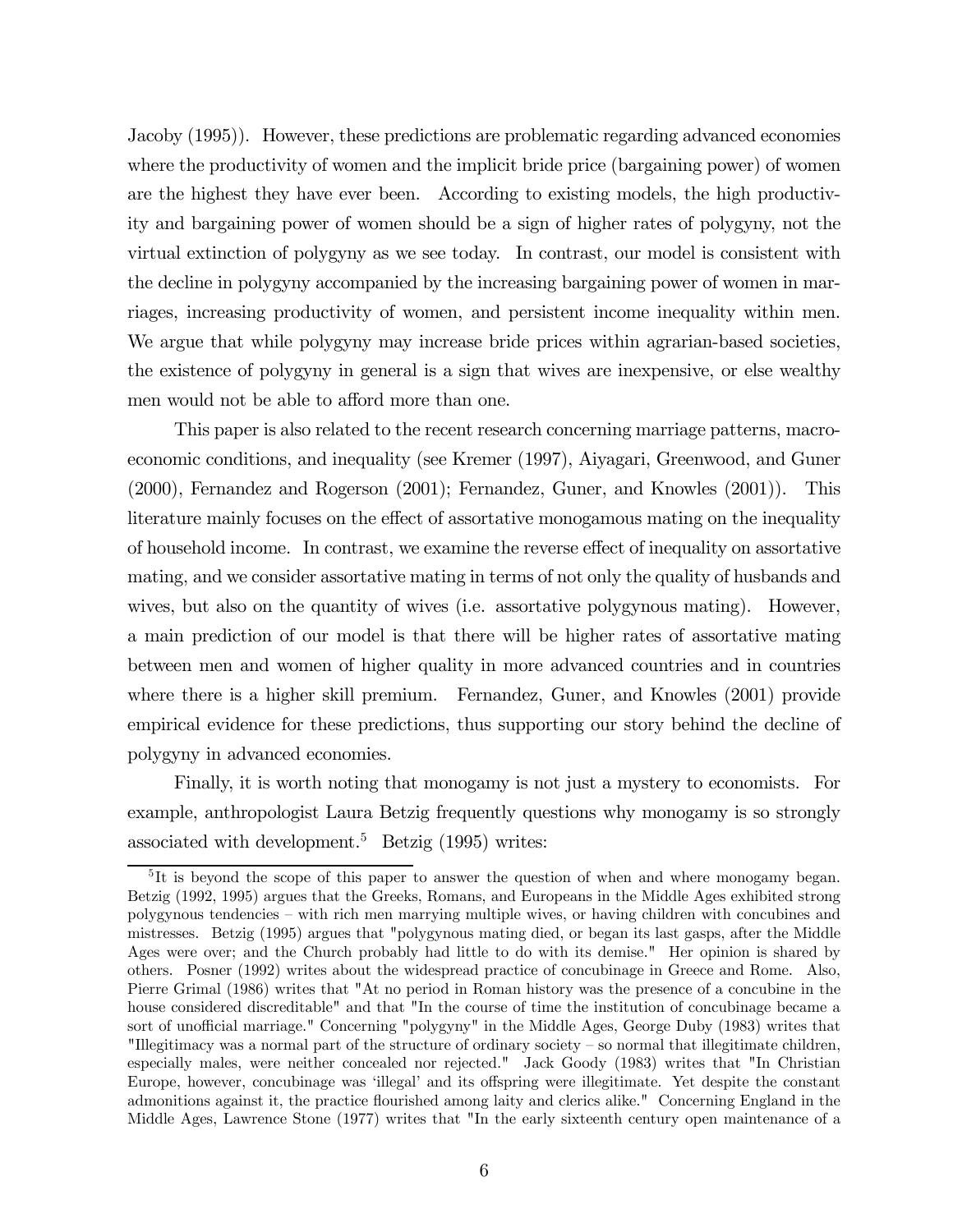That leaves me with my favorite question. When, and why did polygyny and despotism end, and monogamy and democracy begin? Some people have said the Roman Empire was monogamous. This evidence is not persuasive. Others have said monogamy began in the Middle Ages under the Catholic Church. But political, economic, and even reproductive inequality seem to have characterized medieval Europe too. It seems to me that one event changed all that: the switch to an industrial economy in Europe in the past few centuries.

This paper offers an explanation to this question.

## 2 The Model

In this section, we set up a general equilibrium model of the marriage market which allows for polygynous matching. The goal is to determine which factors push the equilibrium to be more polygynous or more monogamous, and to study under what circumstances monogamy can exist at all. The underlying mechanism is based on the interaction of polygynous mating with the trade-off between child quantity and child quality.

We consider an economy that produces a single homogeneous good, using efficiency units of labor as its sole input. Every person lives for two periods. In the first period of life, people are raised by their parents and acquire human capital. The second period of life is devoted to working, consuming, marrying, and raising their own children. Marriage occurs upon the consent of a man and a woman who are allowed to marry as many partners as they wish. Every married woman gives birth to exactly two children, a boy and a girl, and the parents jointly determine their children's level of human capital as well as the division of consumption between each member of the household.<sup>6</sup>

mistress — usually of lower-class origins — was perfectly compatible with a respected social position and stable marriage . . . up to about 1560 they are often to be found leaving bequests to bastard children in their wills. In practice, if not in theory, the early-sixteenth century nobility was a polygamous society." Hence, it seems that, consistent with our theory, the emergence of monogamy coincides with the increasing importance and spread of human capital in the Industrial Revolution. (see the survey of the evidence in Galor and Moav (2004)).

 $6$ Although this formulation abstracts from the decision over quantity of children per wife, it captures the idea that while women face biological restrictions on child quantity, men can use polygyy as an instrument to increase child quantity. A more general model would allow for child quantity per wife to be endogenously determined, but the key assumption for our model is that polygyny is an important determinant of child quantity for men. For example, in a sample of men over the age of 40 in data from Cote d'Ivoire (described later), the average number of children is 3.9 for men with one wife, 5.6 for men with two wives, and 7.0 for men with three wives. Although these numbers reflect lower numbers of children for second and third wives, this pattern reflects in part the fact that later wives have had less time to produce children.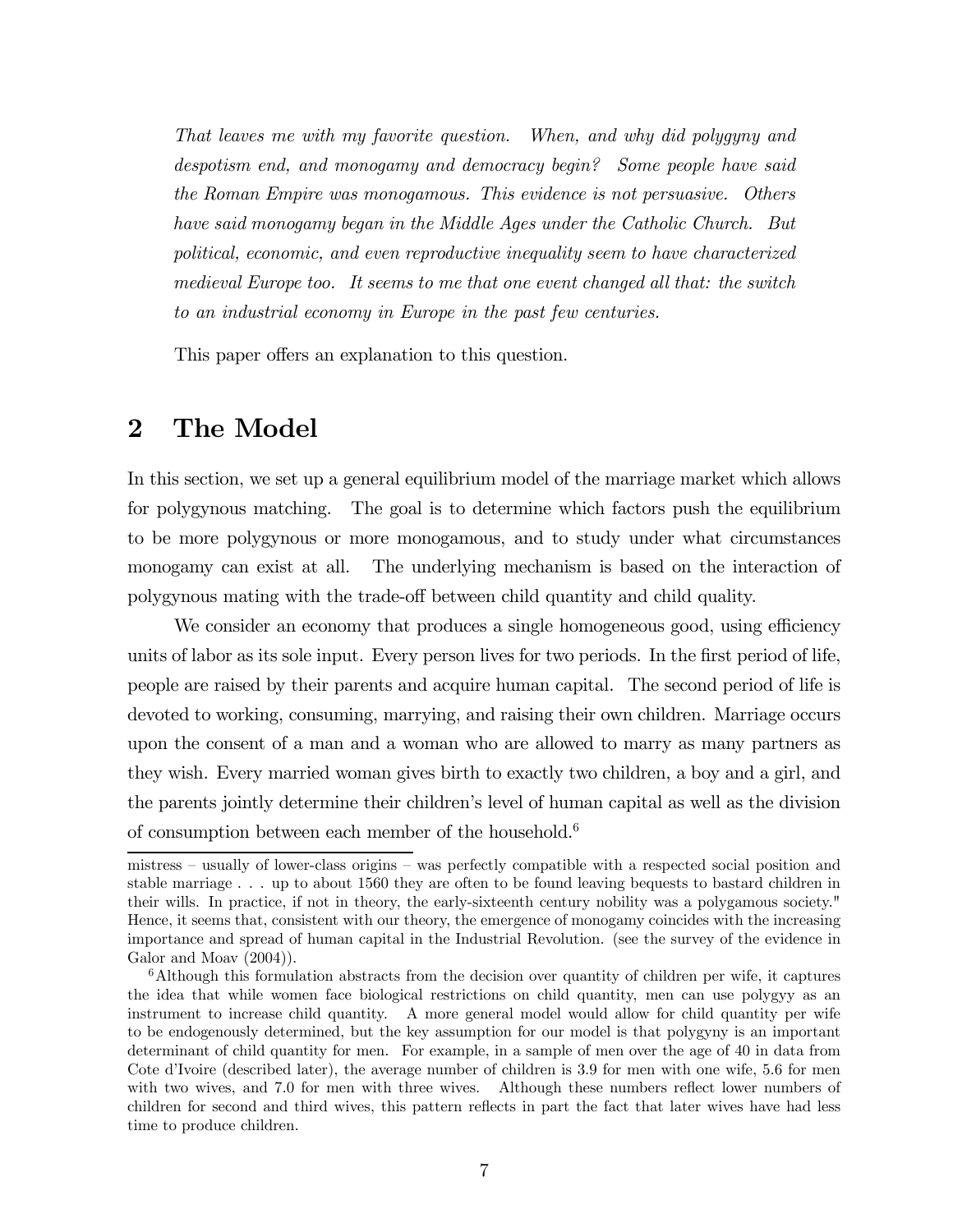#### 2.1 Marriage Contracts

Marriage contracts are bilateral agreements between men and women consisting of three components: (1) each person's personal life long consumption, (2) a human capital level for their common offspring, and (3) a transfer of income ("bequest") to their children. The latter two components determine not only the size, but the type of resources transferred to each child. This type of marriage contract is not meant to correspond to any particular form of explicit marriage contract. Rather than trying to model all of the wide-ranging characteristics of each type of marriage contract across cultures and over time, the marriage contract in our model should be thought of as an implicit contract over the division of household resources over the lifetime of the marriage. Men and women are allowed to marry as many members of the opposite sex as they wish subject to their obligations under their marriage contracts.

#### 2.2 Production and Human Capital

We assume that there are two levels of human capital, "skilled" and "unskilled."<sup>7</sup> A man's output, x, is equal to 1 if he is skilled and equal to  $h > 1$  if he is unskilled. For a person to become skilled, his or her parents have to invest resources during their childhood in their human capital. However, skilled parents are assumed to be more efficient in the production of skilled children. That is, skilled man and women have a comparative advantage in producing skilled children.<sup>8</sup> Hence, if both parents are skilled, the combined cost of educating their two children is  $e$ . If only one parent is skilled (either the father or the mother), the cost is higher and is denoted by  $\bar{e}$  ( $\bar{e} > \underline{e}$ ). If both parents are unskilled, the cost is assumed to be prohibitively high so that both children will grow up to be unskilled. Note that if the parents decide to invest in their children's human capital, then both children become skilled adults, although the levels of human capital and the type of human capital may differ between boys and girls.<sup>9</sup> The only critical part of this assumption

<sup>7</sup>Throughout the analysis, the term "skill" will refer to the level of human capital and will be used interchangeably with the term "quality." In this sense, human capital should be thought of as both formal and informal schooling and training both inside and outside the home.

<sup>8</sup>Theoretically, less educated parents who are less productive as educators could possibly rent teachers for their children. However, in a world where there are some frictions (due to moral hazard problems, income taxes, etc.), educated teachers are not perfect substitutes for the role of parents in the education of their children. The large body of empirical evidence consistent with this assumption includes Schultz (1993), Strauss and Thomas (1995), Altonji and Dunn (1996), Lam and Duryea (1999), Behrman et al. (1999).

<sup>&</sup>lt;sup>9</sup>Thus, we are abstracting from issues concerning how marriage markets may interact with a gender bias in favor of sons or daughters. See Edlund and Lagerloff (2002) for an extensive analysis of some of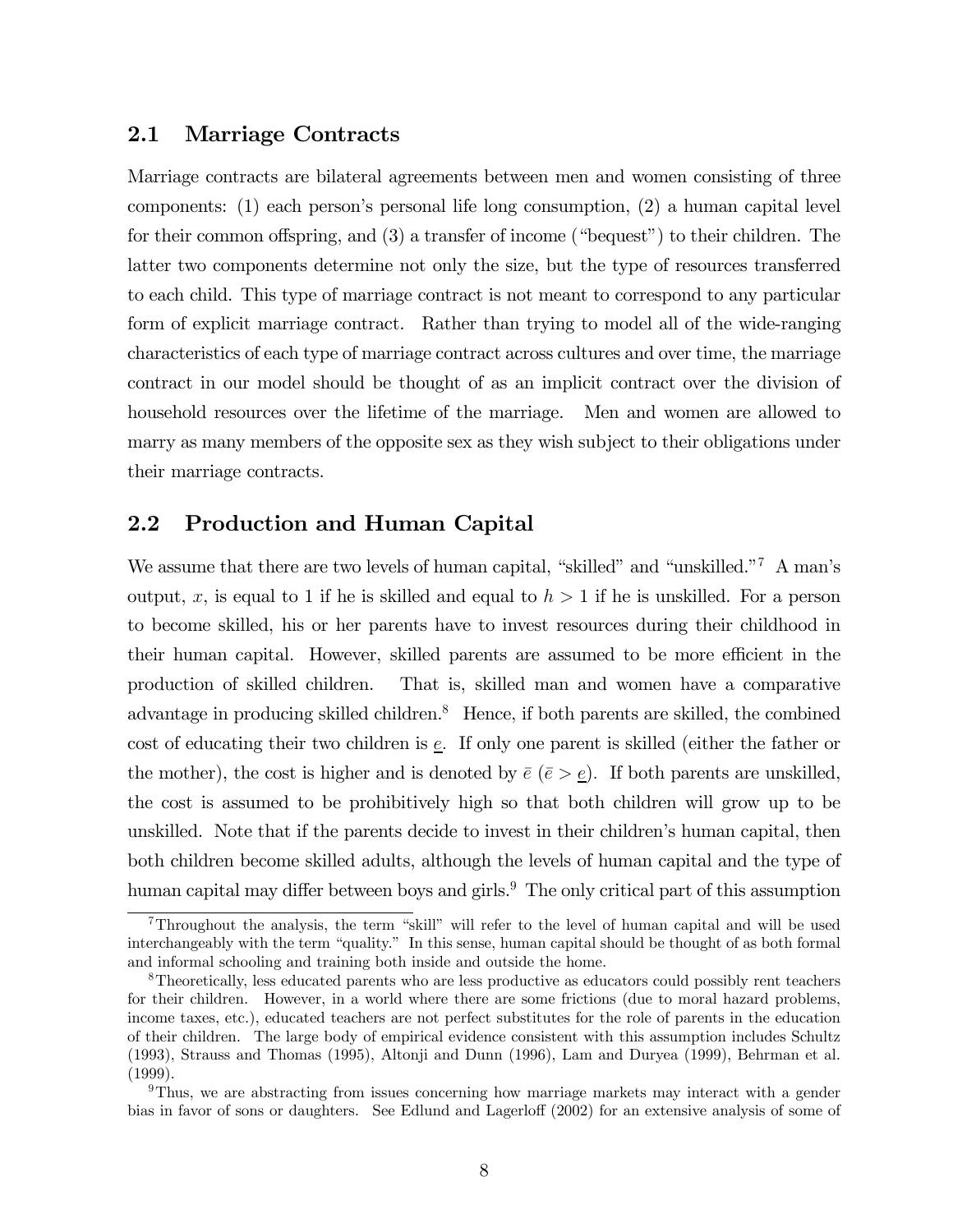is that the decision to give some education to the boy is correlated with the education of the girl. This assumption, together with the assumption of each woman giving birth to one boy and one girl, implies that there is an equal number of men and women in the population, and that the proportion of men and women who are skilled is identical.10 We denote this proportion by  $\theta$ .

Furthermore, we assume that men earn income in the labor market and women do not. As discussed later, allowing women to work should strengthen the model's results, but since monogamy often preceded the revolution in female labor force participation, we abstract from this issue in order to explain the puzzling existence of monogamy in economies where women often did not participate in the labor market. The total income for a man, denoted by I, depends on his level of human capital  $x (x \in \{1, h\})$  and the bequest he inherited from his parents  $b_{-1}$ . Thus, a man's income is represented by:  $I = x + b_{-1}$ 

A man's budget constraint is given by:

$$
c + n(y + \varepsilon e + b) = I \tag{1}
$$

where c and y are the consumption levels of the man and each of his wives respectively,  $n$ is the number of wives he marries,  $\varepsilon$  is an indicator function for whether the couple has agreed to raise skilled children ( $\varepsilon = 1$  if they raise skilled children and  $\varepsilon = 0$  if they do not), and  $e \in \{\underline{e}, \overline{e}\}\$ is the cost per wife of raising skilled children (which depends on his and his wife's human capital).<sup>11</sup> In this manner, a man's income is divided between the agreed upon levels of consumption between him and each of his wives, and the agreed upon levels of bequests and human capital investments in each child. Note that this formulation of the budget constraint indicates that although men are allowed to marry multiple wives, the terms of each marriage contract are identical for any given man in terms of the type of woman he marries, the bequest level for each child, and the investment in human capital for each child. However, as will become apparent, a man will not be able to increase his utility in equilibrium by offering different contracts to multiple women of the same skill level, or by marrying women of different skill levels.

these issues.

 $10$  In this manner, we will not try to explain polygyny in a trivial way be relying on imbalanced sex ratios in the overall population, or within skill levels.

<sup>&</sup>lt;sup>11</sup>We follow the marriage market models of Becker  $(1991)$  by making the number of wives a continuous variable. A fraction of a wife can be considered the expected number of years married to a wife or the fraction of a man married to one woman (i.e. the woman marries more than one man).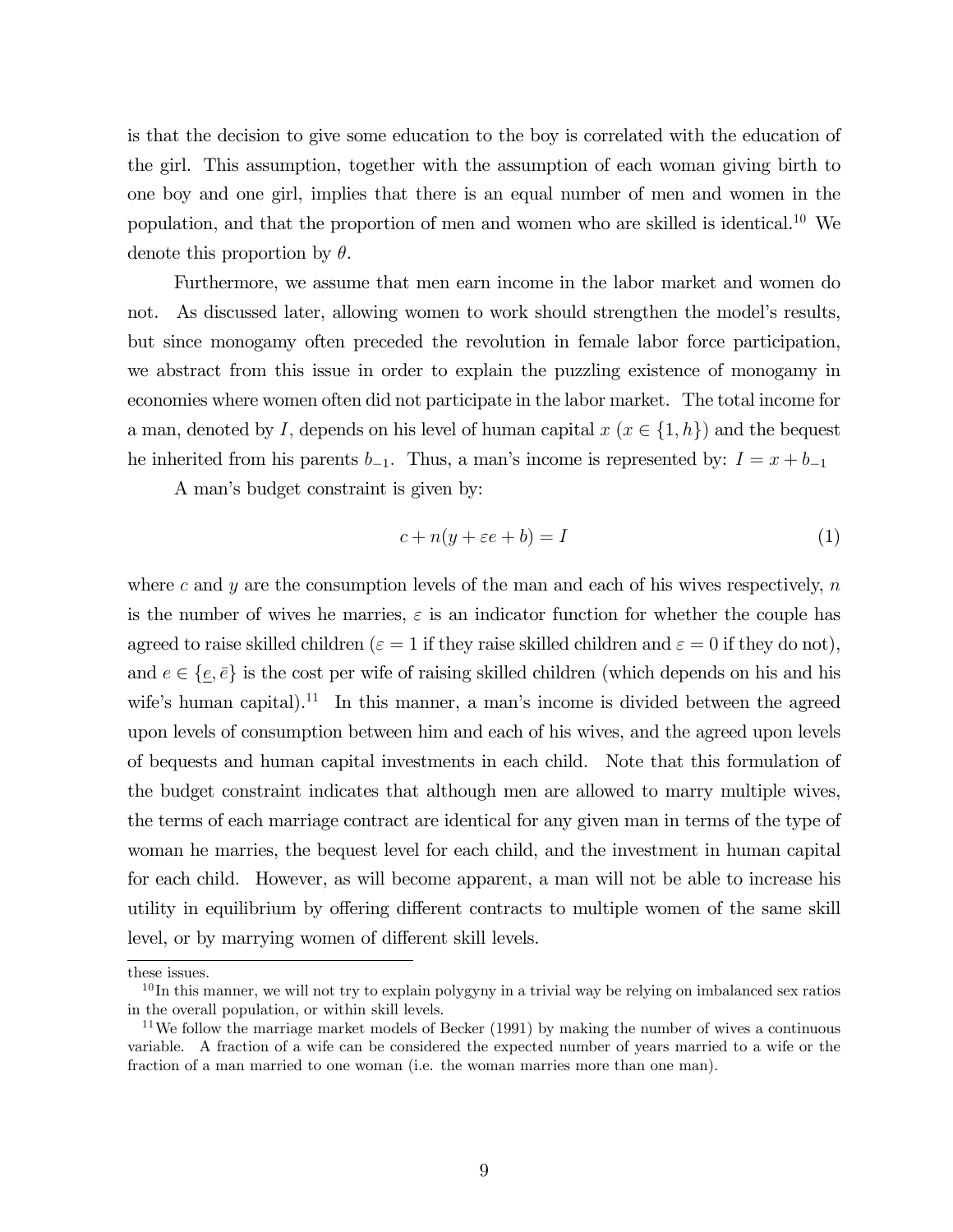#### 2.3 Preferences

Individuals' preferences are defined over their own consumption, the number of their children, and their children's income which consists of bequests, b, and future labor income from human capital,  $x \in \{1, h\}$ . Thus, preferences are represented by the following utility function:

$$
u = \ln c + \ln[n(x+b)]\tag{2}
$$

Thus, men and women have the same preferences, except that women are biologically constrained to have two children  $(n = 1)$ , while men choose their quantity of children implicitly by choosing how many wives to marry,  $n$ .

#### 2.4 Inequality

While the results of the model hold in a dynamic overlapping generations model with infinite horizon, we find it more transparent to present it in a static context here and present the dynamic extension in the appendix. As we show in the dynamic extension, all unskilled men inherit the same bequest level regardless of their parents' human capital, henceforth denoted by  $\lambda$ , and all skilled men inherit the same bequest level, denoted by  $L$ .

Thus, a man's total income is  $I = 1 + \lambda$  if the man is unskilled and  $I = h + L$  if he is skilled. The income ratio of an unskilled man to a skilled man is represented by  $r$ :

$$
r \equiv \frac{1+\lambda}{h+L}
$$

Therefore,  $r$  measures the level of overall income inequality which has two sources  $-$  inequality from differences in human capital (h relative to 1), and inequality which is due to disparities in non-labor income ( $\lambda$  relative to L). This formulation allows us to analyze how the level and the composition of inequality influences the rate of polygynous matching in equilibrium. Furthermore, we assume that bequest levels are distributed in a way that unskilled men are not richer than skilled men  $(0 < r \leq 1)$ . In the appendix, we show that  $r$  is indeed less than one in a dynamic context where  $r$  is endogenous.

## 3 Analysis

An equilibrium is characterized by a set of marriage contracts which satisfy the following properties:  $(i)$  Men maximize their utility subject to their budget constraints and women choose the contract that maximizes their utility, and  $(ii)$  there is no marriage contract that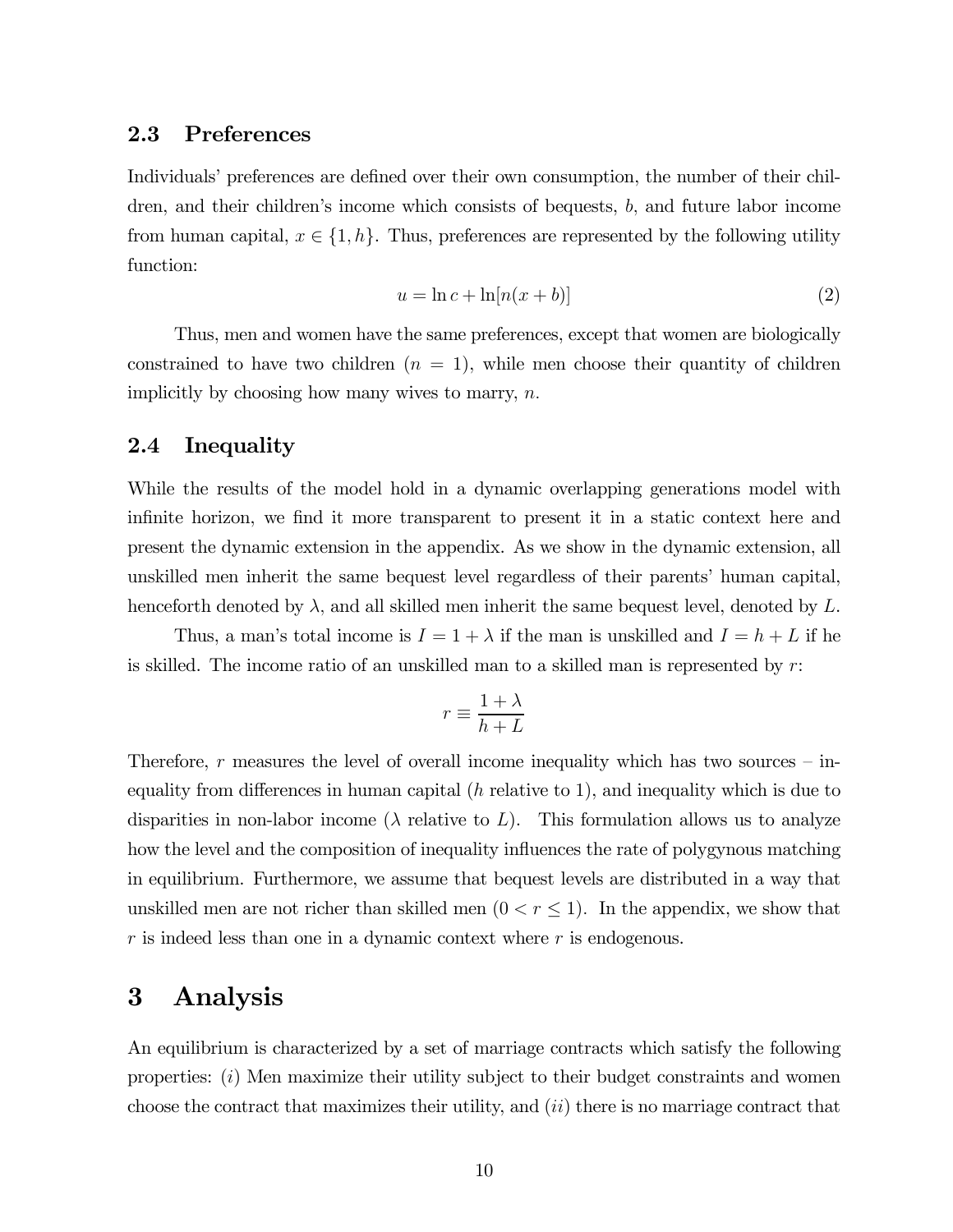a man can offer to a woman that would make him better off without making the woman worse off.<sup>12</sup>

The optimal contract solves a maximization problem where all men and women are trying to procure their own personal consumption, while determining the amount of the resources transferred to their children — which is a "public good" in the sense that both parents derive utility from their children's human capital and bequests. Formally, every man offers a marriage contract consisting of  $y, \varepsilon$  and b, to each type of woman in order to maximize his utility (2) subject to his budget constraint (1), and subject to matching alternative marriage offers for any given type of woman:

$$
\ln y + \ln(x + b) \ge u_0 \tag{3}
$$

where  $u_0$  is the utility level of alternative marriage offers for that type of women, which is taken as given by any man. This maximization problem has to be solved for all possible combinations of contracts between types of men and women and for both levels of investment in the human capital of children.

We now establish several basic results of this model, leaving the technical derivations to the appendix. The consumption level of a skilled man is determined by:

$$
c = n(y + \varepsilon e + b) = (h + L)/2 \tag{4}
$$

while an unskilled man's consumption level is:

$$
c = n(y + \varepsilon e + b) = (1 + \lambda)/2 \tag{5}
$$

An implication of equations (4) and (5) is that a man's consumption level is related only to his income and not to the number and type of his wives, and not to the skill level or bequest level of his children. That is, half of a man's income is spent on consumption and half is spent on women and children.

The equilibrium consumption levels for each type of woman turn out to be determined by the type of children she raises and the value of human capital in the economy. Let  $y_{ss}$ be the consumption for a skilled woman who raises skilled children,  $y_{us}$  is the consumption for an unskilled woman who raises skilled children, and  $\mu$  is the consumption for any type of woman who raises unskilled children. These are the only consumption levels which

 $12$ The marriage market always clears since if there was an unmarried woman she would agree to accept a contract for infinitaly small y, and therefore, would receive such an offer in equilibrium.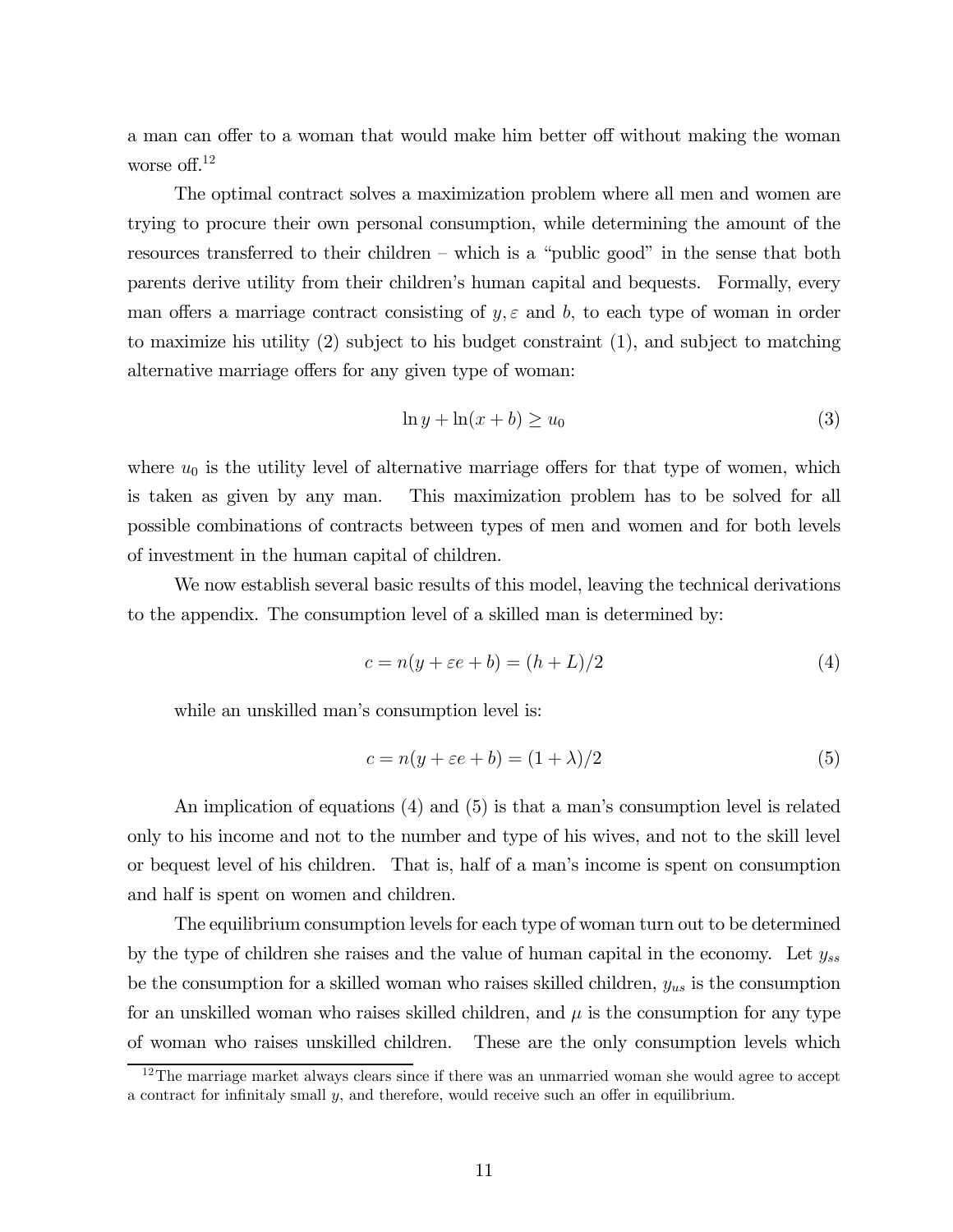exist in equilibrium, and are given by:

$$
y_{ss} = \frac{h - \underline{e}}{2}
$$
  
\n
$$
y_{us} = \frac{h - \overline{e}}{2}
$$
  
\n
$$
\mu = \frac{1}{2}
$$
\n(6)

Therefore, a woman's consumption level is always equal to half the net value of her children's human capital. If she raises skilled children, her consumption level is half of the difference between the value of skill,  $h$ , and the cost for that household to raise skilled children ( $\underline{e}$  if she is skilled and  $\overline{e}$  if she is not skilled). The consumption level of a woman who raises unskilled children is also equal to half the value of unskilled human capital (normalized to equal one) minus the cost (which is zero). Thus, women always capture half of the net value of her children's human capital for her own consumption. More importantly, these results show that the value of women in the marriage market is directly linked to the quality of her children. This result would be reinforced if the model allowed for the bargaining position of a woman in the marriage market to increase with her earnings in the labor market, since the value of a woman in the labor market should increase with the value of her own human capital — which is likely to be correlated with her children's human capital. However, the model provides an important reason why the value of women in the marriage market is dependent on her children's human capital without relying on her value in the labor market. This is important because the correlation between monogamy and female labor force participation is weak — many women work in polygynous agricultural economies, and developed countries were monogamous both before and after the revolution in female labor force participation.

We now establish the equilibrium patterns of matching between the two types of men and women, and how this matching interacts with the different levels of investment in their children's human capital.

**Lemma 1** If both parents are skilled, they raise skilled children if and only if  $h \geq \underline{h}$ , where  $h \equiv 1 + \underline{e}$ . If one parent is skilled and the other is not, then they raise skilled children if and only if  $h \geq \overline{h}$ , where  $\overline{h} \equiv 1 + \overline{e}$ .

Lemma 1 simply states that when both parents are skilled, and thus have the lowest costs for raising skilled children, they will only do so if the value of human capital is sufficiently high. If  $h = 1 + \underline{e}$ , two skilled parents would be indifferent between spending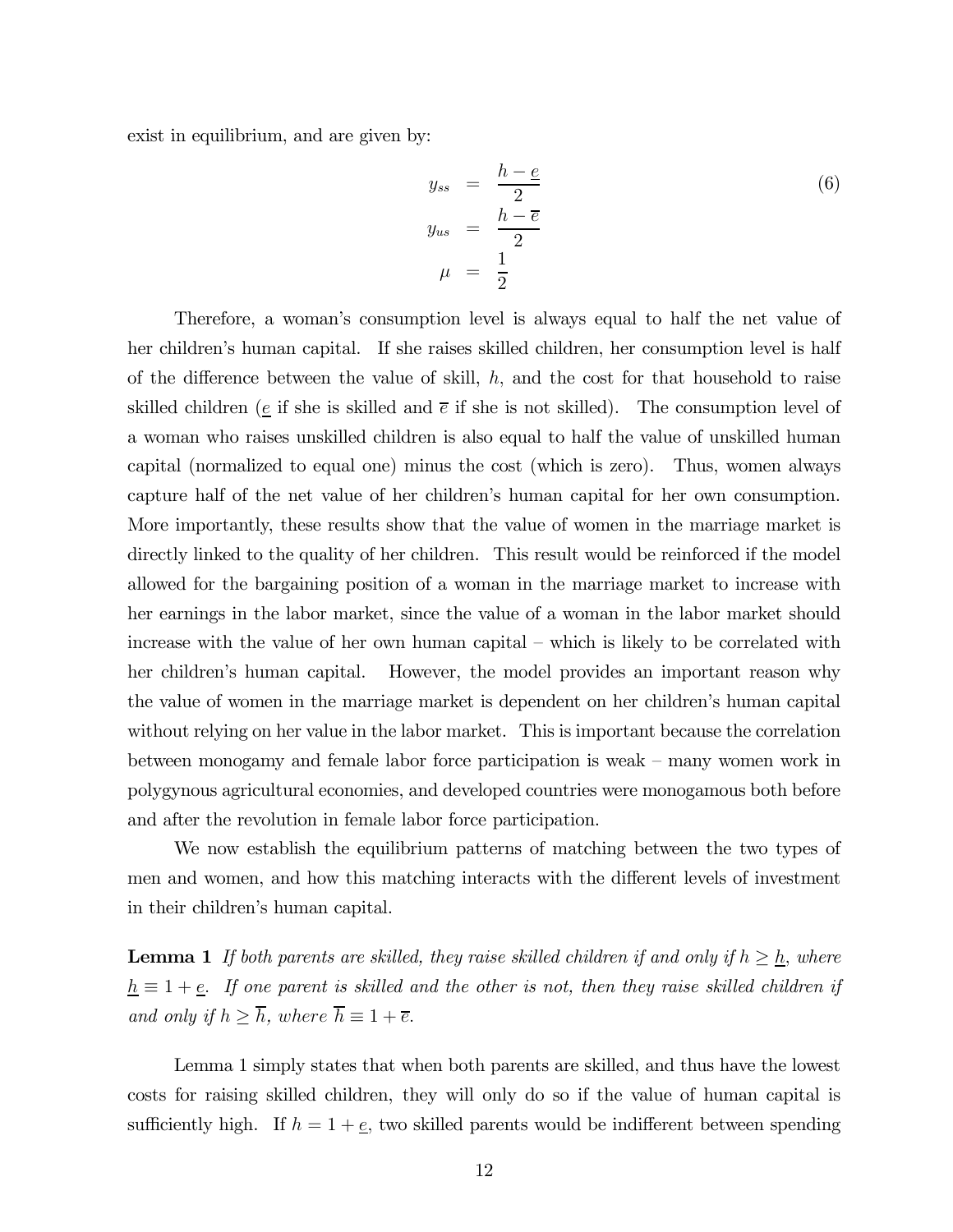$e$  and having skilled children who will have an income of h, or spending  $e$  through a bequest and having unskilled child with an equivalent income of  $1 + \underline{e}$ . Therefore, when  $h > \underline{h} = 1 + \underline{e}$ , two skilled parents can give more income to their children for the same cost by investing in their quality rather than giving the equivalent amount as a bequest. A similar idea holds for mixed couples where one is skilled and the other is not, but the threshold level of  $h$  is higher because of the higher costs of producing skilled children. Therefore, mixed couples only have skilled children when  $h > \overline{h} = 1 + \overline{e}$ .

Lemma 2 If there is an unskilled woman that raises skilled children, then all skilled women raise skilled children.

The intuition for Lemma 2 is straightforward; skilled women have a comparative advantage in raising skilled children, so if couples where the woman is unskilled choose to invest in their children's quality, then it is also efficient for couples with skilled women to do the same. This idea is also true for couples with skilled men, as the following lemma states.

**Lemma 3** If there is an unskilled man that raises skilled children, then all skilled men raise skilled children.

Due to the lower costs of raising skilled children, Lemmas 2 and 3 say that skilled men and women are always more likely to incur the costs of investing in their children's human capital. However, these results should not be obvious, because raising high quality children is costly, and therefore, all men face a trade-off between marrying more wives and investing in their children's quality. It turns out that although skilled men always invest at least as many resources as unskilled men in the human capital of their children, they also marry at least as many women as unskilled men.

#### Lemma 4 If polygyny exists, only skilled men are polygynous.

Lemma 4 implies that skilled men, who are richer than unskilled men, always marry at least one wife, which means that skilled men always marry at least as many wives as unskilled men. This has to be true because if one group is polygynous, the other group cannot be polygynous, since the number of men and women are equal.

Lemmas 2, 3, and 4 imply that if parents invest in raising skilled children, there will be assortative mating in the marriage market in the sense that skilled men will tend to marry skilled women. In fact, it can easily be shown that skilled women only marry skilled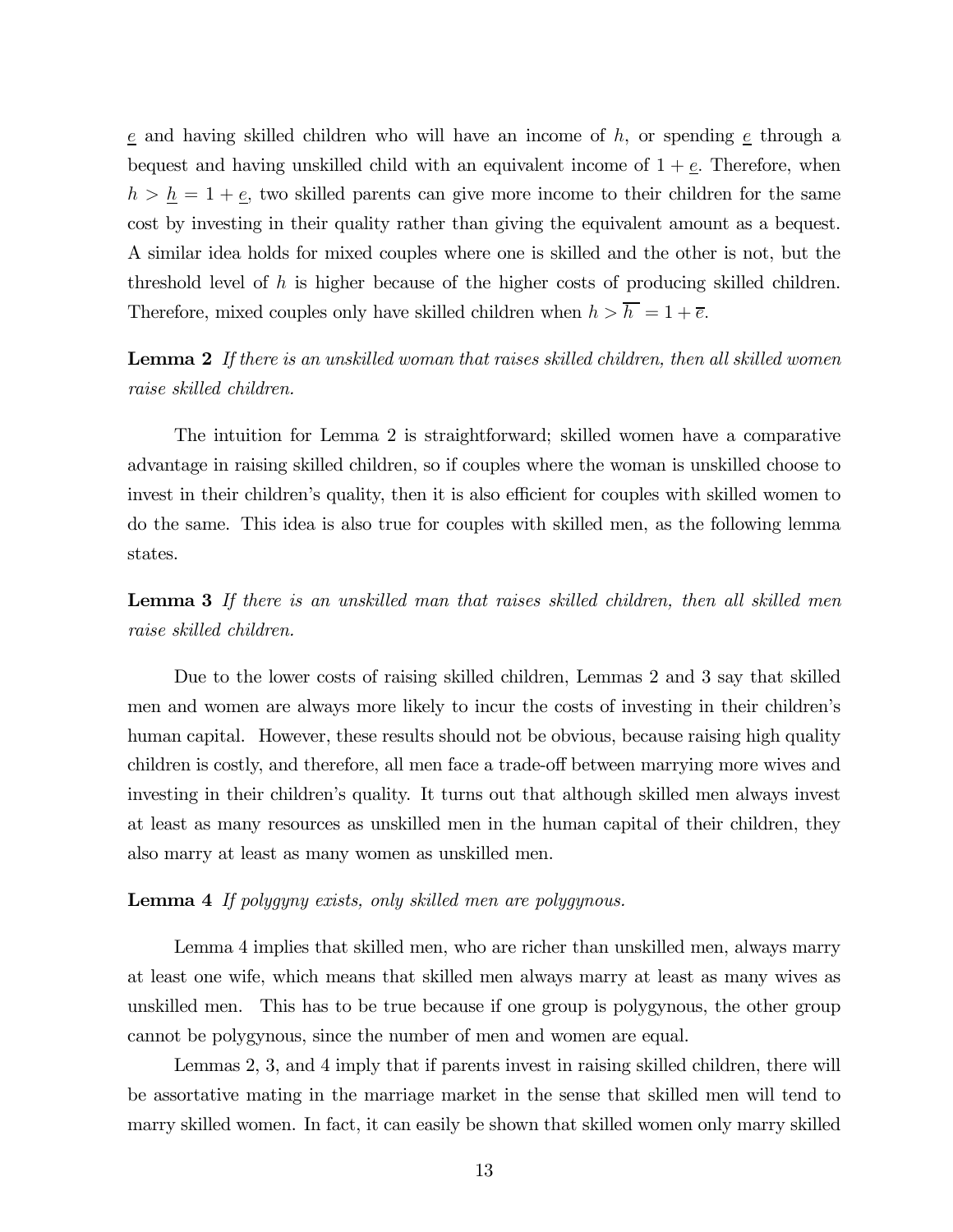men in any equilibrium where  $h > h$ , although some skilled men may still marry unskilled women and have unskilled children with them.

We now know that only rich (i.e. skilled) man are candidates to be polygynous. The following propositions determine the equilibrium degree of polygynous matching in the marriage market, and under what conditions monogamy is a possibility. To do this, we take as given the level of inequality, costs of human capital, and total income for each type of men (i.e. r,  $h + L$ ,  $1 + \lambda$ ,  $e$ , and  $\overline{e}$  are constant), and see how changes in the composition of inequality (i.e. changes in h as  $h + L$  is held constant) determine the rate of polygyny in the marriage market. Figures 1 and 2 illustrate the following propositions by graphing the number of wives and the price of wives (the consumption transfer) when only the composition of inequality is changing. Proofs for the following propositions are derived in the appendix.

The first proposition describes the equilibrium when the value of human capital,  $h$ , is sufficiently low, so that the rich men are richer predominantly because of their non-labor income L.

#### **Proposition 1** If  $h < h$ , then:

- (i) The degree of polygyny is independent of  $h$ .
- (ii) The rich/skilled men are polygynous.
- (iii) No one invests in child quality.

This proposition states that when the return to human capital (relative to the costs) is sufficiently low, the richer men (skilled men) can afford more wives than the poorer, unskilled men. This result stems from the low value of wives in the marriage market when the value of human capital is low, making polygyny affordable for the richer, skilled men. Quality wives are inexpensive because the value of human capital is so low that even skilled men have no interest in producing quality children with skilled women, who provide the lowest cost of producing skilled children (see Lemma 1). Since quality in children is not valued, quality in women is also not valued in the marriage market, because quality in women is valued only for helping to produce quality children. This idea is represented by equations (6), which state that the "price" of a woman (the consumption transfer to the wife) in the marriage market is directly linked to the quality of her children. Consequently, when the value of human capital is very low, women are valued only for the quantity of children they can produce, which is assumed to be identical, and not their quality. All women have equal value when no one produces quality children, and therefore,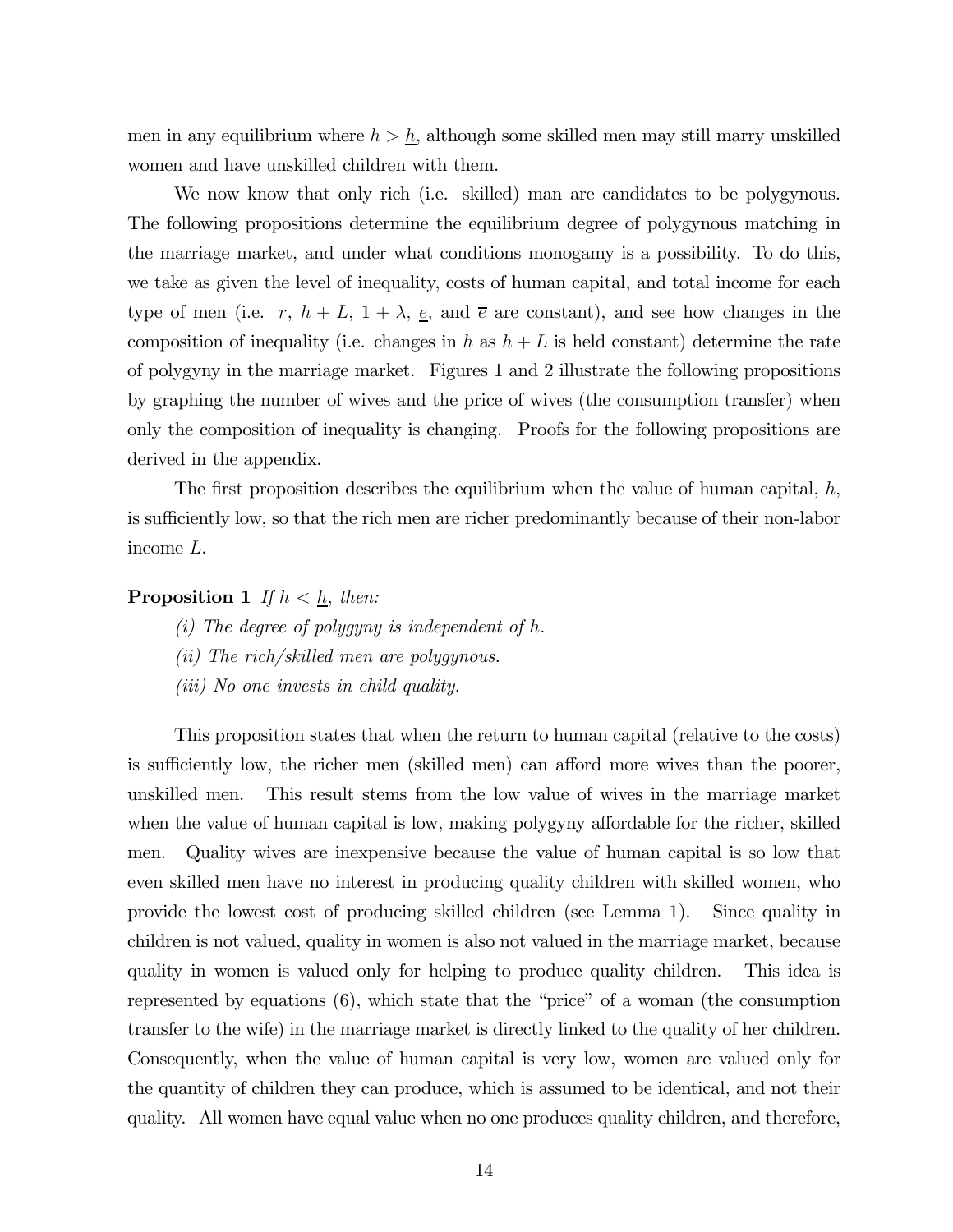all women have identical contracts in equilibrium when  $h < h$  (depicted in Figures 1 and 2). Naturally, since there is a single price for all women, wealthier men can afford more of them in comparison to poorer, unskilled men.

Proposition 1 also states that the degree of polygyny is independent of h, implying that the rate of polygyny depends only on the level of inequality, not the composition of inequality. Again, this results from the fact that men do not care about the quality level of their wives when the value of human capital is too low to invest in child quality. So, when  $h$  is sufficiently low, rich men use their wealth to acquire "quantity" in wives and children, rather than investing in child quality.<sup>13</sup> The quantity of wives that rich men can afford is determined by the uniform price for all wives in the market, which is determined by the aggregate level of income in the economy, not the different sources of income.<sup>14</sup> Therefore, the differences in total income between the rich and poor men determine the differences in their number of wives, and thus, the rate of polygyny. Since Proposition 1 holds the level of inequality and the incomes of both types of men constant as h changes, the degree of polygyny is constant as long as  $h < h$ .

When the value of human capital is sufficiently high, however, a different pattern emerges.

## **Proposition 2** If  $\underline{h} \leq h < \overline{h}$ , then:

- (i) The degree of polygyny declines with h.
- (ii) Skilled men who marry skilled wives invest in child quality, while skilled men who marry unskilled wives do not invest in child quality.

Proposition 2 states that polygyny cannot be ruled out even when the value of human capital is sufficiently high to entice skilled men to raise quality children with skilled women. When the value of human capital is above  $\underline{h}$ , it is now efficient for skilled men to invest in child quality, but only with skilled women who have a comparative advantage in producing quality children over unskilled women (see Lemma 1). As a result, skilled and unskilled women differ in the type of children they raise when  $h$  lies within this region, so the value of skilled women in the marriage market is not identical to unskilled women (see equations

<sup>&</sup>lt;sup>13</sup>As discussed later, when  $h < \underline{h}$ , the economy will converge to an equilibrium with no skilled men or women.

 $14$ Because all women raise unskilled children and the price (the consumption transfer) is always determined by the quality of their children, the consumption transfer is independent of the level or composition of aggregate income when the value of human capital is sufficiently low  $(h < h)$ . However, while bequests are not dependent on the composition of income in this region, they do increase with aggregate income. Thus the "full price" of a wife (the wife's consumption plus the bequest plus investment in the human capital of her children) is increasing with aggregate income in the economy.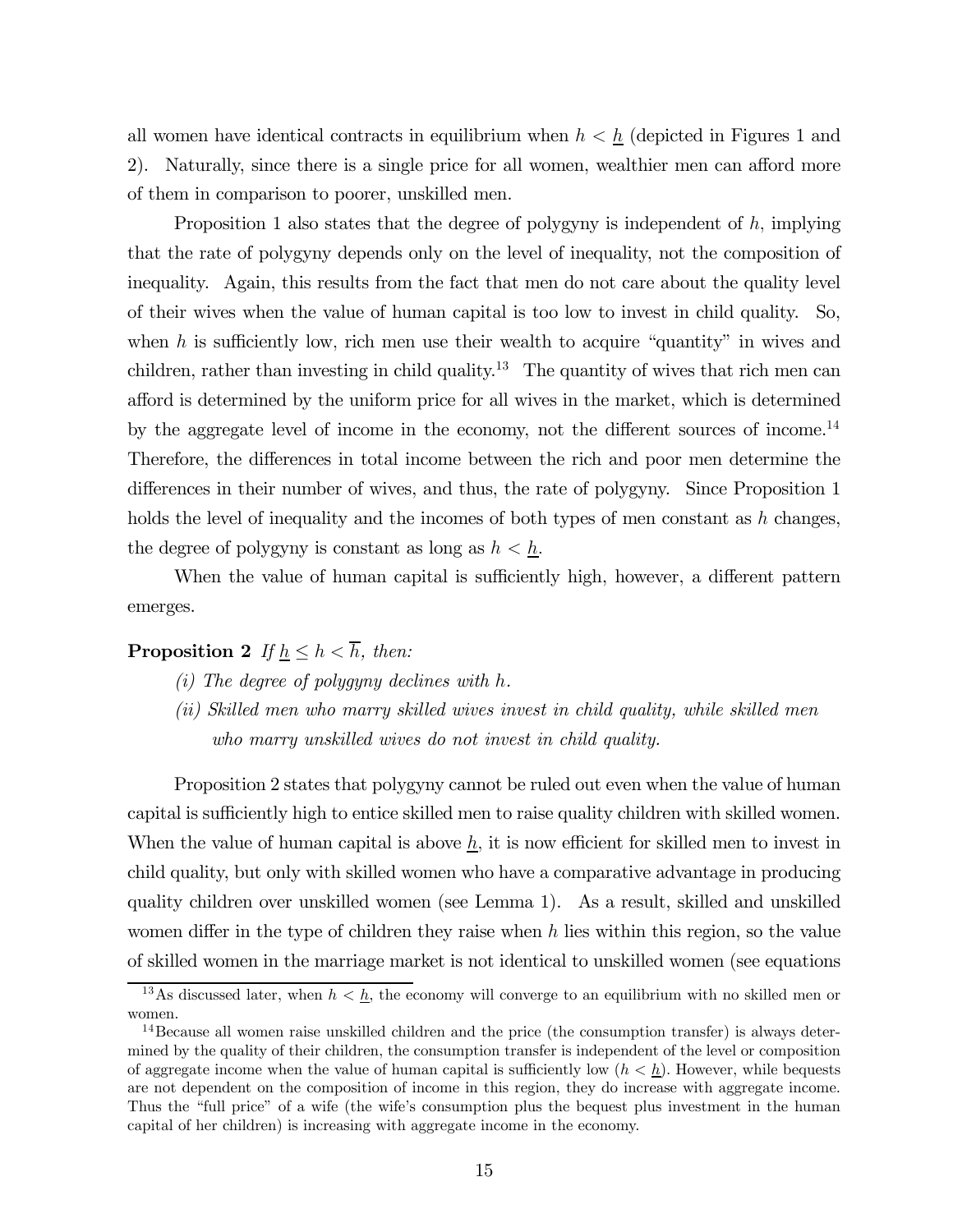(6)). Thus, skilled women are valued for the quality and not just the quantity of children they produce.

Figure 1 shows that some skilled men marry a certain number  $(≥ 1)$  of skilled women and have skilled children, while other skilled men marry a greater number of unskilled women and raise unskilled children. The reason that the latter group marries a greater number of women is because they are being compensated for lower quality of children with higher quantity. This result is enabled by the lower cost of unskilled women in equilibrium — the "full price" (the consumption transfer plus bequest level and human capital investment) is lower for unskilled women because of the low human capital of their children. However, both of these strategies must yield the same utility for any given skilled man in equilibrium. Therefore, skilled men are indifferent between choosing either the "quantity" or "quality" strategy.

Proposition 2 also states the key result of the model: the rate of polygyny depends on the composition of income and inequality, and not just the levels. Figure 1 shows that as h increases while the total incomes of skilled and unskilled men are held fixed, the average number of wives per skilled man declines. Interestingly, as  $h$  increases in this region, the skilled men who marry unskilled women and raise unskilled children marry more and more wives relative to the skilled men who go for "quality." However, there are fewer and fewer skilled men who go for "quantity" as the value of quality is increases with  $h$ . Thus, the skilled men who marry the unskilled women need to be compensated with more and more quantity. But, since fewer skilled men are going for "quantity," the average number of wives per skilled man declines over this region of  $h$   $(\underline{h} < h < \overline{h})$ . Therefore, the rate of polygyny declines as the value of human capital increases, even after holding constant the level of income and inequality between the two types of men.

The intuition for this result stems from the increasing value of child quality, and consequently, the increasing demand for quality in women as the value of human capital increases. The return to investing  $e$  and having a skilled child with a skilled wife is increasing with the value of human capital  $h$ . But, because skilled men will only raise skilled children with skilled women (see Lemma 1), the demand for skilled women increases relative to unskilled women as h increases within this region. Income levels are held constant throughout this exercise, so skilled men can afford fewer and fewer skilled women as their price increases with  $h$ . Thus, the rate of polygyny falls as income is determined more and more by human capital and less by non-labor income.

One way to interpret our results is the following: male inequality creates polygyny,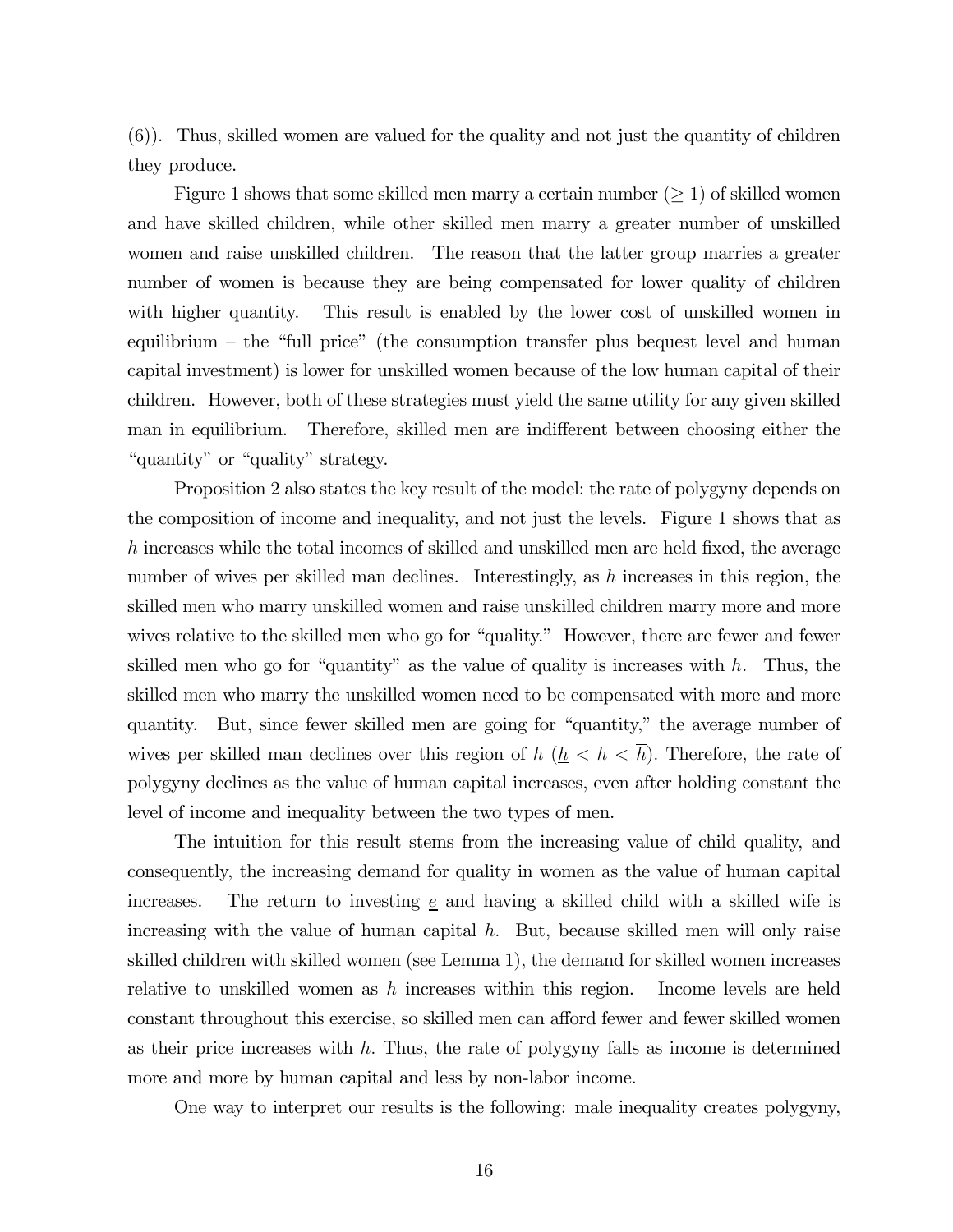but female inequality reduces it. As h increases, male inequality is increasingly determined by differences in human capital, and the value of quality in children also rises. As a result, the demand for quality women increases, since they are a complementary factor in the production of quality children. Thus, variation in the quality of women translates into inequality in the value of women, making it too expensive for rich men to afford multiple wives of high quality. Therefore, male inequality stemming from differences in human capital translates into inequality in the quality, not the quantity, of their wives. Becker (1991) calls this "implicit polygyny," in recognition of the trade-off in the quantity and quality of wives. Our model shows that the degree of implicit versus explicit polygyny depends crucially on the sources of male inequality.

A further result of the model when  $\underline{h} < h < \overline{h}$  is that there will be higher rates of assortative mating between men and women according to their skill level as  $h$  increases. This is true because the number of skilled men who marry unskilled women declines with h over this region. That is, the increasing value of skilled women causes skilled men to switch away from unskilled women. This result is consistent with the results of Fernandez, Guner, and Knowles (2001), who show that the degree of assortative matching by education levels increases with the return to human capital in advanced countries.15 Therefore, our model correctly predicts that the rate of assortative matching across quality levels of men and women will be related to the value of human capital.

Since skilled men marry fewer wives as inequality is determined more by human capital, it must also be the case that the number of wives per unskilled man increases with h over the region where  $h < h < \overline{h}$  (see Figure 1). This result stems from the declining demand by skilled men for unskilled women, lowering the price of unskilled women and making them more affordable for unskilled men.<sup>16</sup> The equilibrium tends to be more monogamous as  $h$  increases over this region, but reaching a monogamous equilibrium is not guaranteed for all parameter values. A necessary, but not sufficient, condition for monogamy is that  $h < h < \overline{h}$ , so monogamy cannot occur if h is too low or too high

<sup>&</sup>lt;sup>15</sup>It should be noted that Fernandez, Guner, and Knowles (2001) restrict their analysis to developed countries which are monogamous. Interestingly, they show that the return to human capital is significant in determining how important it is for educated men to match with educated women, which implies that educated men and women do not match simply because they "have good conversation", which should be independent of the return to human capital. The fact that matching based on quality is related to the return to quality is consistent with our model.

 $16$ The "price" for unskilled women in terms of the consumption transfer is constant over the region where  $h < h < \overline{h}$ , because the value of unskilled children is constant. However, the "full price" of unskilled women includes the bequest levels, which are falling as  $h$  increases over this region. Thus, the full price of unskilled women decreases over this region, because of the declining demand for unskilled women by skilled men as h increases.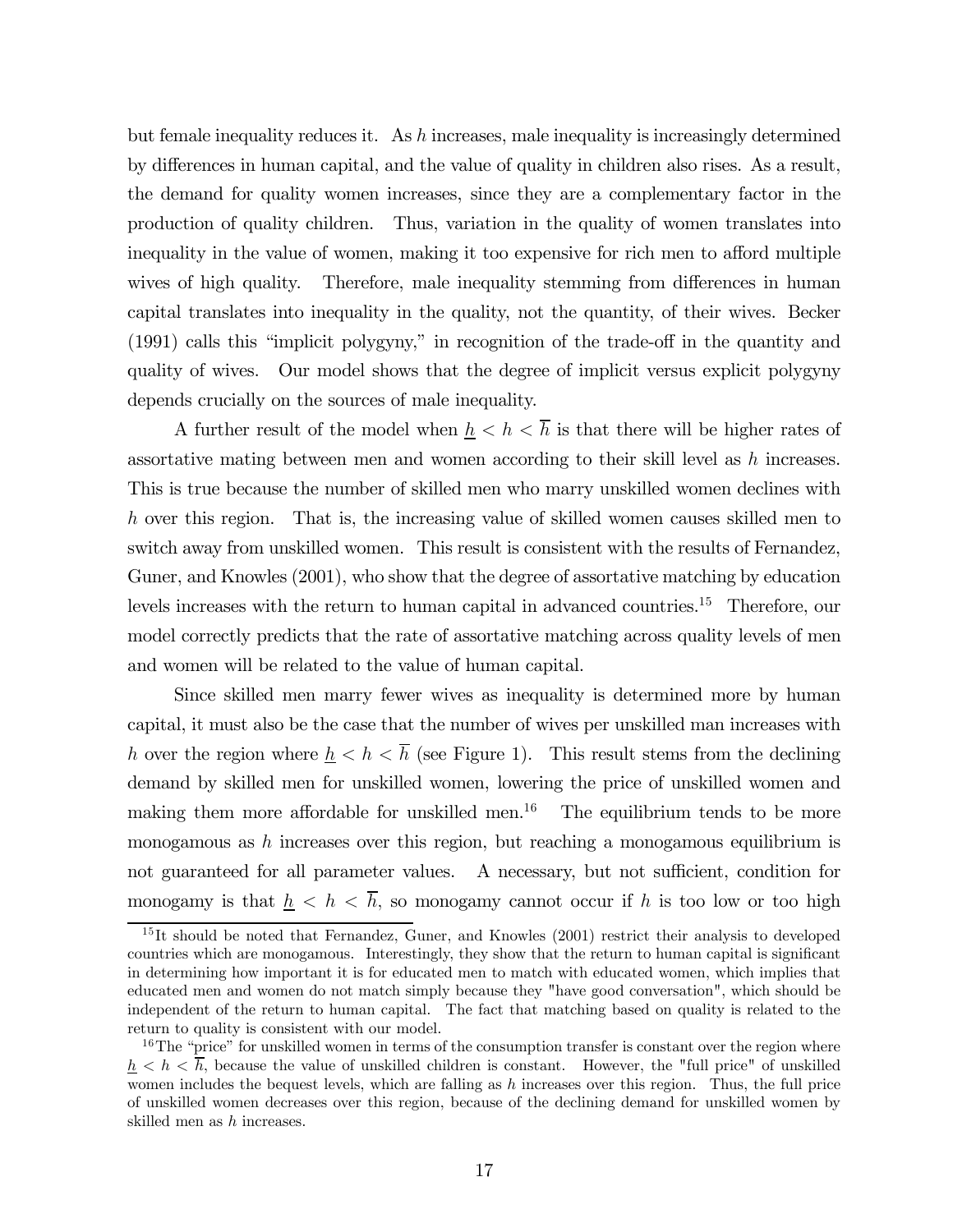relative to the costs of human capital. The following proposition illustrates how the existence of monogamy is related to the levels of inequality within men and women.

# **Proposition 3** If  $\underline{h} < h < \overline{h}$ , monogamy exists if and only if  $\overline{e} - \underline{e} \ge \frac{1-r}{r}$ .

The left-hand side of the equation in Proposition (3),  $\overline{e} - \underline{e}$ , measures the comparative advantage of skilled women in the production of skilled children. If there were no differences in the costs of producing quality children between skilled and unskilled women, this term would be zero and all women would be equal in the marriage market, leading to polygyny. The right-hand side of the equation,  $\frac{1-r}{r}$ , is positively related to the level of male income inequality. In fact, this term can be re-written as  $\frac{(h+L)-(1+\lambda)}{(1+\lambda)}$ , which equals the percentage difference in income between skilled and unskilled men. If there is more income inequality within men, the likelihood that monogamy will characterize the equilibrium decreases.

Proposition (3) essentially states that monogamy can only exist if the comparative advantage of skilled women in producing skilled children is large enough in relation to the relative wealth of the rich men in the economy. That is, higher male inequality generates more polygyny, since rich men will use their wealth to acquire more wives and children. But, a larger comparative advantage for skilled women generates higher inequality for women in their value on the marriage market, thus making polygyny less affordable for rich men who want quality wives. So, Proposition 3 basically emphasizes our previous results: male inequality generates polygyny, while female inequality generates monogamy.

We now analyze the case where  $h > \overline{h}$ , however, we will argue later that this range is not likely to be relevant for the comparison between developed and less-developed countries.

# **Proposition 4** If  $h \geq \overline{h}$ , then:

- $(i) \ \ The \ degree \ of \ polygyny \ increases \ with \ h.$
- (ii) Skilled men are polygynous.
- (iii) All skilled men invest in child quality, regardless of the skill level of their wives.

When the value of human capital exceeds  $\overline{h}$ , it is now efficient for skilled men to have skilled children with either skilled or unskilled women (see Lemma 1). So, when h is sufficiently high, unskilled women are also valued for the skilled children they are able to produce. Therefore, the value of skilled women in the marriage market falls relative to unskilled women when h is above  $\overline{h}$ . When h is below  $\overline{h}$ , skilled women could extract the increasing value of human capital as  $h$  increases for themselves as private consumption,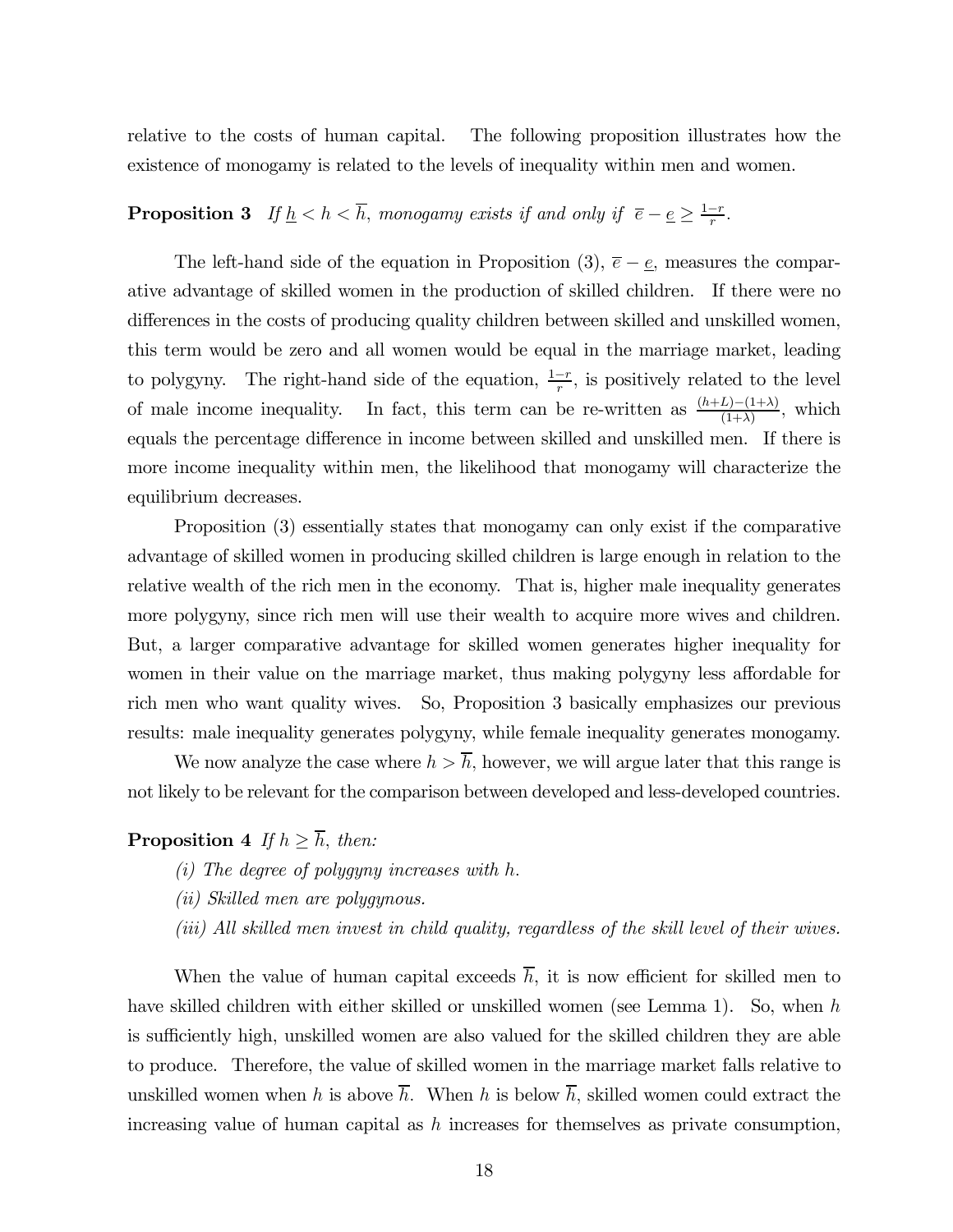because the value of their ability to produce quality children increased relative to unskilled women. This phenomenon is illustrated in Figure 2 as the prices for skilled and unskilled women diverge as h increases over the region where  $h < \overline{h}$ .

But, when h is above  $\overline{h}$ , skilled women no longer are necessary to produce skilled children, because the value of human capital is high enough so that skilled men are now willing to incur the higher costs of producing skilled children with unskilled women. In this scenario, skilled women cannot extract as much of the increasing value of human capital for their own consumption and their children's bequests, because they are now more substitutable with unskilled women. Moreover, the degree of substitutability increases as h increases over the region where  $h > \overline{h}$ , because skilled men are more and more willing to marry unskilled women because it is increasingly efficient to do so and still have skilled children. Therefore, the comparative advantage of skilled women in producing skilled children declines as  $h$  increases, as shown in Figure 2 where the prices of skilled and unskilled women increase at the same rate, which implies that the relative price of skilled women falls with h.

Because all women are becoming more similar as h increases above  $\overline{h}$ , female inequality in consumption declines and polygyny increases as the full price, which is equal for both types of women marrying skilled men, falls. Essentially, the market power that skilled women have when h is below  $\overline{h}$  is now transferred to skilled men – since skilled men are now the scarce resource needed to produce quality children when h is above  $\overline{h}$ . Thus, skilled men use their increasing bargaining power to lower the full price of all women and acquire more wives, despite the fact that only the composition of income has changed, and not the levels.

The flip side of the story is that unskilled men marry fewer and fewer women as h increases above  $\overline{h}$ . Intuitively, this result stems from the fact that unskilled men face increasingly stiff competition from skilled men for unskilled women, since skilled men are increasingly willing to have skilled children with unskilled women as  $h$  rises. The model assumes that it is prohibitively expensive for unskilled men to have skilled children with unskilled women, so in order to compensate unskilled women for not having skilled children, unskilled men have to increase the bequests to their children as  $h$  increases. Thus, the full price of unskilled women who have unskilled children (the consumption transfer plus bequest) is increasing over this region, making it more expensive for unskilled men to acquire a wife. Therefore, polygyny increases as skilled and unskilled men increasingly compete for the same women, and skilled men exploit their comparative advantage in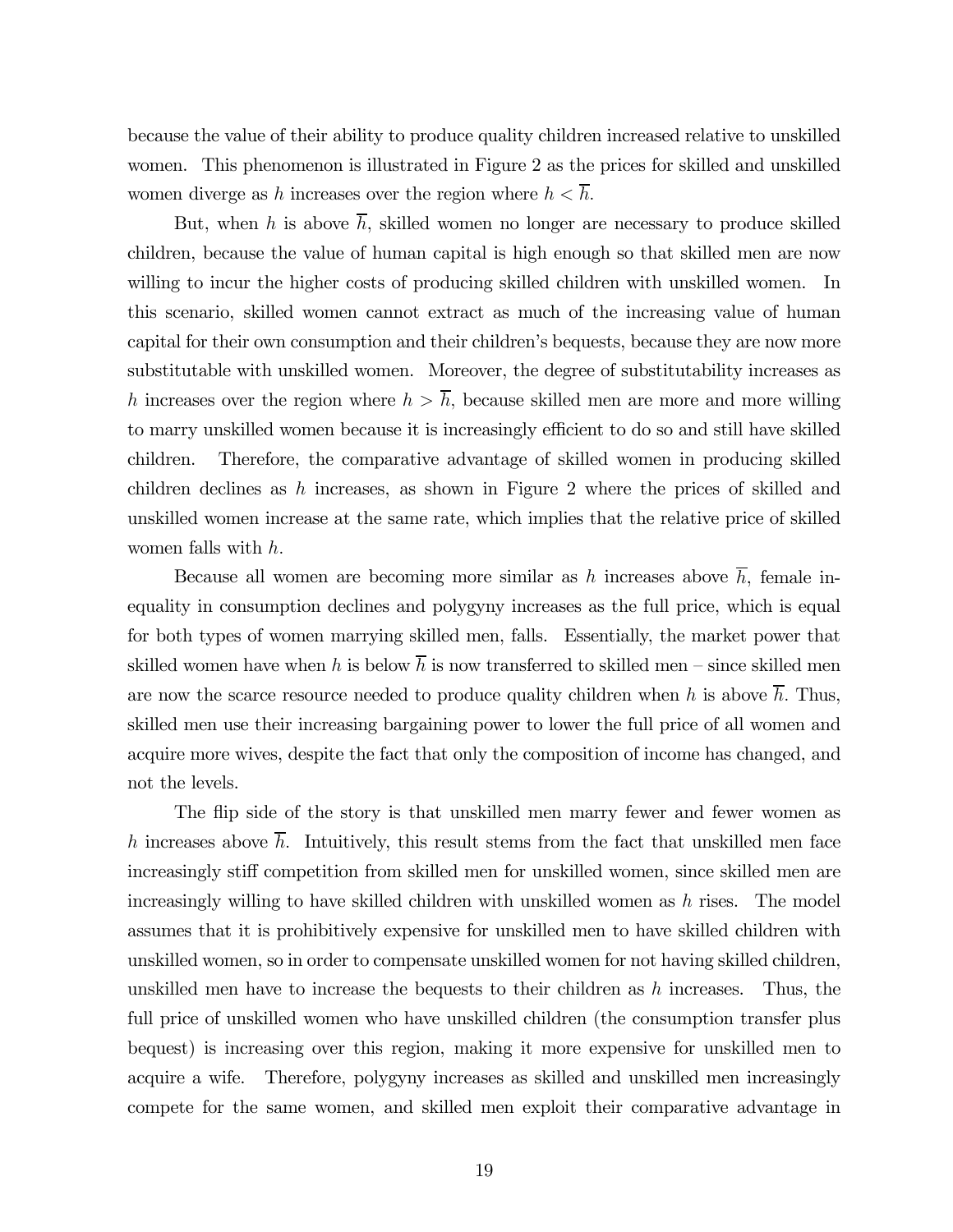producing skilled children by acquiring more and more wives.

Finally, we conclude this section by discussing how polygyny is affected by the overall level of inequality. The entire analysis in Propositions 1 - 4 held the total level of income for each group, and consequently, the level of inequality between the groups, constant as h was free to vary. At any level of h, the following proposition holds.

Proposition 5 Given h, the degree of polygyny increases with male income inequality (declines with r).

This proposition states that increases in inequality resulting from increasing disparities in non-labor income increase polygyny. The converse, however, is not true: increases in inequality stemming from bigger disparities in the value of human capital (i.e.  $r$  declines because h increases) will increase polygyny if  $h < \underline{h}$  or  $h > \overline{h}$ , but polygyny may or may not increase if  $h < h < \overline{h}$ . This ambiguity is due to two opposing effects: (1) an increase in inequality tends to make men more polygynous, and (2) an increase in the composition of wealth derived from human capital decreases polygyny. Therefore, the total effect on polygyny depends on which effect dominates. All of these results together show that the degree of polygyny is dependent not only on the level of inequality, as emphasized in the existing literature, but also the composition of inequality. Both of these factors determine whether male inequality manifests itself as inequality in the number of their wives, or the quality of their wives.

## 4 Implications of the Model

## 4.1 Is polygyny bad for growth?

Inferences from the model about growth are straightforward using standard assumptions about the relationship between growth and the accumulation of human and physical capital. All of the results presented in the previous section are true for any level of aggregate human capital in the economy, represented by the proportion of skilled individuals in the economy,  $\theta$ . However, the proportion of skilled individuals in the next period will depend on the value of human capital h and the costs of producing human capital ( $\bar{e}$  and  $\underline{e}$ ).

If h is lower than  $\underline{h}$ , then the return to human capital (relative to the costs) is too low for even skilled men to invest in child quality with skilled women. Thus, the next generation will consist of no children with high human capital. In addition, because rich men will tend to spend their income on multiple women and children, the amount of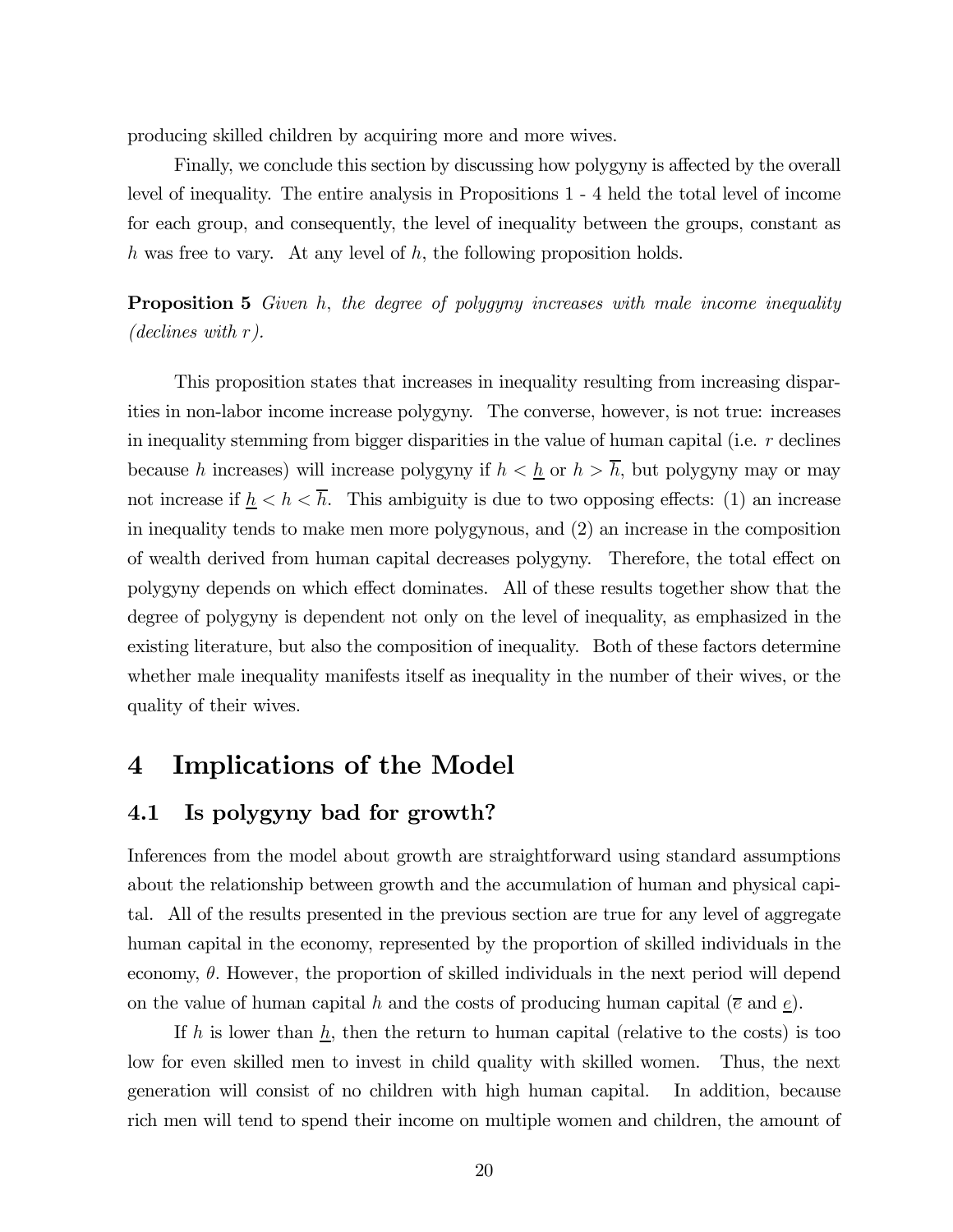physical capital leftover for each child will also diminish over time. If we assume that growth is dependent on the accumulation of physical and human capital, we can infer that economies in the first region of Figure 1 will find it very hard to break out of the poverty trap if polygyny allows the wealthier men to use their income to acquire quantity rather than quality women and children. That is, polygyny can be considered an "engine of decline" for countries with low levels of human capital, because polygyny allows rich men to spend their money on quantity rather than investing in child quality (in the form of physical or human capital investment in each child).

If, however, countries with low h enforced a ban on polygyny, the ban will prevent rich men from spending their income on quantity, and force them to invest in quality. It can be shown that an enforced ban on polygyny in the first or second regions of Figure  $1 (h < h)$  will result in higher bequests per child, thus allowing for a faster accumulation of physical capital which should lead to higher values of human capital, assuming that physical and human capital are complements in the production process.17 Thus, a strictly enforced ban on polygyny in countries with sufficiently low  $h$  could help lead the economy to grow and develop to the point where  $h$  grows further into the second region of Figure 1  $(\underline{h} < h < \overline{h})$ , where the rate of polygyny declines with h. In this sense, an enforced ban on polygyny could help the economy grow and develop to the point where polygyny naturally declines — possibly to the point where the equilibrium becomes monogamous and the ban would be superfluous.

If the economy is in the third region of Figure 1  $(h > \overline{h})$ , skilled men are marrying multiple skilled and unskilled women and having skilled children with both types. Rather than spending their money just on quantity, rich men in this region use their income to produce quality children with multiple wives. As a result, the proportion of skilled people will increase over time, generating economic growth. Therefore, polygyny at very high values of human capital can actually be considered an "engine of growth," since polygyny acts as the "technology" which allows skilled men to multiply their type over time. If polygyny was effectively banned in this economy, the proportion of skilled people would remain constant over time.

Over time, h is likely to converge to the second range of Figure 1 ( $h < h < \overline{h}$ ) if the return to skill is determined in the labor market by its marginal product and there is some degree of complementarity in the aggregate production process between skilled and

<sup>&</sup>lt;sup>17</sup>Tertilt (2004) provides calibrated results which indicate that the savings rate under monogamy is  $30\%$ higher compared to polygyny. According to her theory, under polygyny investing in wives and selling children is an alternative investment strategy that crowds out investment in physical assets.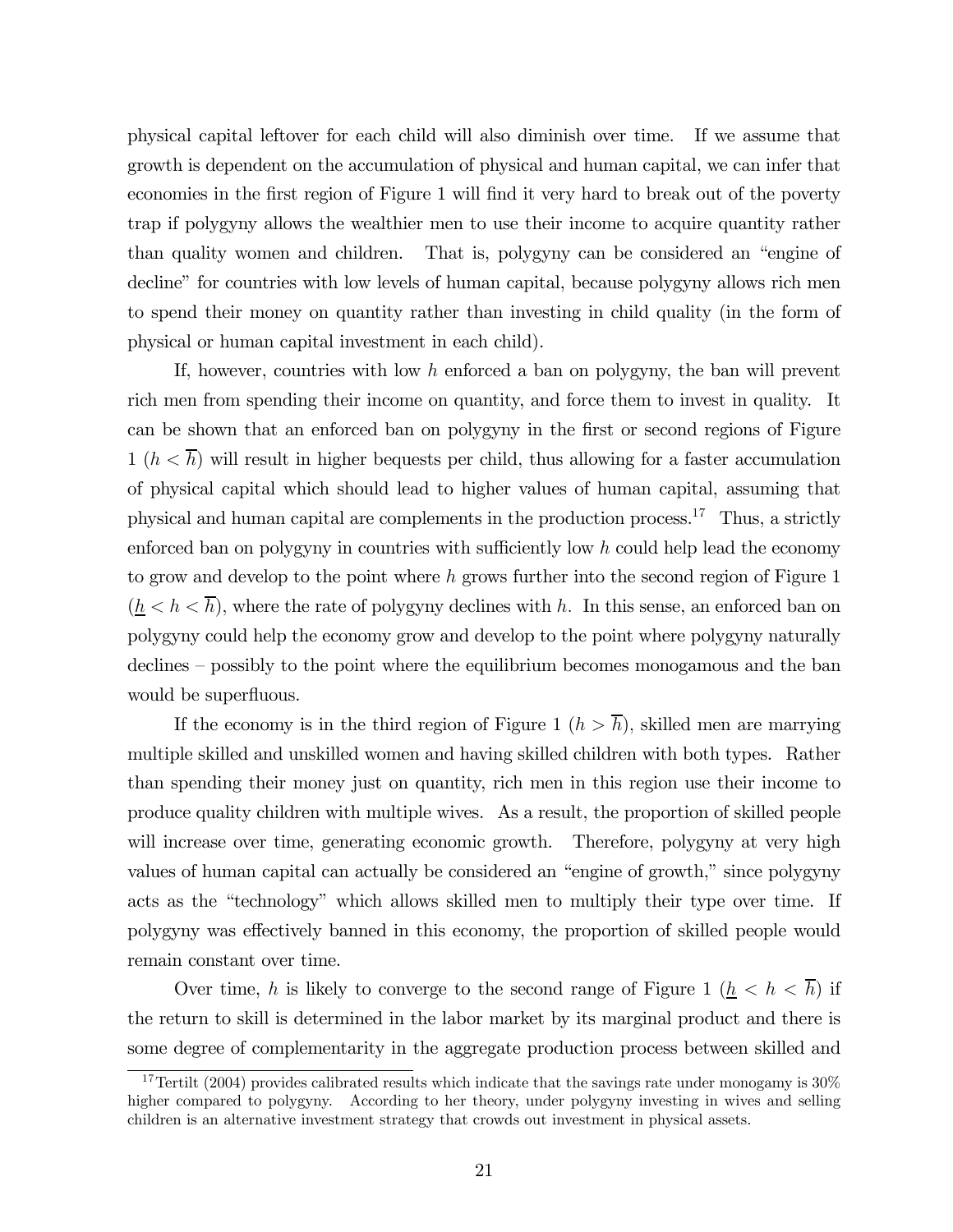unskilled workers. Suppose  $h < h$ , then no one will invest in high quality children, and therefore, the return to quality would rise so that  $h$  will increase to a level above  $h$ . On the other hand, h larger than  $\overline{h}$  implies that the supply of skilled workers increases over time, reducing the return to skill until the economy reaches a steady-state in which  $h$  is no longer larger than  $\overline{h}$ . Thus, h is likely to be of intermediate values  $(h < h < \overline{h})$  in any steady state.

## 4.2 Why are developed countries more monogamous than lessdeveloped countries?

In the context of the model, we can think of a developed country as having a high value of human capital h relative to the costs of producing human capital ( $\bar{e}$  and  $\bar{e}$ ) compared to poorer countries. As discussed above, h represents both the return and the level of human capital. Thus, in developed countries, h can be associated with a college degree whereas an unskilled worker can be associated with a high school dropout. In a poor economy, in contrast, h can represent a worker who graduated elementary school, and an unskilled worker is literate at most. Under this interpretation,  $h$  is likely to be larger in advanced countries. But, one might also think that the cost of becoming skilled is higher in advanced economies. However, the ratios of h to  $\bar{e}$  and  $\bar{e}$  are likely to be higher in the advanced economy, because parents with higher levels of human capital are more effective in producing quality children (see Moav (2005)).

Therefore, assuming that economies typically lie within the second region of Figure 1 ( $h < h < \overline{h}$ ) for reasons stated above, h in poorer countries is likely to be closer to  $h = 1 + \underline{e}$ , while h in richer countries is likely to be closer to  $\overline{h} = 1 + \overline{e}$ . According to Proposition 2, this implies that richer countries should be more monogamous, since inequality is determined more by differences in human capital, while inequality in poorer countries is determined more by differences in non-labor income (land, physical capital, corruption, etc.).<sup>18</sup> As a result, male inequality in poorer countries tends to manifest itself as inequality in the number of wives per man, while male inequality in advanced countries translates into higher inequality in the quality of wives per man.

An alternative approach for comparing developed to less-developed countries would be to examine differences in the proportion of rich men who are rich because of their human capital versus rich men who are wealthy because of their non-labor income. That

<sup>&</sup>lt;sup>18</sup>The overall level of inequality is usually higher in poorer countries, so this may also contribute to their higher rates of polygyny (see Lagerlof  $(2002)$ ). Also, see footnote 1 in the introduction for evidence that inequality is more dependent on human capital in advanced countries.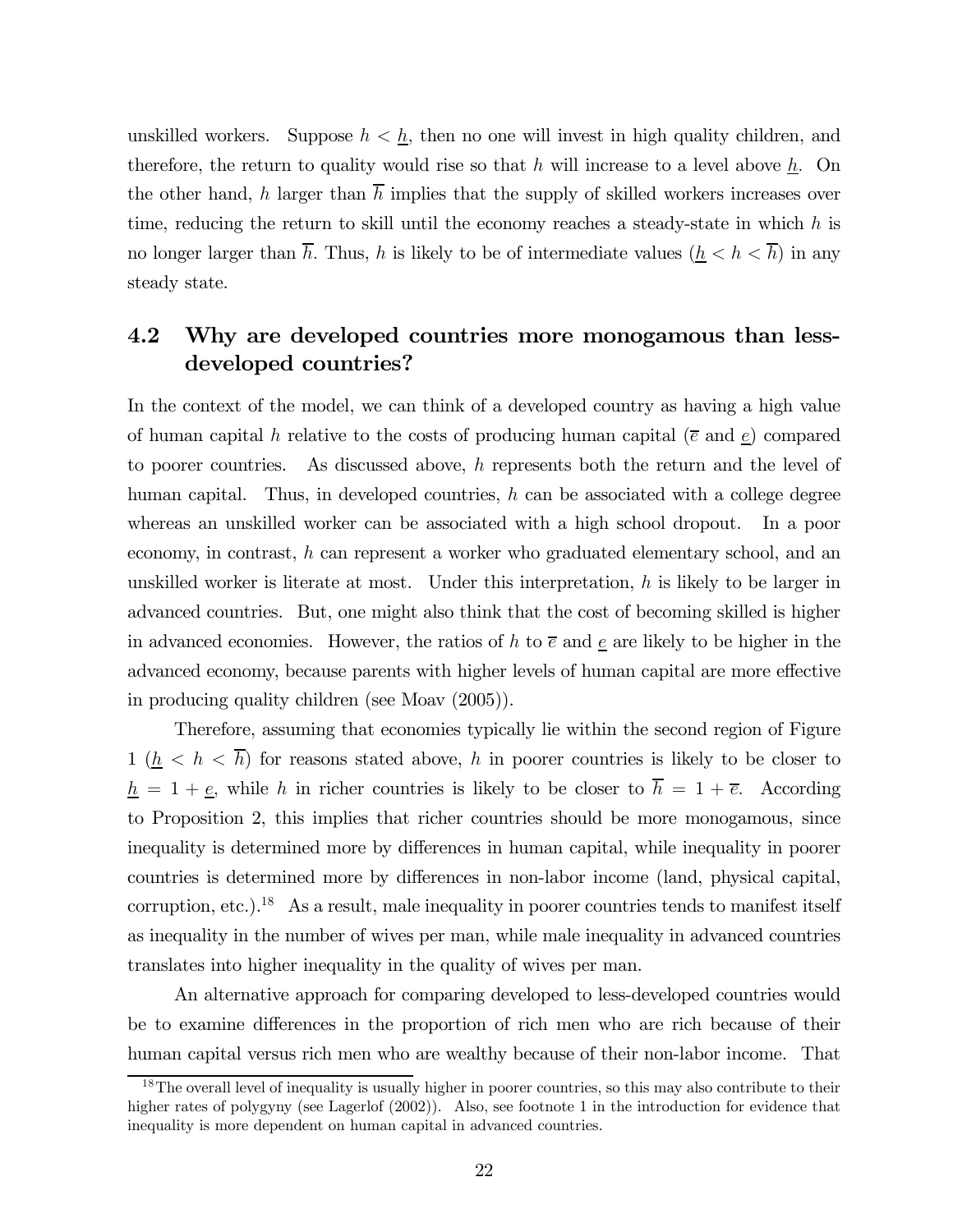is, we could extend the model to allow for two types of rich men, and developed countries would be characterized by having a greater proportion of rich men who acquire their wealth through human capital. In this framework, it is straightforward to show that the rate of polygyny would decline with development (i.e. with increases in the proportion of rich men who are skilled), as predicted by the current setup of the model.

#### 4.3 What about laws and norms against polygyny?

It may be tempting to explain the mystery of monogamy by pointing to explicit bans and informal norms against polygyny in advanced societies. However, banning polygyny does not guarantee the absence of polygynous behavior. Sometimes bans on polygyny appear to be binding, as in most Western countries, but in many cases these bans are ineffective and unenforced, as seen by persistently high rates of polygyny in many undeveloped countries including those in Western Africa (see the analysis in the next section). The problem with banning polygyny is that it is almost impossible to enforce: the state can decide not to recognize polygynous marriage, but it is not easy to stop consenting adults from living together, having children, and living a polygynous lifestyle. Banning the formal institution of polygynous marriage does not necessarily eliminate polygynous behavior, which is the subject of this paper.

Consequently, we follow Becker (1991) who argues that bans on polygyny in richer countries only seem to be effective because there is little demand for polygynous behavior. It is hard to imagine that many men in the United States would become polygynous if the laws against polygyny were suddenly repealed. However, it is tempting to think that this is explained by informal norms against polygyny. But, norms are similar to laws in that they are unlikely to be followed if the cost of doing so is high. Elster (1989) argues that while "social norms can act as a restraint on rationality," it is also true that "rationality acts as a constraint on social norms." So, even if social norms do constrain polygynous behavior, it is difficult to imagine that norms have nothing to do with economic incentives, and yet are so correlated with economic development, investments in child quality, assortative mating between high quality husbands and wives, and increasing power for women within the household and in society. In addition, we demonstrate in the next section that polygynous behavior is correlated with economic variables within religious groups in the same geographic area of Cote d'Ivoire, where norms concerning polygyny should be constant. Thus, our model should be seen as an attempt to explain why rational incentives for monogamy are much stronger in advanced countries, and therefore,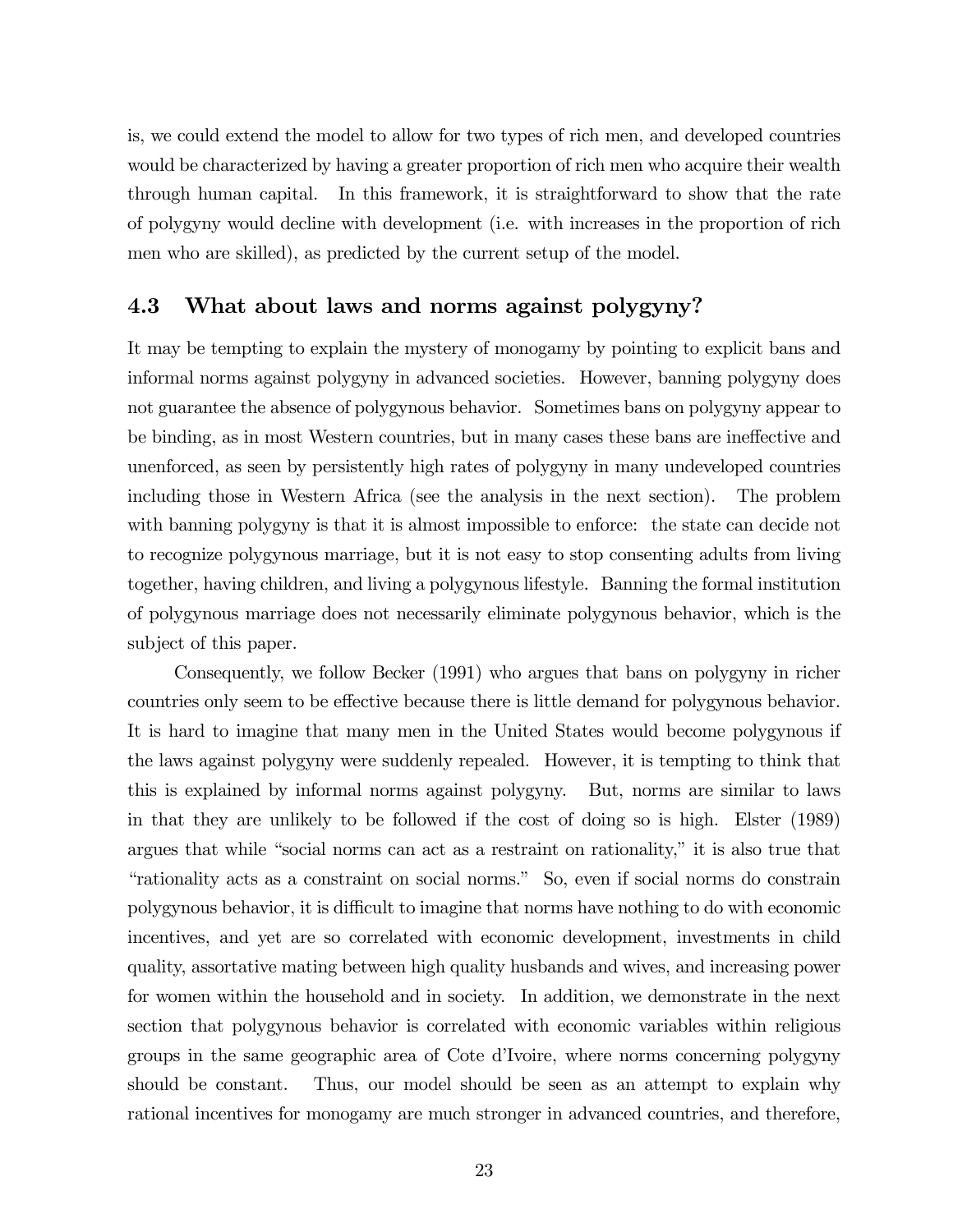these stronger incentives most likely interact with social norms to reinforce each other in order to create a more monogamous equilibrium.

One might also argue that men would not become polygynous in modern societies if polygyny were legalized because women would never want to be in a polygynous marriage. However, looking at what women "want" or demand is only half of the story. It is hard to imagine that women in less-developed countries want or demand fewer resources in the marriage than women in advanced countries. Our model shows why women are valued as a cheap commodity in poor countries, while the value of quality women in rich countries drives up their status and bargaining power to the point where polygyny is very expensive. Therefore, our model explains why women in advanced countries tend to receive more in equilibrium based on rational behavior, and this tendency likely contributes to the creation of social norms — which reinforce each other to create stronger "preferences" for monogamy in advanced countries.

Our model can also be used to show why laws and norms against polygyny emerge in advanced economies within a political economy framework. Becker (1991) points out that, in contrast to conventional wisdom, women are not the ones necessarily harmed by the practice of polygyny. In principle, polygyny does not force women into polygynous marriages, it only keeps the option open for them, and therefore, increases their value in the marriage market.<sup>19</sup> In many cases, women will prefer to be the second wife of a wealthy man who can provide for her and her children over a poor man who cannot. So, the people who really suffer from polygyny are actually poor men, who may face very dim marriage and reproductive prospects if they have to compete with rich men in a polygynous market. Higher rates of polygyny, therefore, are likely to be associated with increasing social unrest stemming from a larger mass of frustrated poor men.

In a simple model where wealthier men control a disproportionately large influence over laws and social norms, it is unlikely that rich men will create laws or norms which are very costly to themselves relative to the political benefits. So, when rich men naturally have a low demand for polygynous behavior, they will tend to placate the lower classes by banning polygyny (formally or with informal norms) and making marriage more accessible to the masses. That is, in advanced countries, the political economy gains for rich men of giving the "benefit" of monogamy to poorer men outweighs the rather small costs of

 $19P$ Osner (1992) also makes this point, but points out that women in polygynous societies may not have the option to be in a monogamous marriage if the man can always marry more women later. Posner states, however, that this problem is often solved with marriage contracts which can force the man to live up to a monogamous commitment.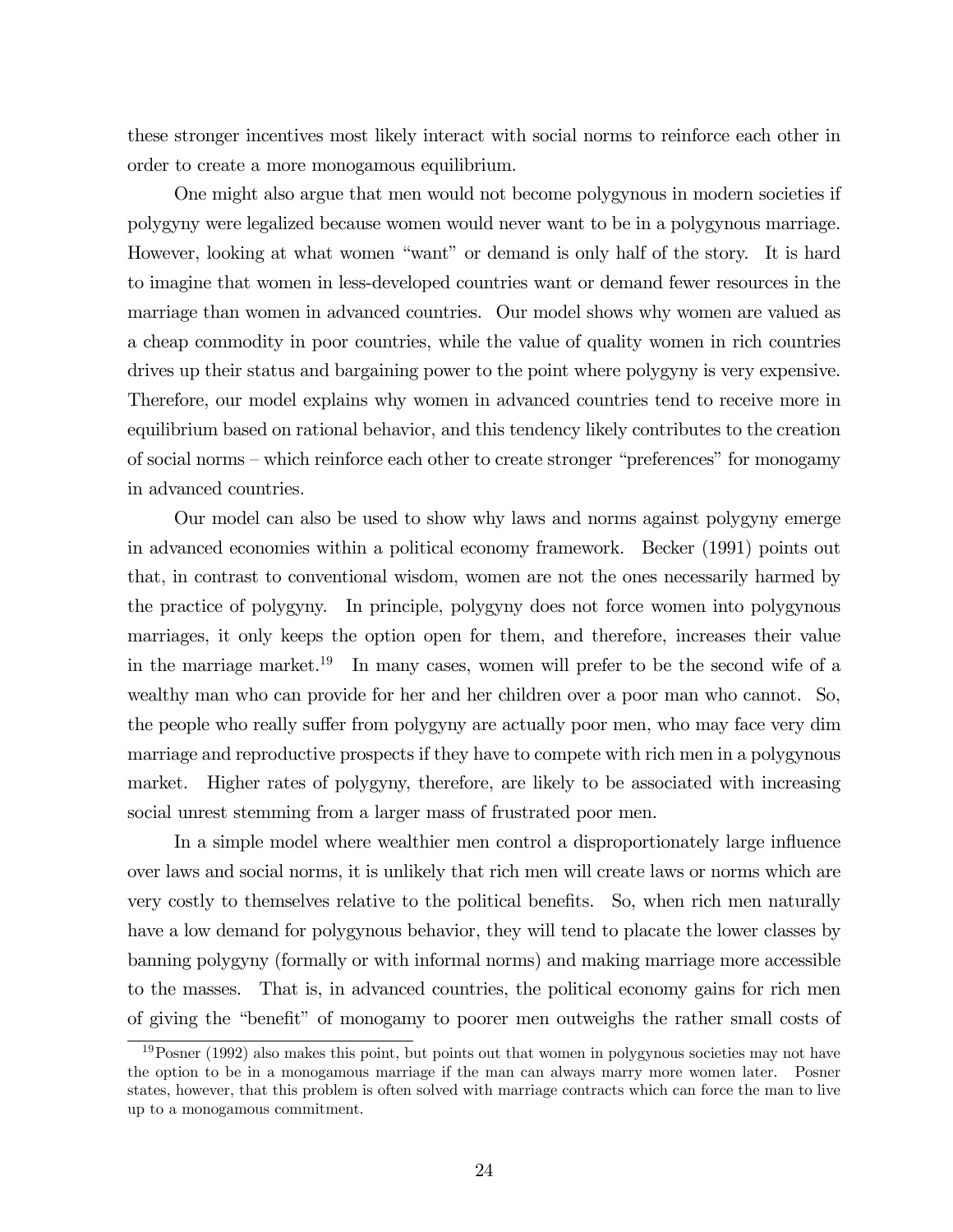limiting themselves to only one wife, which our model predicts is already the equilibrium tendency. Although super-rich men in advanced economies might still have a high demand for polygyny, the upper and middle class men will still enact a ban on polygyny if they are large enough relative to the super-rich for three reasons: (1) their demand for polygyny is low, (2) banning polygyny will placate the lower classes, and (3) banning polygyny will lower the price of a wife since polygyny by the super-rich will drive-up the price. In this sense, the ban on polygyny can be thought of as a way of enforcing a cartel among men which lowers the price of a wife. In poorer countries, however, the demand for polygyny is high for both the super-rich and upper-middle class men according to our model, and therefore, the middle class will collude with the very rich men to keep the privilege of polygyny for themselves and deal with the potential wrath of the lower classes in other ways. Thus, in both the advanced and poor economies, the political economy equilibrium is reinforced by the magnitude of the demand for polygyny by upper-middle class men in society, which our model shows is dependent on the value of human capital in determining their wealth.

Finally, to see how norms and private incentives can interact and reinforce each other, consider the ban on polygyny by the Catholic Church. The ban on polygyny was one of many sexual reforms by the Church which took time to be effective (see Posner (1992) and Betzig (1992, 1995)), most likely due to the high demand for polygyny prior to the increase in the importance of human capital. However, economic growth likely triggered a positive feedback between investments in human capital, the natural growth of monogamy, and a more effective ban on polygyny. In this manner, social norms and rational incentives can interact with economic growth to reinforce each other and create an advanced, highly monogamous economy.

## 5 Empirical Evidence

The purpose of this section is to provide empirical support for the main assumptions and conclusions of the model. While this is not a formal test or estimation of the model parameters, a model of monogamy and polygyny should be consistent with the patterns in the data. Many of the predictions of the model are already supported by existing evidence. For example, the model predicts that monogamy should be correlated with richer countries where income depends more on labor versus non-labor income.<sup>20</sup> The

<sup>20</sup>See Footnote 1 for evidence.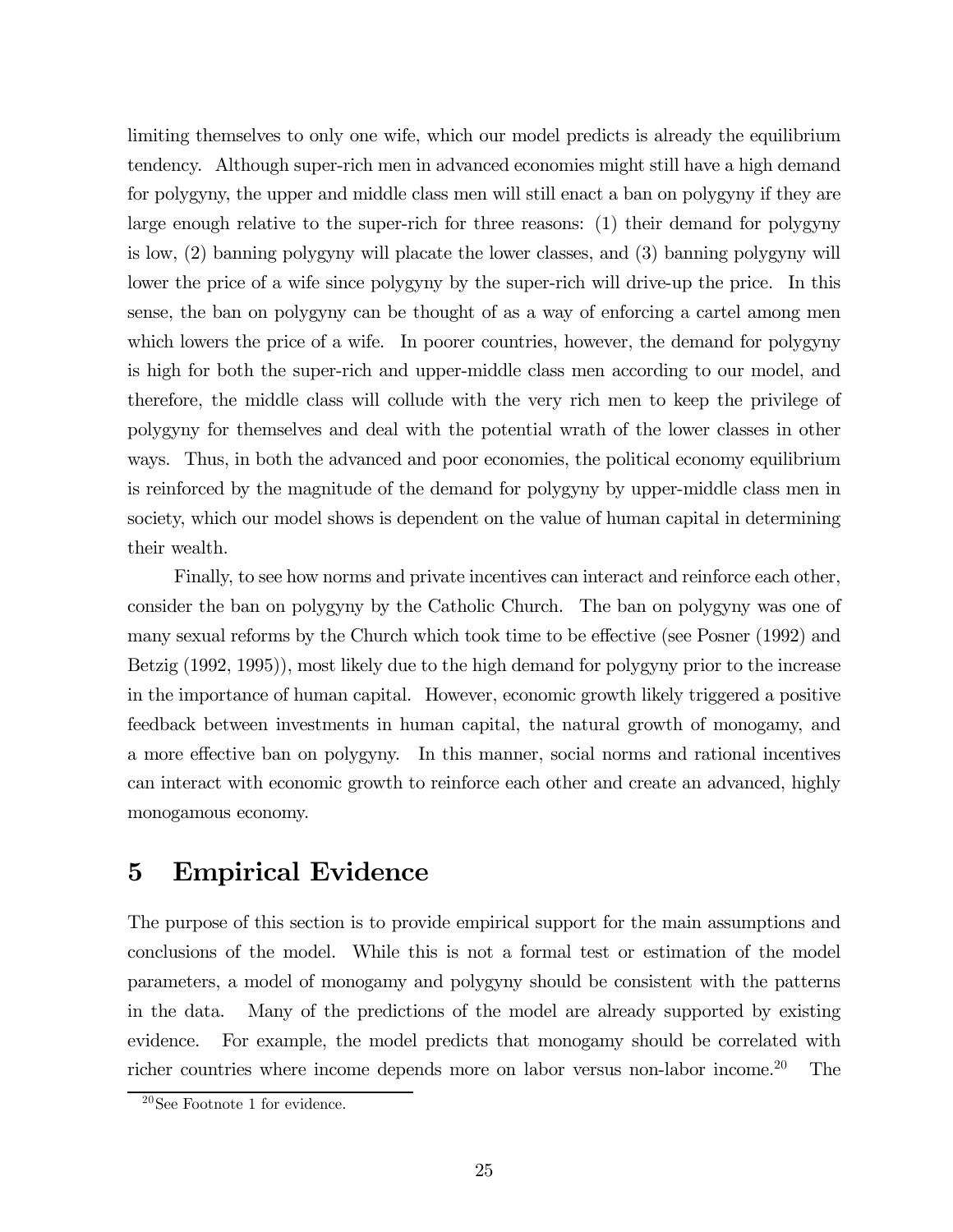model is also consistent with higher rates of assortative mating based on education levels when the return to human capital is higher (Fernandez, Guner and Knowles (2001)). In addition, the model predicts that wives should be more expensive in monogamous societies, which is exemplified by the roughly equal division of household resources in marriages in modern societies. To provide further evidence, this section uses data from Cote d'Ivoire to show that the model is remarkably consistent with the mating and reproductive patterns of men and women within a society exhibiting large variation in polygynous behavior.

The analysis uses the CILSS data from Cote d'Ivoire in 1986. The data consists of a sample of households and contains information on each member of the household. While polygyny is formally outlawed in Cote d'Ivoire, the practice of polygyny is rampant, which illustrates the futility of banning polygyny when the demand for polygyny is high. Fortyone percent of all women between the ages of 18 and 40 are in a polygynous marriage, and this figure ranges from twenty-four percent for Catholic women to sixty-two percent for Muslim women. Table 1 presents sample statistics for male heads of households, and confirms that higher rates of polygyny are found within the Muslim community. However, polygyny is still prevalent within the Christian community (27% of Catholic men) and within the big city of Abidjan (15% of all men). Our empirical strategy will examine whether economic variables can explain variation in individual marriage decisions within religions, cities, and regions.

The main inference of the model is that polygyny depends not only on the level of a man's income, but also on the sources of his income. This result is examined in Table 2 where a probit is estimated for the probability that a man has more than one wife (i.e. practices polygyny). The analysis controls for the geographic location of residence (dummy variables for living in the big city of Abidjan or "Other Cities", and three regional dummy variables for living in the East Forest, West Forest, and Savannah), religion (dummies for being either Muslim, Catholic, Protestant, Other Christian, Animist, or Other Religion), and age (dummy variables for each ten-year interval).

Table 2 confirms the basic result of the model by showing that total income is positively associated with being polygynous, but higher levels of education and/or wage income are associated with lower rates of polygyny. This result is true if education is entered by itself, with wage income, or with the percentage of total income represented by wage income. In addition, dummy variables for being self-employed in agriculture, self-employed in business, and being a wage earner are included in the specification. So, these findings are not simply picking up the effect of being a farmer versus a wage earner. Overall,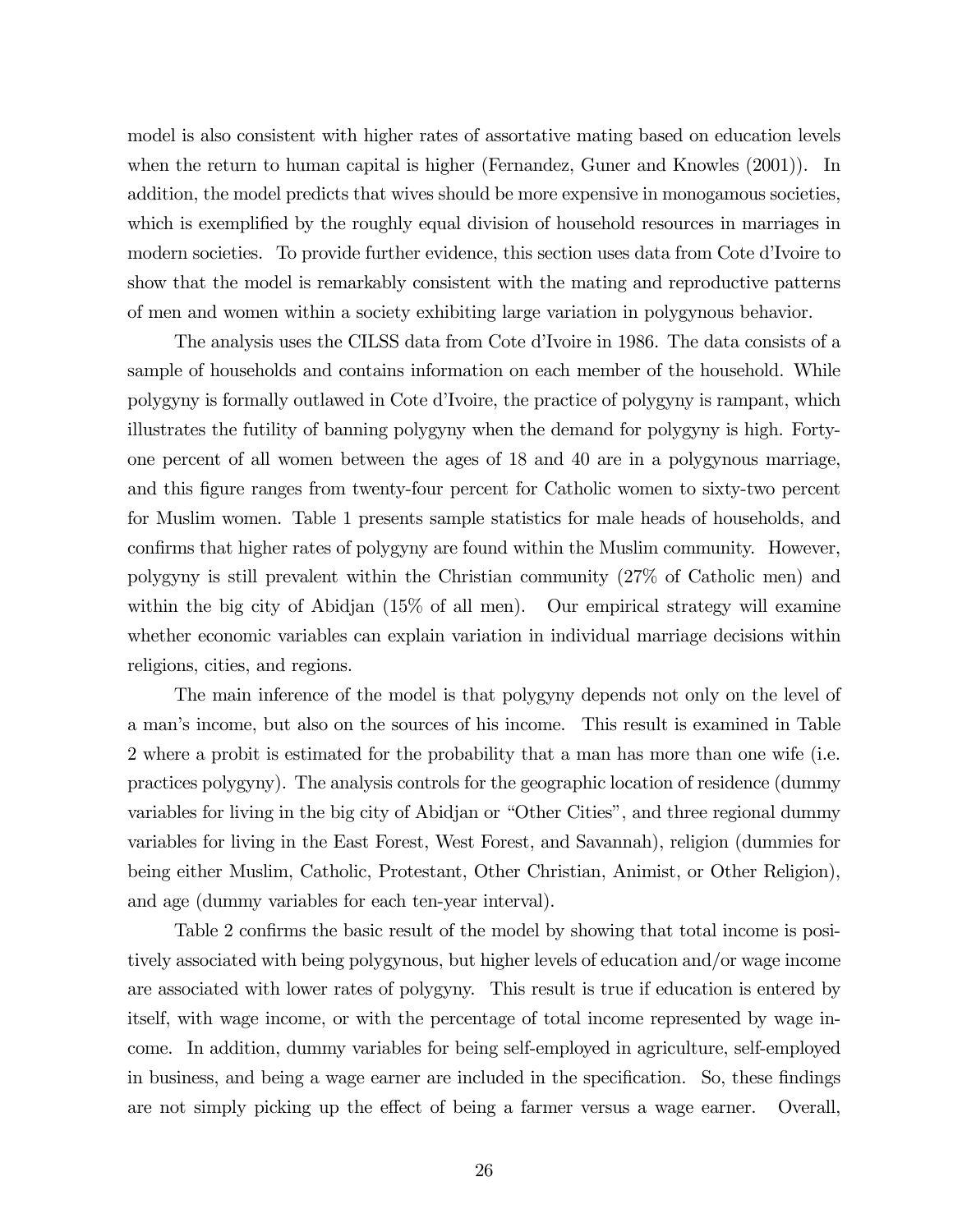the results show that richer men have more wives, but controlling for total wealth, men who earn their money through education and labor income have fewer wives. This result confirms the main prediction of our model: polygynous behavior is associated not only with the level of income, but also the sources of income.

A second prediction of the model is that men who are wealthy because of their nonlabor income will tend to squander their money on multiple women of lower quality, while educated men will tend to marry an educated woman and have educated children. The first column of Table 3 supports this prediction by showing that women in polygynous marriages tend to have lower levels of education. The second column controls for the education of the husband, and shows that educated men tend to marry educated women. The second column also shows that polygynous men marry less educated women, even after controlling for the man's education. These results are all conditional on controlling for the woman's age, religion, and place of residence. Overall, Table 3 confirms an important prediction of the model: higher quality women will tend to be the single wife of a high quality man, while low quality women will tend to be one of the multiple wives of a low quality (but wealthy) man.

Another major implication of the model is that educated men prefer educated women in order to produce more educated children. To examine this issue, Table 4 regresses the education level of children on the characteristics of their parents. The results show that the education levels of both the mother and father are significant determinants of the child's education level - higher educated parents have higher educated children, even after controlling for household income. These findings are consistent with an important implication of the model: the components of income, in addition to the level, are important determinants of investing in child quality. These results are consistent with higher quality parents having a comparative advantage in producing higher quality children. Furthermore, Table 4 shows that children in polygynous households are less educated, even after controlling for parental education and household income. Therefore, educated men are using their income to acquire fewer high quality women in order to produce higher quality children, while wealthy men with lower human capital are using their wealth to acquire more lower quality wives and children.

Table 5 closes out the analysis by showing that polygynous households have more children after controlling for household income and parental education. Interestingly, parental education negatively affects the number of children, but the mother's education level seems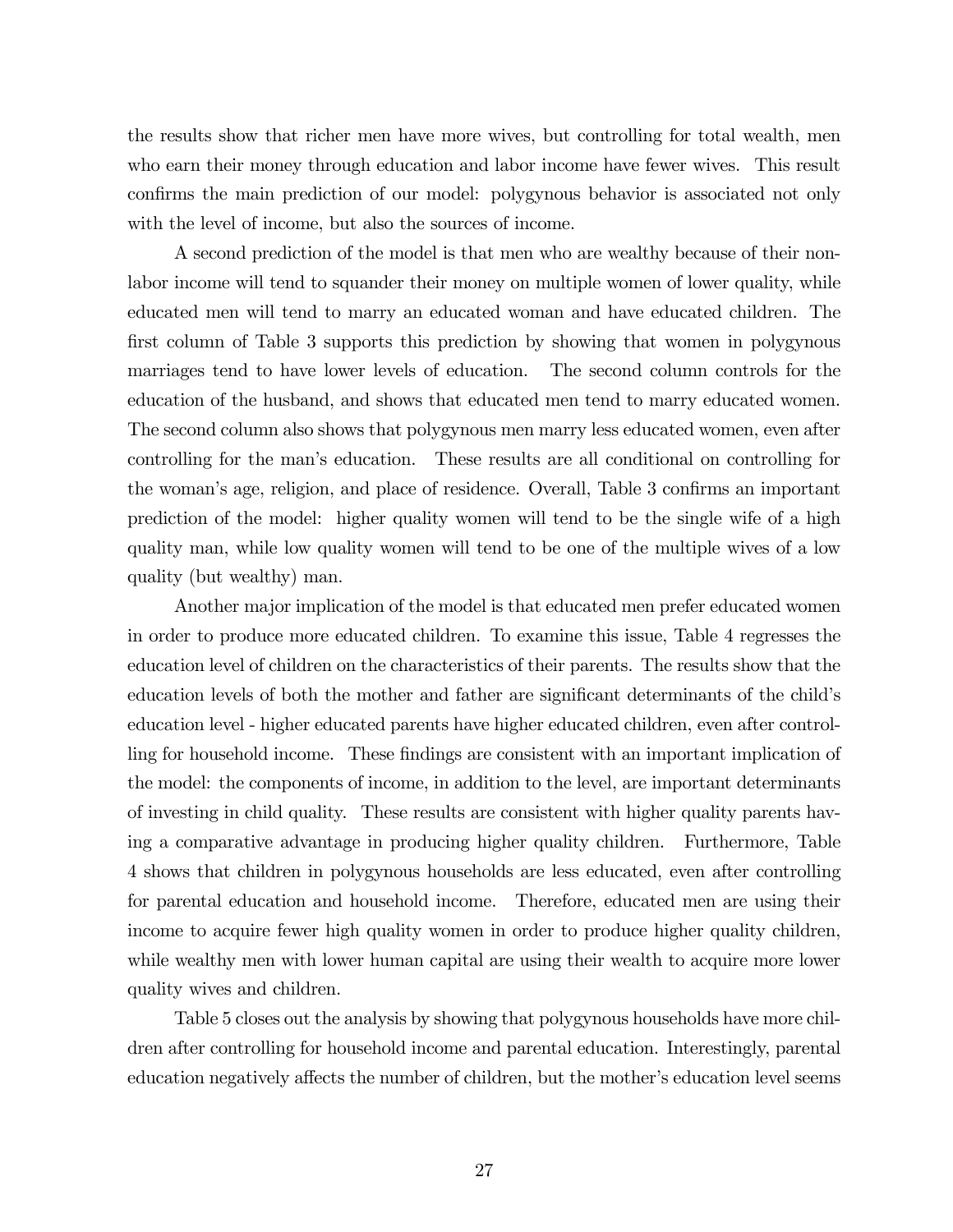to be more statistically significant than the father's education.<sup>21</sup>

Overall, the data from Cote d'Ivoire reveal many patterns which are consistent with the implications of the model. Although polygyny is banned, the ban is clearly not binding. The analysis reveals an underdeveloped country which is struggling to escape poverty because polygyny allows men with high levels of non-labor income to squander their wealth on multiple women of low quality and raise many low quality children. However, these tendencies are reduced very significantly if the man's wealth is derived from education or wage income rather than non-wage income. Therefore, all of these results confirm the main implication of the model: polygynous mating is related to the sources of income and inequality, and not just the levels. Furthermore, the analysis demonstrates that norms are not the entire explanation for the existence of polygyny or monogamy: variation in polygynous behavior is found within various social groups, defined by religion and location of residence. This variation is explained with variation in the sources of income and human capital, which confirms the predictions of our model and the importance of purely economic incentives in determining the prevalence of polygyny versus monogamy.

## 6 Conclusion

This paper uses standard assumptions regarding preferences and the production of human capital to explain why modern societies are less polygynous than less-developed societies. The model explains why men in less-developed economies prefer quantity over quality in wives and children, and derives the marriage market equilibrium which allows them to afford multiple wives. The explanation is rather intuitive. Rich men in less-developed economies are not efficient at producing quality children because they tend not to have high human capital themselves. Therefore, they have a low demand for quality children, and consequently, a low demand for quality women who can help them produce quality children. As a result, women in less-developed societies are valued only for the quantity of children they can produce, and not the quality. This makes all women very close substitutes for one another, which keeps the price of all women low enough for richer men to acquire multiple wives.

In more advanced economies, richer men tend to have high human capital, and

 $21$  For polygynous households, the analysis in Table 5 uses the average education of wives in the household because the regressions are performed at the household level, and therefore, the education level of multiple wives in polygynous households had to be aggregated to a household measure. For monogamous households, the average education level of all wives is simply the education level of the mother.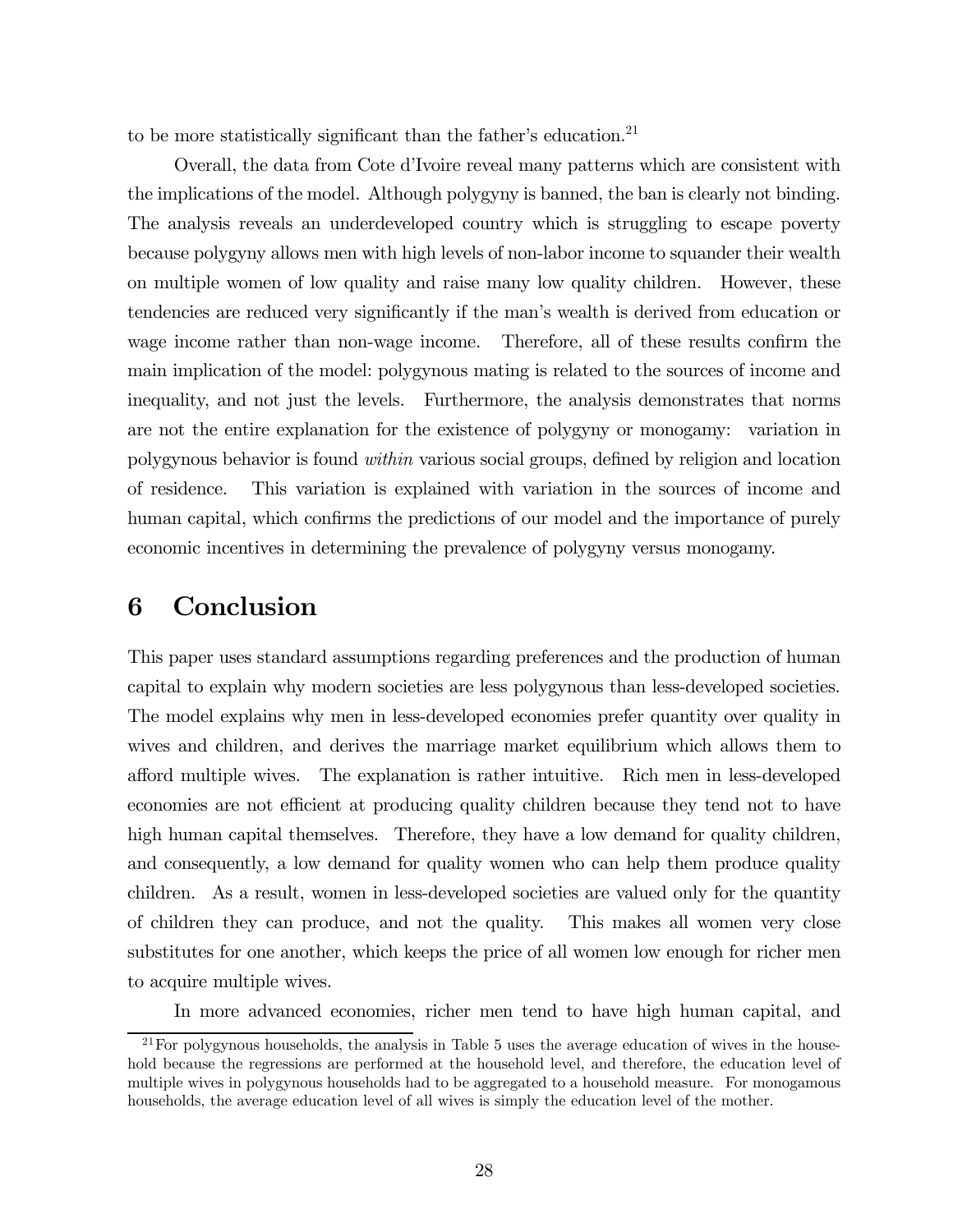therefore, they are more efficient at producing human capital in children. This creates a high demand for quality in children and in women, because quality women are complements in the production of high quality children. Thus, all women are not close substitutes in the marriage market in advanced societies. Higher quality women are a scarce resource, which drives up their price in the marriage market and makes polygyny is less affordable for wealthy men.

The results, therefore, can be summarized as follows: male income inequality generates polygyny, but female inequality reduces it. Moreover, the model shows how female inequality is generated, as the value of women in the marriage market is directly determined by the net value of her children's human capital. So, naturally, when human capital has a high value, women who can create high quality children more efficiently are increasingly valued in comparison to low quality women. Thus, the value of human capital is directly related to the value of women in the marriage market, which also helps to explain why and how the "power of women" increases within the family and in society in economies with higher values of human capital. In this manner, the model is consistent with the roughly equal division of resources between husbands and wives in modern marriages.

In addition, the results of the model are consistent with the observed strong correlation between development and monogamous practices, as well as the correlation between higher assortative mating and higher returns to human capital. Furthermore, our analysis using data from Cote d'Ivoire shows that after controlling for total income, men with higher education levels and higher labor incomes marry fewer wives and have fewer children, both of which tend to be more educated. That is, men who get rich because of their human capital tend to go for quality rather than quantity in both their wives and children. These results confirm the main prediction of the model: the sources of income and inequality, and not just the levels, determine the degree of polygyny in the marriage market.

Finally, we conclude by discussing the policy implications of our results. The most obvious policy instrument is a ban on polygyny, which we argue could help lead to more growth and development if it is enforced. However, it will be difficult to enforce if the demand for polygynous behavior is strong, in particular because polygyny is typically beneficial for rich men who tend to wield disproportionate political and social power. If, however, the demand for polygyny by rich men is naturally weak because of the high value of human capital, then laws and norms against polygyny are more likely to evolve because they are reinforced by economic incentives. A second policy instrument is a simple subsidization of education. The subsidy will not only have a direct effect of encouraging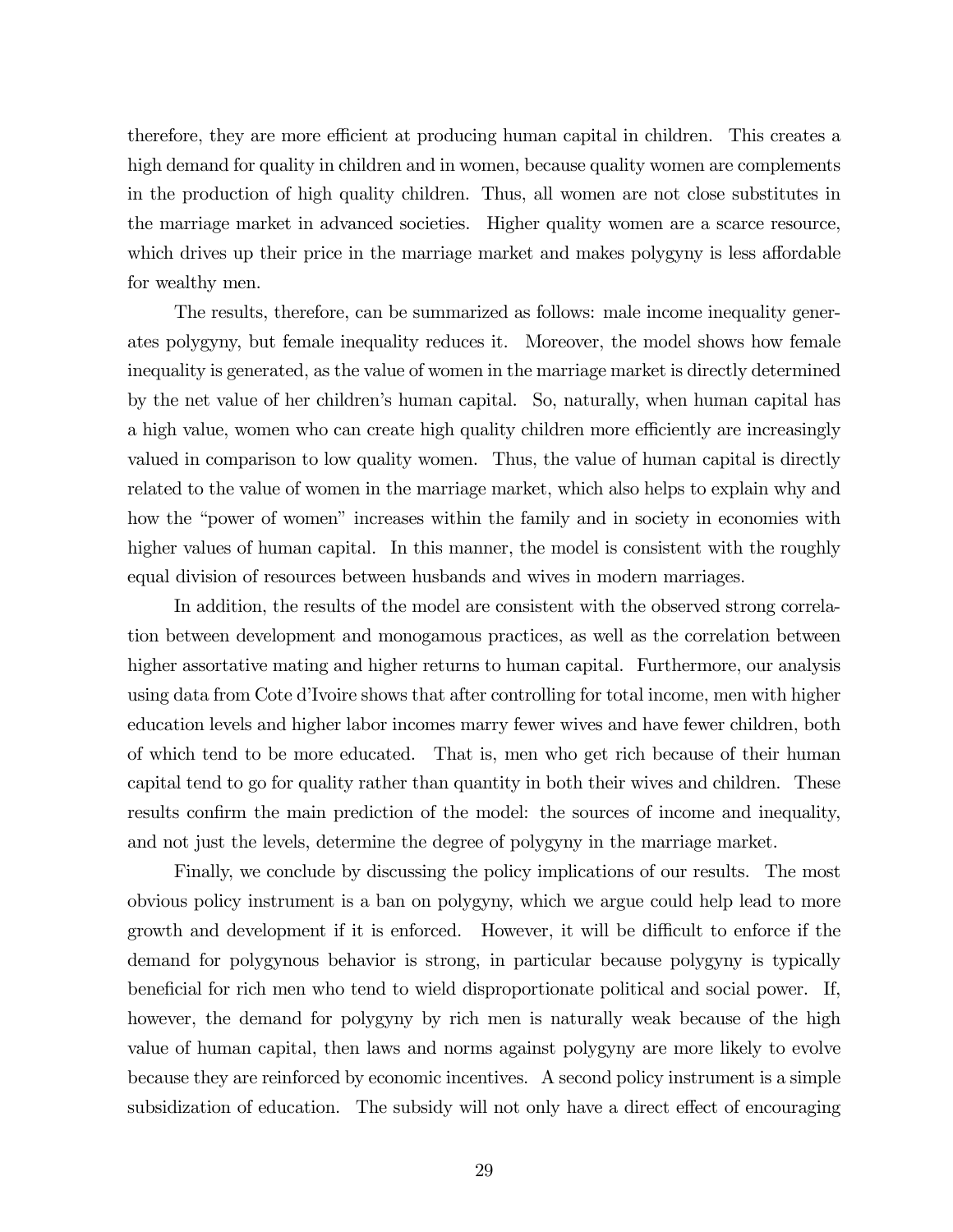increasing investments in education, but will also have an indirect effect of encouraging monogamy — since the higher net value of education will increase the payoff of investing in quality women and children. In turn, increasing monogamy can help create or reinforce a monogamous norm, which then leads to more investments in child quality and more growth and development to follow.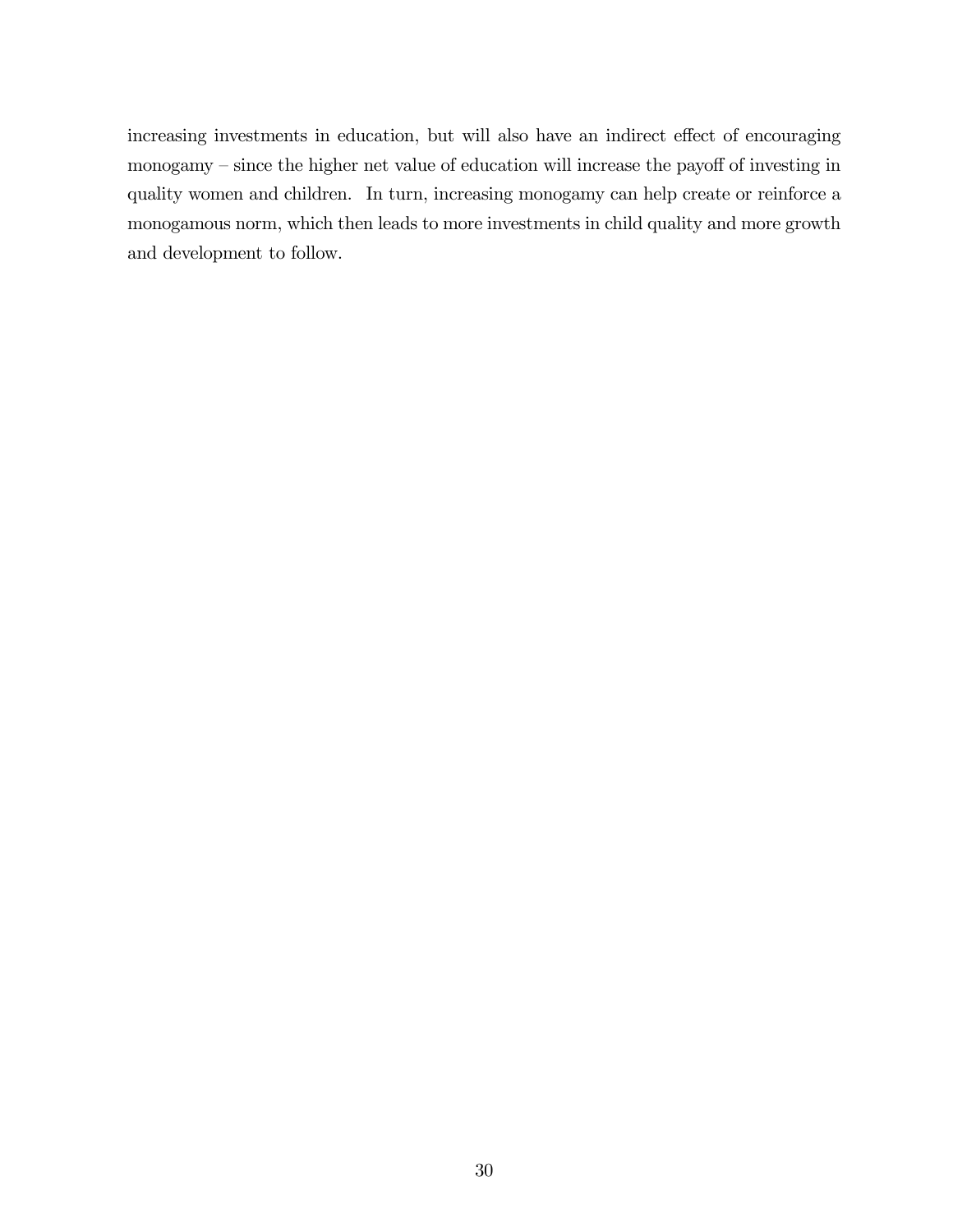## 7 APPENDIX

This appendix presents additional notation necessary for the analysis of the marriage market, derives the optimal marriage contracts and the general equilibrium, and provides proofs for the lemmas and propositions.

#### 7.1 Notation

A marriage contract offer consists of a price,  $y$ , the skill level of the children,  $x$ , and a bequest level for the children, b. A pair  $(y_{ij}, b_{ij})$  denotes the offer that a skilled man is making to a woman with skill level  $i \in \{s, u\}$  to have children of skill level  $j \in \{s, u\}$ , where s and u denote skilled and unskilled respectively. For example,  $y_{us}$  denotes the price offer of a skilled man to an unskilled woman proposing to raise skilled children. Similarly,  $n_{ij}$  denotes the number of women that a skilled man marries, where i is the type of woman and  $j$  is the skill level of their children.

As we show below, in equilibrium, unskilled men offer marriage contracts only to unskilled women to have unskilled children. Hence, we denote by  $\mu$  and  $b_l$  the price and bequest, respectively, that an unskilled man offers to an unskilled woman to raise unskilled children, and by  $v$  the number of wives an unskilled man marries.  $u$ 

## 7.2 The properties of the optimal marriage contract

Every man offers  $y, \varepsilon$  and b to maximize (2) subject to (1) and (3). (In equilibrium, equation (3) holds with equality.) Substituting these equations into (2) yields:

$$
Max\{\ln[I - n(\frac{U_0}{x+b} + \varepsilon e + b)] + \ln[n(x+b)]\}
$$

where  $U_0 \equiv \exp u_0$ . There are three alternatives for investments in child skill; (i)  $\varepsilon = 0$ ,  $x = 1$ ; (ii)  $\varepsilon = 1$ ,  $x = h$ , and  $e = \underline{e}$ ; or (iii)  $\varepsilon = 1$ ,  $x = h$ , and  $e = \overline{e}$ .

Case (i) : If  $x = 1$  and  $\varepsilon = 0$ , the first order conditions are:

$$
\frac{\frac{U_0}{1+b} + b}{I - n(\frac{U_0}{x+b} + b)} = \frac{1}{n}
$$

$$
\frac{n \frac{U_0}{(1+b)^2} - n}{I - n(\frac{U_0}{1+b} + b)} = -\frac{1}{1+b}
$$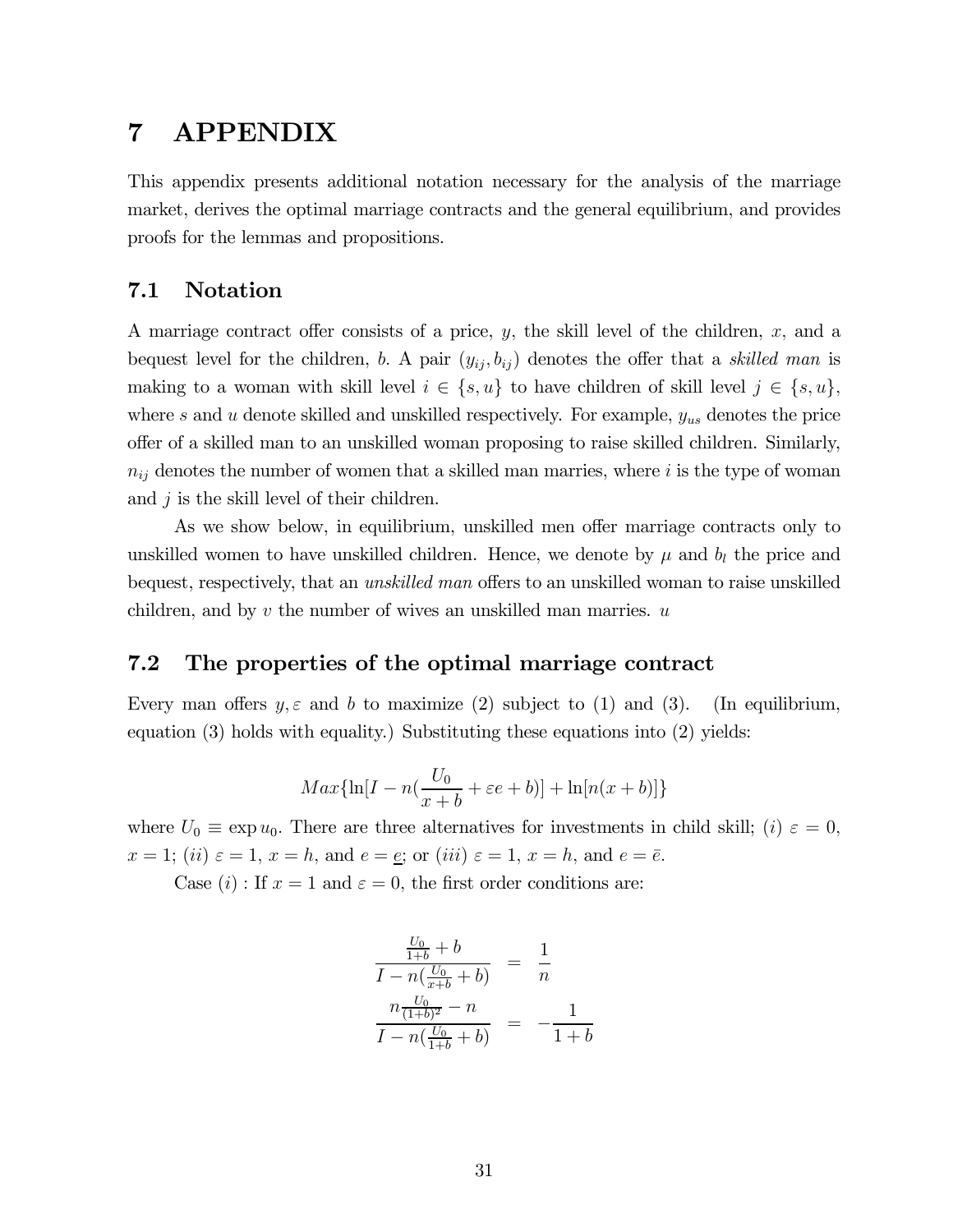Rearranging and using (1) and (3) with equality yields for a woman of type  $i \in \{s, u\}$ :

$$
y_{iu} = \frac{1}{2}
$$
  
\n
$$
c = n(y_{iu} + b_{iu}) = \frac{I}{2}
$$
\n(7)

Case  $(ii)$  : If  $x=h, \, \varepsilon=1$  and  $e=\underline{e},$  the first order conditions are:

$$
u^m = \ln c + \ln[n(h+b)]\tag{8}
$$

$$
\ln y + \ln(h+b) \ge u_0
$$
  

$$
Max\{\ln[I - n(\frac{U_0}{h+b} + e+b)] + \ln[n(h+b)]\}
$$
 (9)

$$
\frac{\frac{U_0}{h+b} + \underline{e} + b}{I - n(\frac{U_0}{h+b} + \underline{e} + b)} = \frac{1}{n}
$$
  

$$
\frac{n \frac{U_0}{(1+b)^2} - n}{I - n(\frac{U_0}{h+b} + \underline{e} + b)} = -\frac{1}{h+b}
$$
  

$$
\frac{U_0}{(h+b)^2} - 1 = -\frac{\frac{U_0}{h+b} + \underline{e} + b}{h+b}
$$
  

$$
h - \underline{e} = \frac{2U_0}{h+b}
$$
  

$$
h - \underline{e} = \frac{2U_0}{h+b}
$$
  

$$
h + b = \frac{2U_0}{h - \underline{e}}
$$
  

$$
y = \frac{U_0}{h+b} = \frac{h - \underline{e}}{2}
$$

Rearranging and using (1) and (3) with equality yields:

$$
y_{ss} = \frac{h - \underline{e}}{2}
$$
  
\n
$$
c = n_{ss}(y_{ss} + \underline{e} + b_{ss}) = \frac{I}{2}
$$
\n(10)

Case  $(iii)$  is the same as case  $(ii)$  except that  $e=\bar{e}$  , yielding:

$$
y_{us} = \frac{h - \bar{e}}{2}
$$
  
\n
$$
c = n_{us}(y_{us} + \bar{e} + b_{us}) = \frac{I}{2}
$$
\n(11)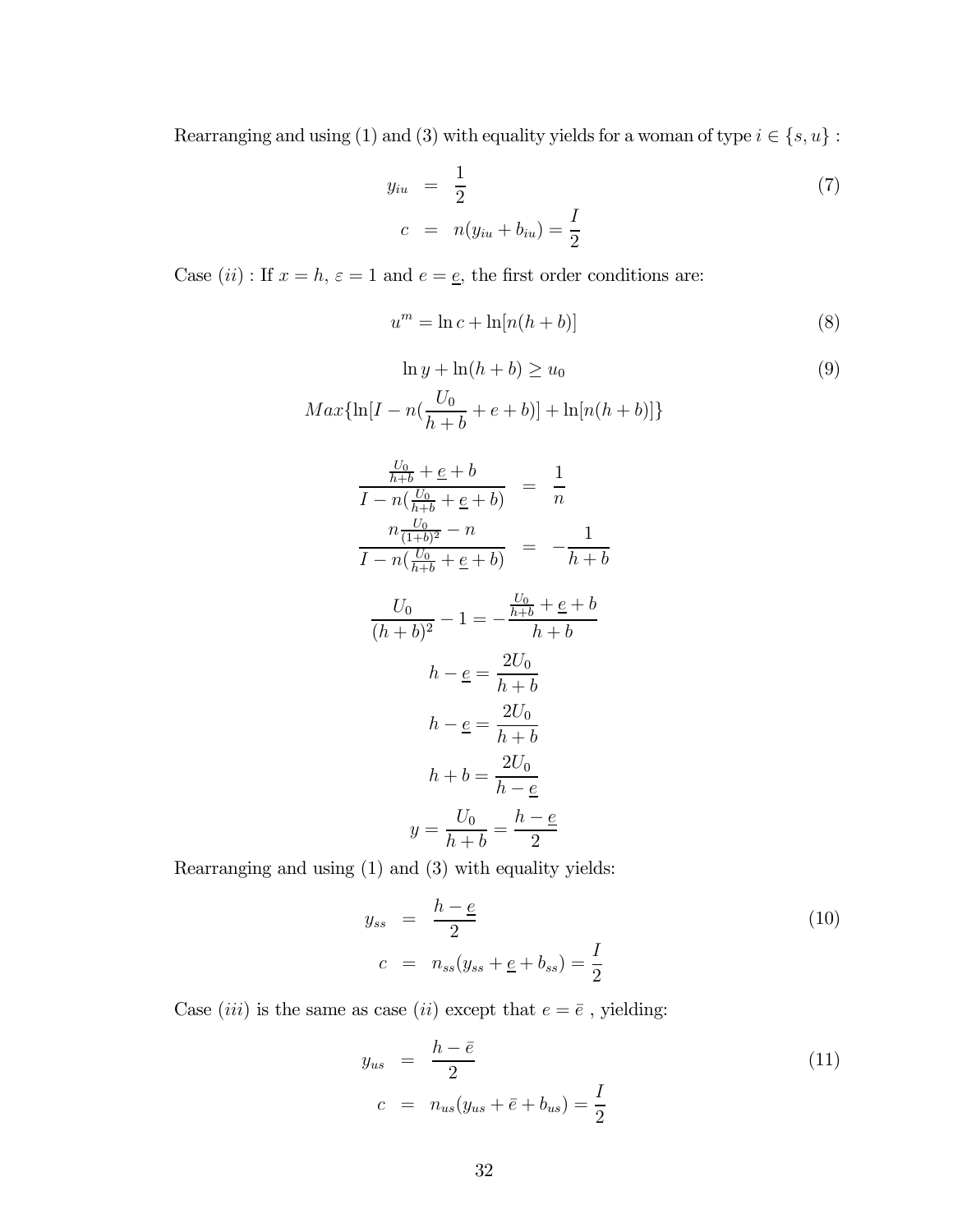#### 7.3 Proof of Lemma 1

Consider a couple composed of two skilled parents, and let x and b denote the skill and bequest levels, respectively, that are specified in their contract. Recall that their cost of raising skilled children is  $e$  and the difference in income between skilled and unskilled children is  $h-1$ . Let  $h-1 < \underline{e}$ . Hence, if  $x = h$ , then  $x + b$  can be increased without affecting c and n by setting  $x = 1$  and increasing b by  $\underline{e}$ . Therefore, if  $h - 1 < \underline{e}$ ,  $x = h$  is not optimal and cannot be an equilibrium.

Suppose that  $h - 1 > e$  and the contract specifies  $x = 1$ . In this case,  $x + b$  can be increased without affecting c and n by setting  $x = h$  and reducing b by  $\underline{e}$ . Hence, if  $h-1 > \underline{e}$ ,  $x = 1$  cannot be an equilibrium. Whenever  $h = \underline{e} + 1$ , parents are indifferent between  $x = 1$  and  $x = h$ , in which case we assume that they raise skilled children. Thus, we have shown that if both parents are skilled, they raise skilled children if and only if  $h \geq \underline{h}$ .

If only one parent is skilled, the cost of raising a skilled children is  $\bar{e}$ . We can use the same argument to show that if one parent is skilled and the other is not, they raise skilled children if and only if  $h \geq \overline{h}$ . That completes the proof of Lemma 1.

### 7.4 Proof of Lemma 2

Suppose the contrary is true: there is at least one unskilled woman that raises skilled children and a skilled woman that raises unskilled children.

It is easy to show that, in equilibrium, women within each type attain the same utility level. Between types, there are two alternatives: (1) unskilled women have at least the same utility as skilled women or, (2) skilled women have strictly greater utility. Let us examine each alternative.

Alternative 1: Since it takes at least one skilled parent to raise skilled children, there must be at least one skilled man that raises skilled children with an unskilled woman. If so, a skilled man who offered  $(y_{us}, b_{us})$  could make instead the same offer,  $(y_{ss}, b_{ss})=(y_{us}, b_{us})$ to a skilled woman that had unskilled children and raise skilled children. He saves  $\bar{e} - \underline{e}$ and she attains the utility level of the unskilled woman, which, in this alternative, is at least as high as her own. Thus, he strictly gains and she does not lose, which could not exist in equilibrium.

Alternative 2: Let z satisfy the condition that  $\ln z + \ln(1 + b_{su}) = \ln y_{us} + \ln(h + b_{us}),$ and recall that in this alternative  $\ln y_{su} + \ln(1 + b_{su}) > \ln y_{us} + \ln(h + b_{us})$ . Hence,

$$
\ln z + \ln(1 + b_{su}) = \ln y_{us} + \ln(h + b_{us}) < \ln y_{su} + \ln(1 + b_{su})
$$

and it follows that  $z < y_{su}$ .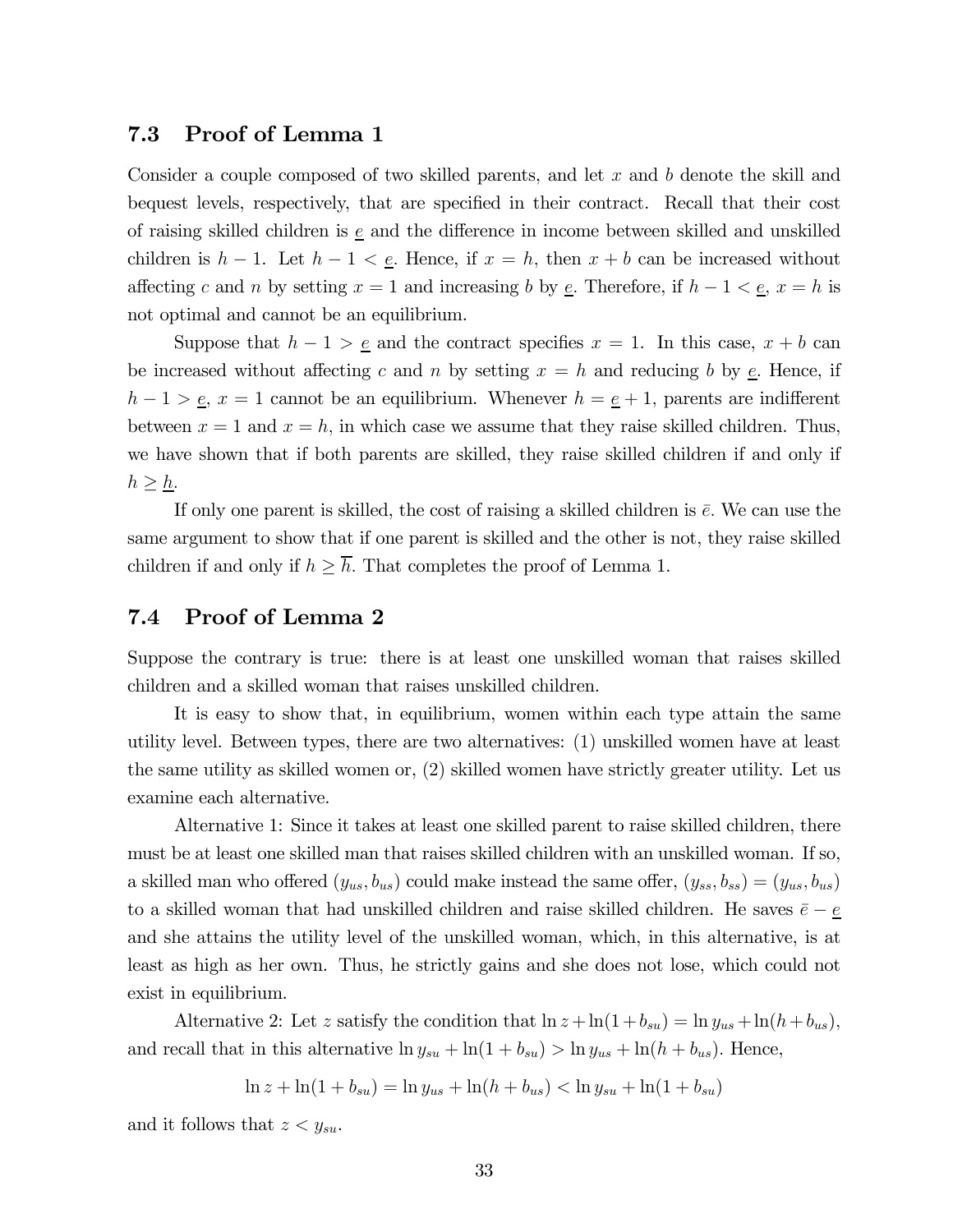Consider a man that offers the contract  $(y_{su}, b_{su})$ . He could improve on it by offering to an unskilled woman a contract of  $(z, b_{uu})$  with  $b_{uu} = b_{su}$ . He is better off because he saves  $y_{su}-z > 0$ , and she receives the same utility since by the definition of z,  $\ln z + \ln(1+b_{uu}) =$  $\ln z + \ln(1 + b_{su}) = \ln y_{us} + \ln(h + b_{us}),$  implying that this alternative cannot exist in equilibrium.

Thus, we have ruled out the two alternatives, which proves the lemma.

### 7.5 Proof of Lemma 3

The cost of raising skilled children for unskilled men is at least  $\bar{e}$ . Hence, if an unskilled man raises skilled children then by Lemma 1 it must be that  $h \geq \overline{h}$ . However, by Lemma 1, if  $h \geq \overline{h}$ , skilled men find it optimal to raise skilled children with either skilled or unskilled women, proving the lemma.

#### 7.6 Proof of Lemma 4

Consider first the case in which skilled and unskilled men raise unskilled children and denote by  $v$  the number of wives that each unskilled man marries. Then by equation  $(7)$ the consumption price of women is 1/2 regardless of the man's type. Since men value all women identically, their children receive the same level of bequest. Hence, equations (4) and (5) imply that  $n_{iu} = \nu/r > \nu$ , proving the lemma for this case.

Now, consider the case where at least some skilled men raise skilled children, and assume by contradiction that unskilled men are polygynous, implying that some unskilled men marry skilled women. There are two alternatives: (i) Skilled women that marry unskilled men raise unskilled children or  $(ii)$  they raise skilled children.

In Alternative  $(i)$ , it must be that skilled women are indifferent between marrying skilled men and raising skilled children and marrying unskilled men and raising unskilled children. Hence, by (7) and (10),

$$
\ln\left(\frac{h-\underline{e}}{2}\right) + \ln(h+b_{ss}) = \ln\left(\frac{1}{2}\right) + \ln(1+b_{su}).
$$

Due to Lemma 1, it must be that  $h \geq \underline{h} = 1 + \underline{e}$ , so it follows that  $\frac{h-\underline{e}}{2} \geq \frac{1}{2}$ , and therefore,  $h + b_{ss} \leq 1 + b_{su}.$ 

On the other hand, since at least some skilled men raise skilled children it follows that:

$$
n_{ss}(h + b_{ss}) \ge n_{su}(1 + b_{su}) = \frac{v}{r}(1 + b_{su}) > v(1 + b_{su})
$$

where the equality stems from (4) and (5). Hence, since  $h + b_{ss} \leq 1 + b_{su}$ , it follows that  $n_{ss} > v$ , and the lemma is proved for Alternative (*i*).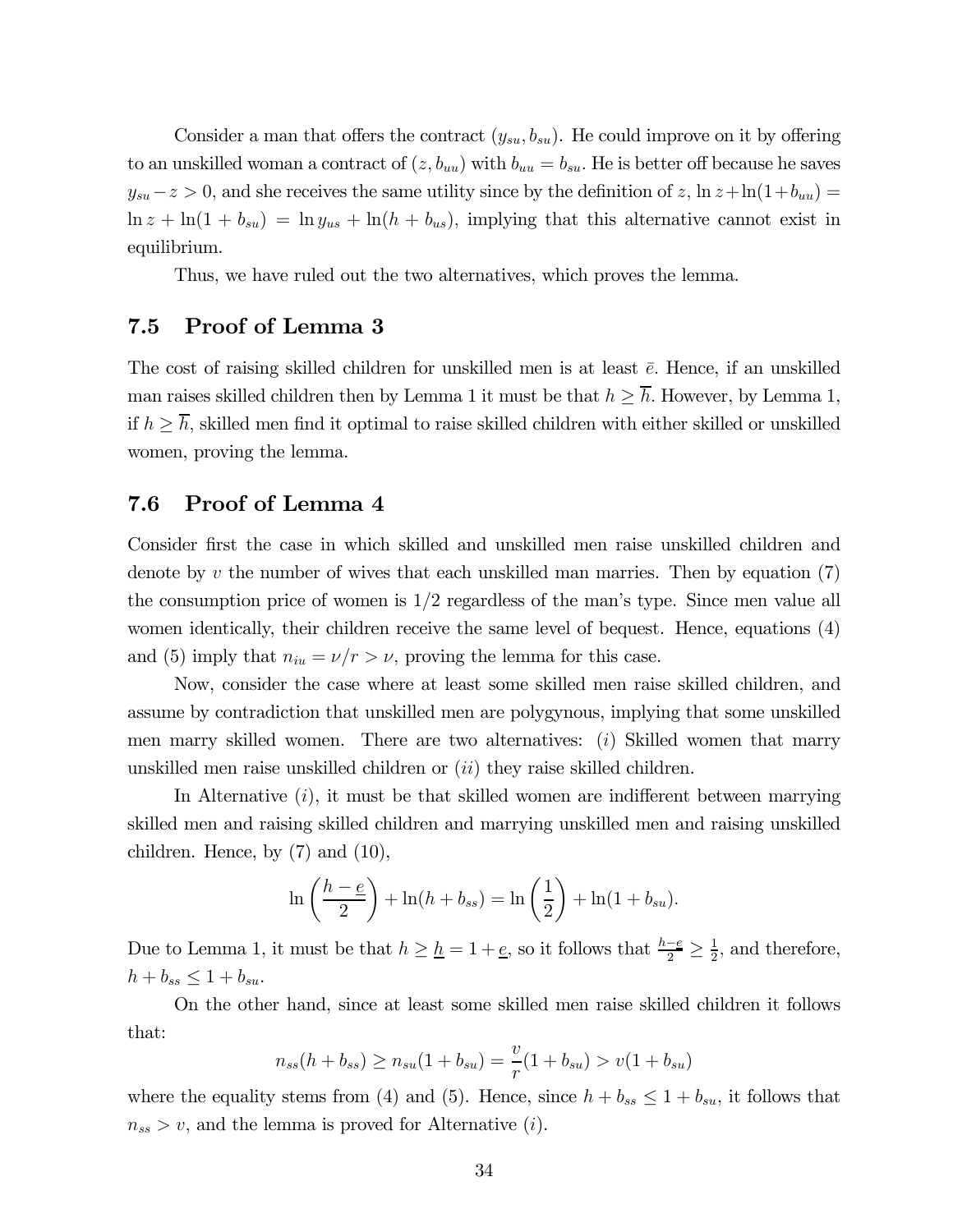Consider Alternative (ii). By Lemma 1 it must be that  $h \geq \overline{h}$ . Because some unskilled men marry more than one unskilled woman it follows from (5) and (7) that  $b_l < \lambda/2$ , where  $b_l$  denotes the bequest offer of the unskilled man. Hence, a skilled man could offer to one unskilled woman with unskilled children  $y_{us} = 1/2$  and  $b_{us} = b_l + 1 - h$ . She is indifferent between the two options and he gains from it because he marries one woman and raises educated children. This offer is feasible for him as:

$$
\frac{h+L}{2} - (y_{us} + \bar{e} + b_{us}) = \frac{h+L}{2} - \frac{1}{2} - \bar{e} - b_l - 1 + h \ge 0
$$

where the inequality stems from the fact that  $h \geq \overline{h} = 1 + \overline{e}$ , and  $L/2 > \lambda/2 > b_l$ . Hence, it cannot be that skilled men marry less than one woman each and that concludes the proof of the lemma.

### 7.7 Proof of Proposition 1

Since  $h < h$ , Lemma 1 implies that all men raise unskilled children. In that case, men are indifferent between skilled and unskilled women and we denote by  $n_{iu}$  the number of women (of either type) that a skilled man marries. Hence, (4) and (5) yield,

$$
\frac{v}{n_{iu}} = r \tag{12}
$$

Since, in equilibrium, all women marry,

$$
\theta n_{iu} + (1 - \theta)v = 1
$$

Substituting into (12) yields:

$$
n_{iu} = \frac{1}{\theta + (1 - \theta)r} \tag{13}
$$

which proves parts  $(i)$  and  $(ii)$  of the proposition. Part  $(iii)$  follows immediately from Lemma 1, thus completing the proof.

## 7.8 Proof of Proposition 2

Part  $(ii)$  follows from Lemma 1. It remains to prove  $(i)$ .

Suppose that there is polygyny and let  $\underline{h} \leq h < \overline{h}$ . By Lemmas 1 and 4, some skilled men marry skilled women and raise skilled children and the rest marry unskilled women and raise unskilled children. Since skilled men must be indifferent between the two options, it follows that:

$$
\ln c + \ln[n_{ss}(h + b_{ss})] = \ln c + \ln[n_{uu}(1 + b_{uu})]
$$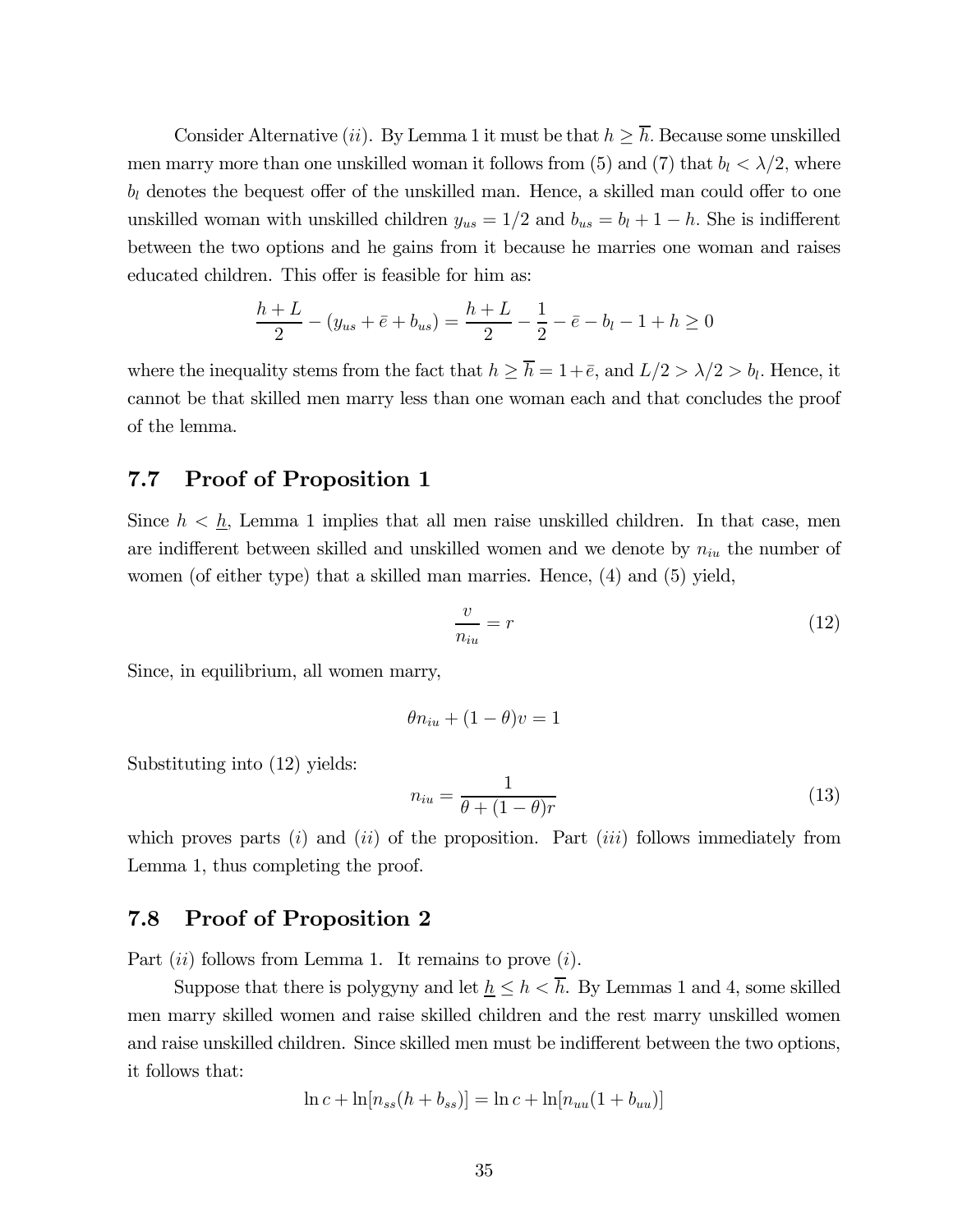and since by  $(4)$ , c is the same in both cases, it follows that:

$$
n_{ss}(h + b_{ss}) = n_{uu}(1 + b_{uu})
$$
\n(14)

On the other hand, it follows from (4) and (5) that:

$$
n_{ss}(y_{ss} + \underline{e} + b_{ss}) = (h + L)/2
$$
\n(15)

$$
n_{uu}(y_{uu} + b_{uu}) = (h+L)/2
$$
\n(16)

and,

$$
\nu(\mu + b_l) = (1 + \lambda)/2 \tag{17}
$$

Let  $p$  denote the proportion of skilled men that marry unskilled women. By Lemmas 1 and 4 and because all women marry:

$$
\theta p n_{uu} + (1 - \theta)\nu = 1 - \theta \tag{18}
$$

and,

$$
\theta(1-p)n_{ss} = \theta \tag{19}
$$

Finally, since unskilled women are indifferent between skilled and unskilled men (in both cases they raise unskilled children), it must be that:

$$
\mu(1+b_l) = y_{uu}(1+b_{uu}) \tag{20}
$$

Solving (4), (5), (7), (10), and (14) - (20) yields,

$$
p = \frac{(1 - \theta)[1 - (h - \underline{e})r]}{1 + \theta(h - \underline{e} - 1)}
$$
(21)

Substituting (21) into (19) yields  $n_{ss}$ :

$$
n_{ss} = \frac{1 + \theta(h - \underline{e} - 1)}{(h - \underline{e})[\theta + (1 - \theta)r]}
$$
\n(22)

Equations  $(14)-(16)$ ,  $(21)$ , and  $(22)$  imply,

$$
n_{uu} = n_{ss}(h - \underline{e}) = \frac{1 + \theta(h - \underline{e} - 1)}{\theta + (1 - \theta)r}
$$
 (23)

Finally, we define the "degree of polygyny" as the average number of women that a rich (skilled) man marries. Thus, from (21)-(23), the degree of polygyny is:

$$
p n_{uu} + (1-p) n_{ss} = \frac{(1-\theta)[1-(h-\underline{e})r]}{1+\theta(h-\underline{e}-1)} \frac{1+\theta(h-\underline{e}-1)}{\theta+(1-\theta)r} + 1
$$
(24)  

$$
= \frac{1-(1-\theta)(h-\underline{e}-1)r}{\theta+(1-\theta)r}
$$

which is declining with  $h$ , thus completing the proof of the proposition.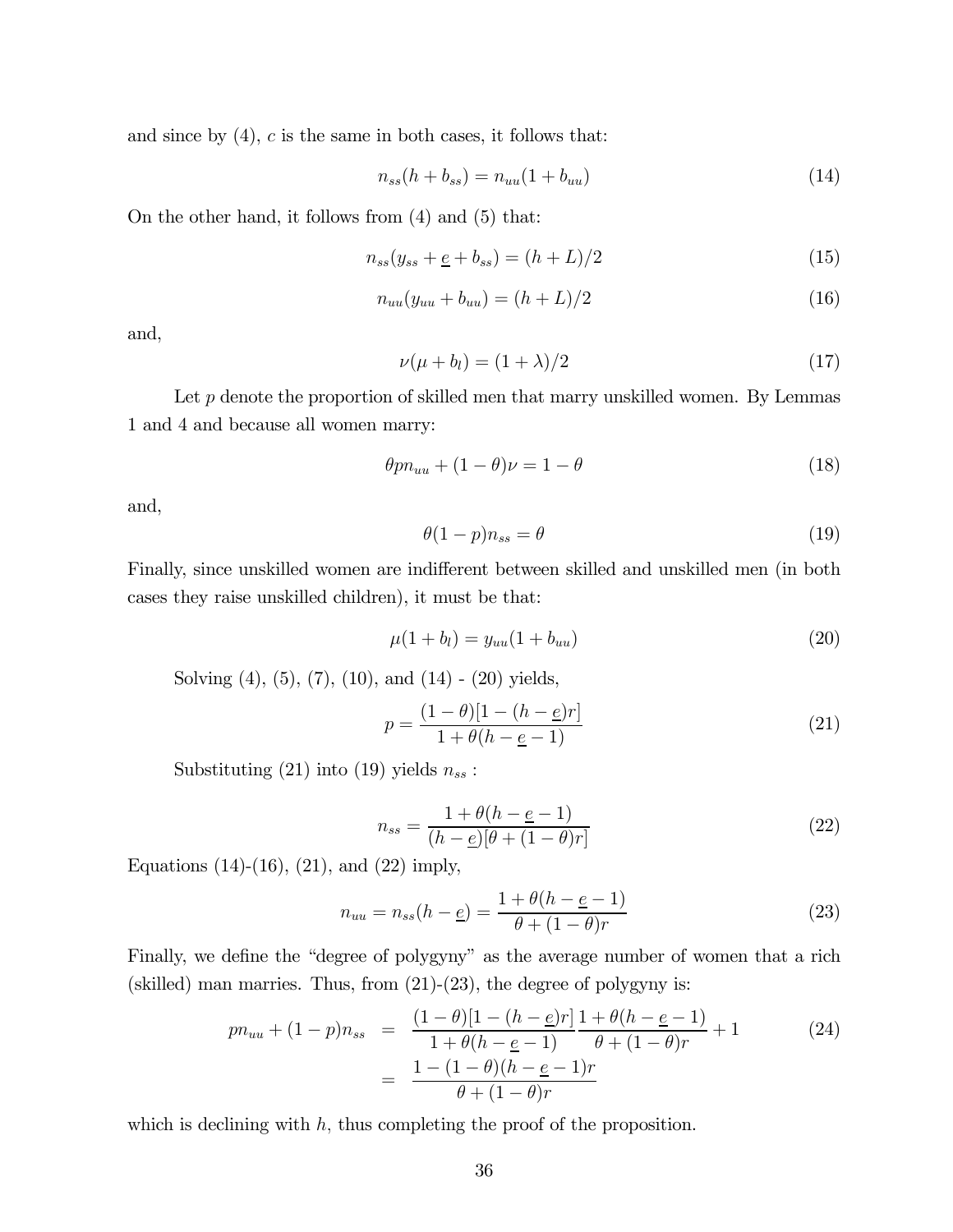#### 7.9 Proof of Proposition 3

It follows from (22) that  $n_{ss}$  is declining with h and reaches  $n_{ss} = 1$  at  $h = h^* \equiv \frac{1}{r} + \underline{e}$ , at which point, by (21),  $p = 0$ . Note that (22) holds for  $h \leq h \leq \overline{h}$ . Hence, there is monogamy if  $\underline{h} \leq h^* \leq \overline{h}$  which is the case if  $\frac{1}{r} + \underline{e} \leq \overline{e} + 1$ . Hence, monogamy exists if  $\overline{e} - \underline{e} \geq \frac{1-r}{r}$ .

Suppose that  $\overline{e} - \underline{e} < \frac{1-r}{r}$ . In that case it follows from (22) that  $n_{ss} > 1$  for all  $h \leq \overline{h}$ . Hence, to complete the proof, it remains to rule out monogamy when  $h > \overline{h}$ .

Let  $h > \overline{h}$ , and assume by contradiction that there is monogamy. If follows from Lemma 1,  $(4)$ , and  $(10)$  that:

$$
b_{ss} = \frac{h+L}{2} - \frac{h+\underline{e}}{2}
$$

and a skilled man's utility is:

$$
U_1 = \ln\left(\frac{h+L}{2}\right) + \ln\left(h + \frac{h+L}{2} - \frac{h+e}{2}\right) = \ln\left(\frac{h+L}{2}\right) + \ln\left(\frac{h+L}{2} + \frac{h-e}{2}\right)
$$

Since each unskilled man marries one unskilled woman, and by (7) pays her 1/2, it follows from (5) that they leave no bequest to their children. Thus, her utility is  $\ln \frac{1}{2} + \ln 1$ .

Hence, an educated man could offer an unskilled woman the contract  $(y_{us} = 1/2, b_{us} =$  $1-h$ , making her indifferent between the two alternatives. By (4), this contract implies that  $n_{us} = \frac{h+L}{2}(\frac{1}{2} + 1 - h + \bar{e})^{-1}$  and his utility,  $U_2$  under this contract, increases since:

$$
U_2 - U_1 = \frac{h+L}{2(\frac{1}{2} + 1 - h + \bar{e})} - \left(\frac{h+L}{2} + \frac{h-e}{2}\right)
$$
  
= 
$$
\frac{h+L}{2} \left(\frac{1}{\frac{1}{2} - (h-1-\bar{e})} - 1\right) - \frac{h-e}{2}
$$
  

$$
\geq \frac{h+L}{2} - \frac{h-e}{2} > 0
$$

where the inequality follows from the fact that for  $h \geq \overline{h}$ ,  $\frac{1}{\frac{1}{2}-(h-1-\overline{e})} \geq 2$ . Hence, the alternative contract strictly increases the man's utility without reducing the woman's utility which cannot be true in equilibrium, completing the proof.

### 7.10 Proof of Proposition 4

It is shown in the proof of Proposition 3 that there is polygyny if  $h > \overline{h}$ . This result, along with Lemma 4, prove  $(ii)$ . Part  $(iii)$  follows directly from Lemma 1.

 $>$ From Lemma 1 and parts *(ii)* and *(iii)*, all skilled men have skilled children, some with skilled women, and the others with unskilled women. Since they must be indifferent between the two options, and by (4) and 5,

$$
n_{ss}(h+b_{ss}) = n_{us}(h+b_{us})
$$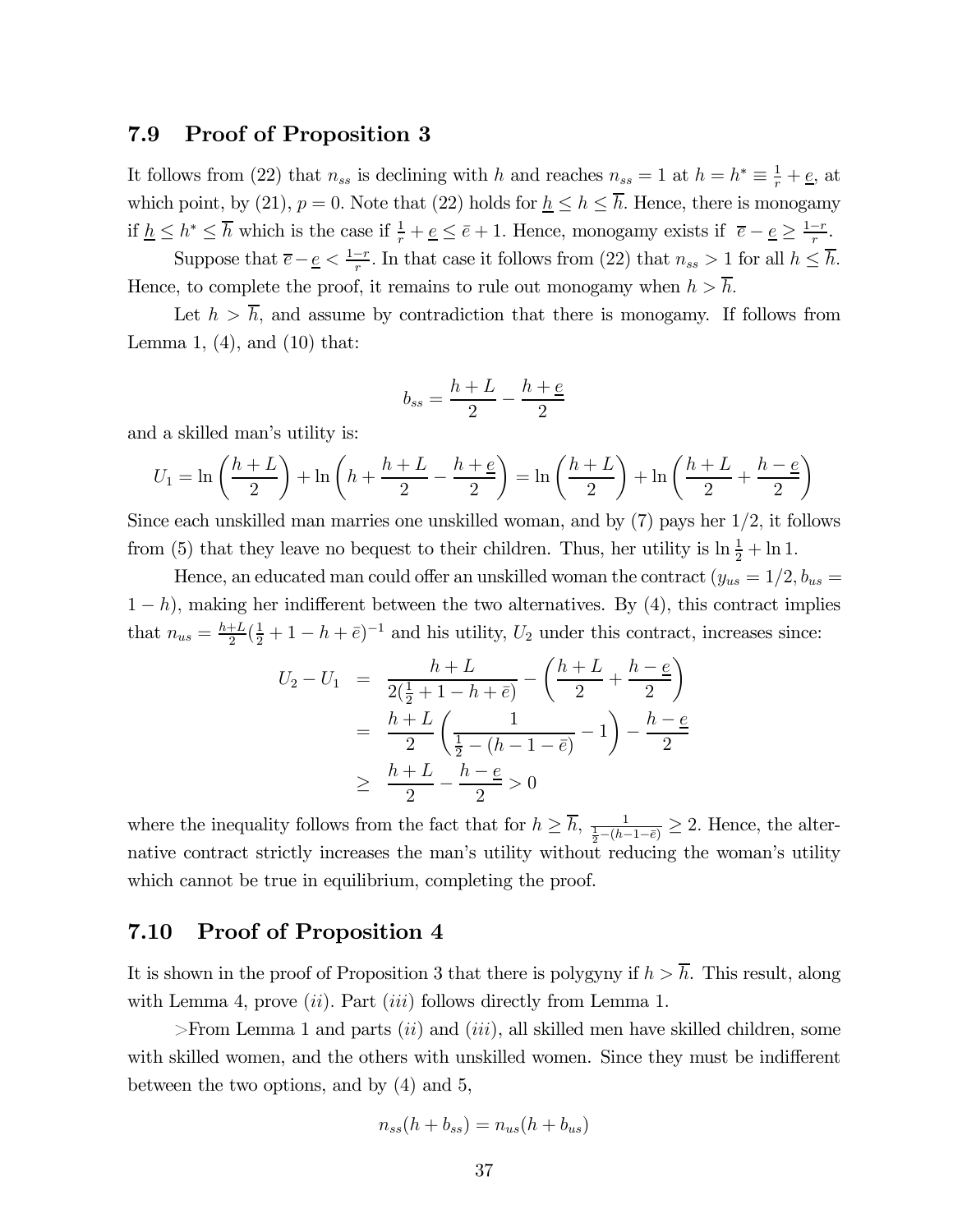$$
n_{ss}(y_{ss} + \underline{e} + b_{ss}) = (h + L)/2
$$

$$
n_{us}(y_{us} + \overline{e} + b_{us}) = (h + L)/2
$$

$$
\nu(\mu + b_l) = (1 + \lambda)/2.
$$

Since unskilled women are indifferent between raising skilled children with skilled men and raising unskilled children with unskilled men,

$$
\mu(1+b_l)=y_{us}(h+b_{us}).
$$

Finally, since all unskilled women get married,

$$
\theta p n_{us} + (1 - \theta)\nu = 1 - \theta.
$$

These equations together with (7) - (11) and (19) yield

$$
n_{ss} = \frac{1}{1-p} \tag{25}
$$

$$
n_{us} = \frac{h - \underline{e}}{(h - \bar{e})(1 - p)}
$$
\n(26)

$$
p\theta \frac{h - \underline{e}}{(h - \overline{e})(1 - p)} + \frac{(1 - \theta)r}{(h - \overline{e})^2 \left(\frac{(1 - p)}{h - \underline{e}} - k\right) - k} = 1 - \theta \tag{27}
$$

where  $k = (h+L)^{-1}$ . Since the derivative of the left hand side of (27) is positive with respect to p and negative with respect to h, it follows that  $dp/dh$  is positive. That, together with  $(25)$  and  $(26)$ , prove part  $(i)$ , completing the proof of the proposition.

### 7.11 Proof of Proposition 5

For  $h \leq \overline{h}$ , Proposition 5 follows immediately from (13) and (24). To prove the proposition for  $h > \overline{h}$ , note that the derivative of the left hand side of (27) is positive with respect to p and to r. Hence, higher inequality (lower r) increases p. By (25) and (26),  $n_{ss}$  and  $n_{us}$  are positively correlated with p, therefore, it follows that the proposition holds also for  $h > \overline{h}$ .

## 8 A Dynamic Extention of the model

In this section, we show that our findings carry through to an infinite horizon overlapping generations model. Let superscript  $t$  indicate period  $t$ . In every period, parents choose their children's skill level,  $x^t$ , and bequest,  $b^t$ , while taking as given their own skill level,  $x^{t-1}$ ,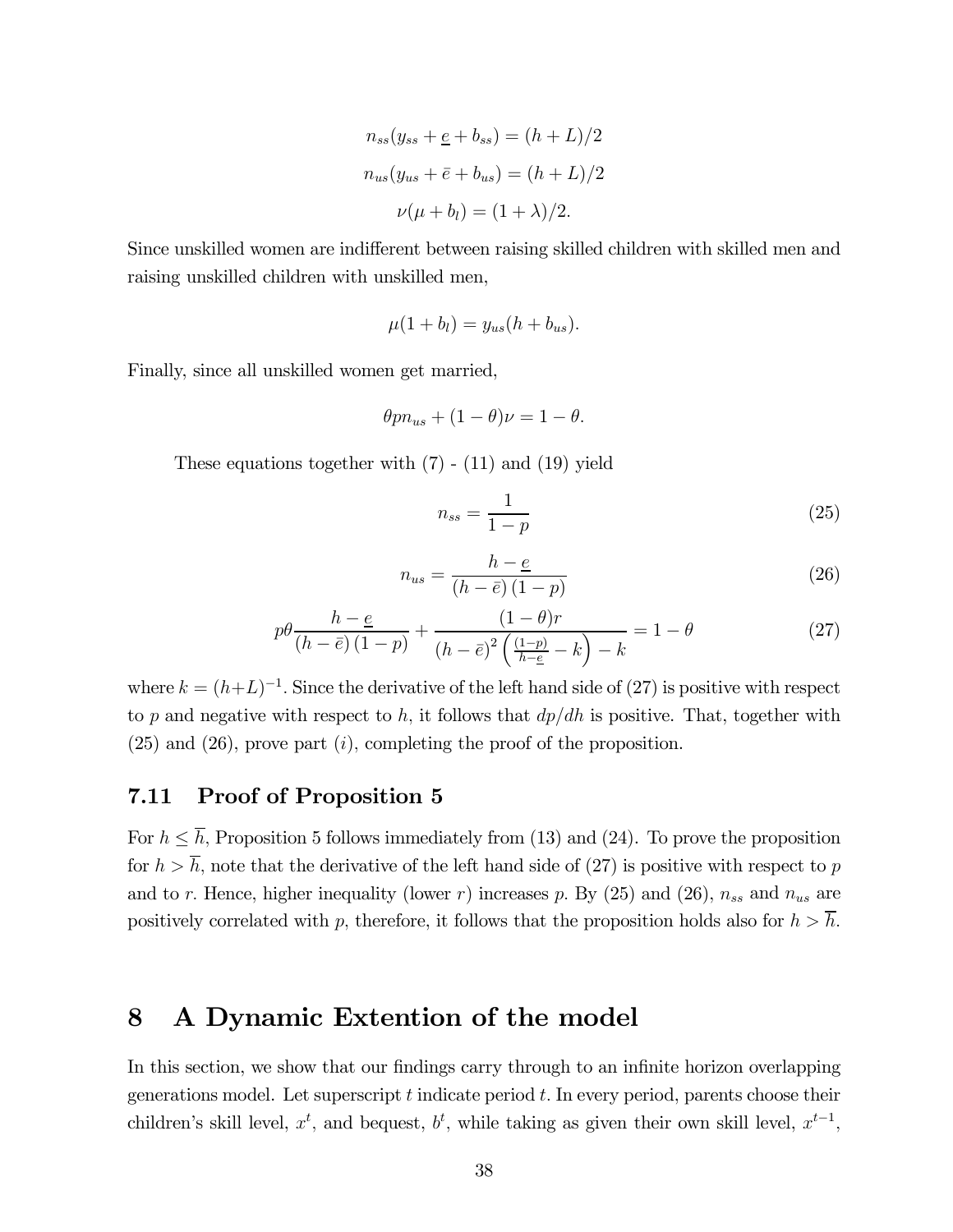and initial endowment,  $b^{t-1}$ . Since the children's inheritance becomes their initial wealth in the next period, parents determine the next generation's human capital and distribution of physical assets, which influences their childrens' decisions over bequest and human capital investments for their children, and so on.

Suppose that  $h < h < \bar{h}$  and denote the initial proportion of skilled men and women by  $\theta^{t-1}$  and the initial endowments of skilled and unskilled men to be  $L^{t-1}$  and  $\lambda^{t-1}$ , repectively. By Proposition 2, skilled women raise skilled children and unskilled women raise unskilled children, regardless of the type of man they marry. Hence, the proportion (and numbers) of skilled to unskilled men and women remain constant over time; that is,  $\theta^{t-1} = \theta^t = \theta$ . Consider unskilled women first: some of them marry skilled men and some marry unskilled men. Since in equilibrium they all have the same utility, by  $(6)$  and  $(7)$ each receives  $y_{uu}^t = \mu^t = 1/2$  as consumption and raises unskilled children. Therefore, it must be that their children receive the same bequest level regardless of whether they married a skilled or an unskilled man. That is,  $b_{uu}^t = b_l^t = \lambda^t$ . All skilled women marry skilled men and raise skilled children, implying that all their children receive the same level of bequest,  $b_{ss}^t = L^t$ . Thus, although there may be polygyny, in the following generation there will be the same proportion of two types of men - skilled with initial endowment  $L<sup>t</sup>$ and unskilled with initial endowment  $\lambda^t$ . Hence, the analysis in the paper is unchanged.

To show that in equilibrium the conjecture that  $r^t \leq 1$  is satisfied for all t, we divide h into two subsegments:  $h \in [\underline{h}, h^*]$  where there exists polygamy in equilibrium, and  $h \in [h^*, \bar{h}]$  where the equilibrium is monogamous. In the first segment, recall that by (14)

$$
n_{ss}^t(h + b_{ss}^t) = n_{uu}^t(1 + b_{uu}^t).
$$

Since, by (23),  $n_{ss}^t < n_{uu}^t$ , it follows that for every t

$$
1 + \lambda^{t+1} = 1 + b_{uu}^t < h + b_{ss}^t = h + L^{t+1}
$$

which implies that:

 $r^t < 1$ .

In the case of monogamy, since unskilled men do not spend resources on raising skilled children, and spend  $1/2$  for their own and  $1/2$  for their wife's consumption, their bequest necessarily converges to zero. Hence, the total income of unskilled men converges to 1. As for skilled men, by (1) and (4), they bequeath  $h - \underline{e}$  which by Lemma 1 is greater than 1. Hence, if  $h \in [h^*, h]$ , then  $r < 1$ .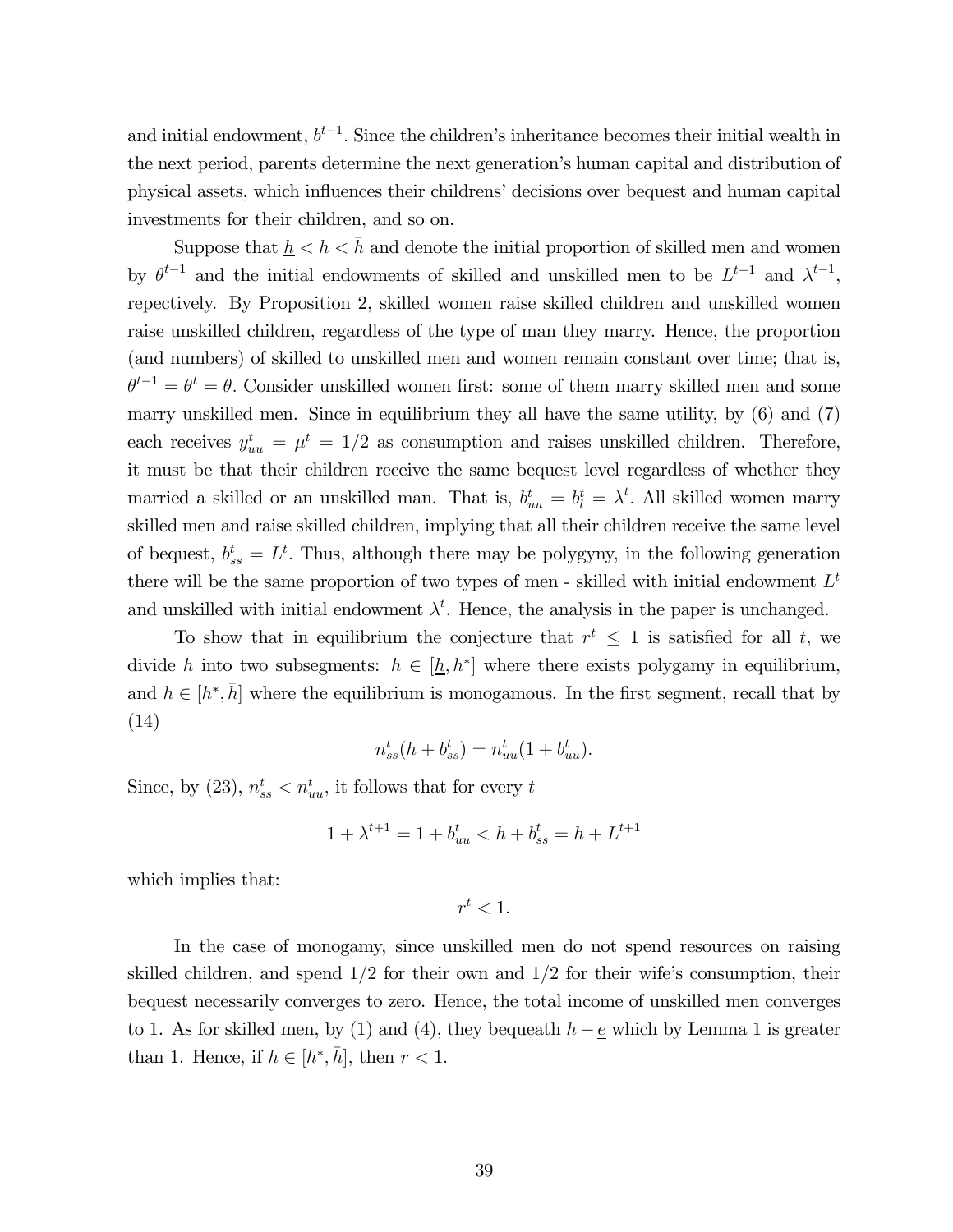# References

- [1] Aiyagari S. Rao; Greenwood Jeremy; and Guner, Nezih (2000) "On the State of the Union" Journal of Political Economy, 108 (2):. 213-244.
- [2] Alesina, A, and Rodrik D, (1994) "Distributive Politics and Economic Growth" Quarterly Journal of Economics, 109 (2): 465-490 May.
- [3] Altonji, J. G. and Dunn, T. A. (1996). 'The effect of family characteristics on the return to education.' Review of Economics and Statistics, vol. 78, pp. 692-704.
- [4] Becker, Gary S. A Treatise on the Family, Enlarged edition (1991). Cambridge, MA: Harvard University Press.
- [5] Becker, G.S. and Lewis, H.G. (1973), "On the Interaction Between Quantity and Quality of Children," Journal of Political Economy, 82, S279-S288.
- [6] Becker, G.S., and Murphy, K.M., (2000), "Social Economics: Market Behavior in a Social Environment," Harvard University Press.
- [7] Becker, G.S., Murphy, K.M., and Tamura, R.F. (1990), "Human Capital, Fertility, and Economic Growth," Journal of Political Economy, 98, S12-S37.
- [8] Behrman, J. R., Foster, A .D., Rosenzweig, M. R. and Vashishtha, P. (1999). 'Women's schooling, home teaching, and economic growth.' Journal of Political Economy, vol. 107, pp. 682-714.
- [9] Betzig, Laura (1992), "Roman Polygyny," Ethology and Sociobiology 13, 309-349.
- [10] Betzig, Laura (1995), "Medieval Monogamy" Journal of Family History, 20 (2), 181- 216.
- [11] Deininger K, and Squire, L (1998), "New Ways of Looking at Old Issues: Inequality and Growth", Journal of Development Economics, 57, 259-287.
- [12] Duby, Georges (1983), The Knight, the Lady, and the Priest, Pantheon, New York.
- [13] Edlund, Lena and Nils-Petter Lagerlof (2002) "Implications of Marriage Institutions for Redistribution and Growth," working paper.
- [14] Elster, Jon, (1989) "Social Norms and Economic Theory", Journal of Economic Perspectives 3, 99-117.
- [15] Fernandez, Raquel; Guner, Nezih; and Knowles, John. (2001) "Love and Money: A Theoretical and Empirical Analysis of Household Sorting and Inequality," CEPR Working Paper 3040.
- [16] Fernandez, Raquel and Rogerson, Richard., (2001) "Sorting and Long-Run Inequality." Quarterly Journal of Economics, 116(4),: 1305-1341.
- [17] Galor, O. and Moav, O. (2000), "Ability Biased Technological Transition, Wage Inequality and Growth," Quarterly Journal of Economics, 115, 469-498.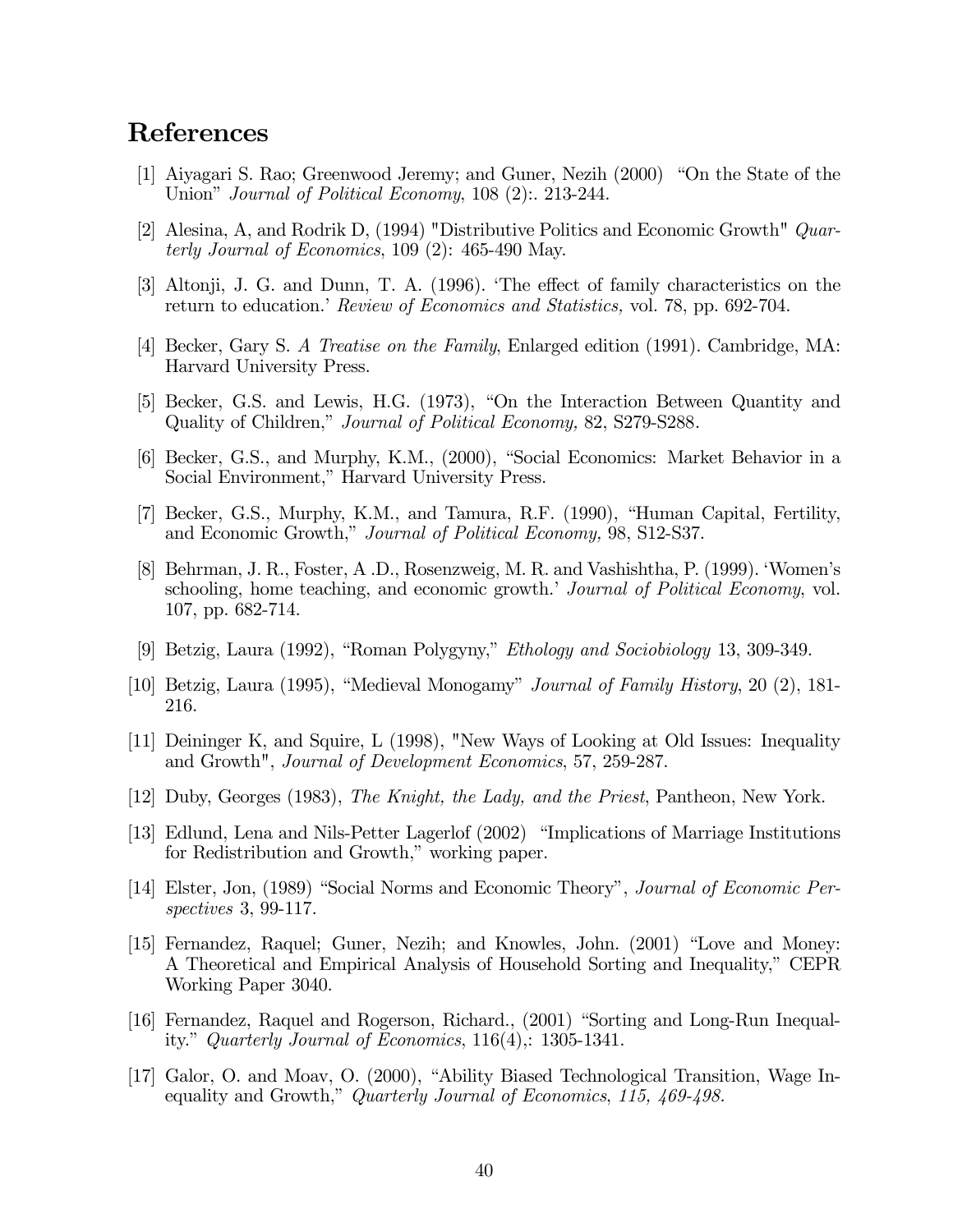- [18] Galor, O. and Moav, O. (2002), "Natural Selection and the Origin of Economic Growth," Quarterly Journal of Economics,117, 1133-1191.
- [19] Galor, O. and Moav, O. (2004), "From Physical to Human Capital: Inequality and the Process of Development," Review of Economic Studies, 71, 1001-1026.
- [20] Goode, J.G., (1963), World Revolution and Family Patterns, New York: The Free Press.
- [21] Goody, Jack. (1983), The Development of the Family and Marriage in Europe, Cambridge University Press.
- [22] Grimal, Pierre (1986), Love in Ancient Rome, University of Oklahoma Press, 1986.
- [23] Grossbard, Amyra (1976), "An Economic Analysis of Polygyny: The Case of Maiduguri," Current Anthropology,  $17(4)$ ,  $701-707$ .
- [24] Guner, Nezih (1999), "An Economic Analysis of Family Structure: Inheritence Rules and Marriage Systems," manuscript, University of Rochester and Queen's University.
- [25] Hartung, John (1982), "Polygyny and Inheritence of Wealth," Current Anthropology, 23: 1-12.
- [26] Jacoby, Hanan G. (1995), "The Economics of Polygyny in Sub-Saharan Africa: Female Productivity and the Demand for Wives in Cote d'Iviore," Journal of Political Economy, 103 (5): 938-971.
- [27] Kremer, Michael (1997), "How Much Does Sorting Increase Inequality?" Quarterly Journal of Economics, 112(1): 115-139.
- [28] Lam, D. and Duryea, S. (1999). 'Effects of schooling on fertility, labor supply and investments in children, with evidence from Brazil.' Journal of Human Resources, vol. 34, pp. 160-92.
- [29] Lagerlof, Nils-Petter (2002) "Sex, Equality, and Growth (in that order)", working paper.
- [30] Lesthaege, R. (1986), "Sub-Saharan Sstems of Reproduction," in The State of Population Theory, ed. David Coleman and Roger Schofield: Basil Blackwell.
- [31] Moav, O., (2005). "Cheap Children and the Persistence of Poverty," Economic Journal, forthcoming.
- [32] Posner, Richard A., (1992) Sex and Reason, Harvard University Press, Cambridge Massachusetts.
- [33] Stone, Lawrence (1977) The Family, Sex, and Marriage in England, 1500-1800. New York: Harper and Row.
- [34] Schultz, T. P. (1993). 'Returns to women's education.' in (E. M. King and M. A. Hill, eds) Women's Education in Developing Countries: Barriers, Benefits, and Policies, Baltimore: John Hopkins University Press.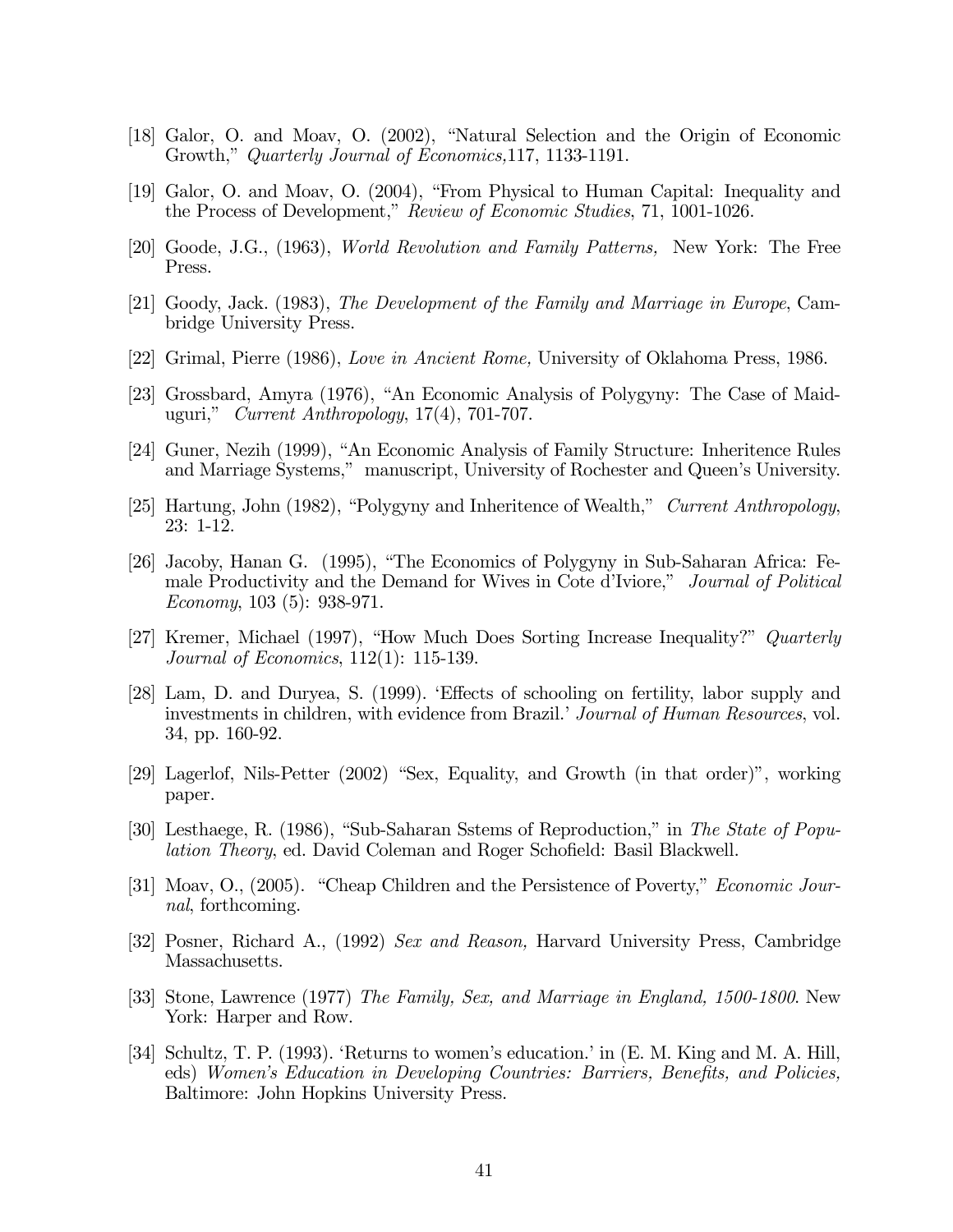- [35] Strauss, J. and Thomas, D. (1995). 'Human resources: empirical modeling of household and family decisions.' in (J. Behrman and T. N. Srinivasan, eds) Handbook of Development Economics, Volume 2, Amsterdam: North Holland Press.
- [36] Tertilt, Michèle (2004). "The Macroeconomics of Polygyny," BREAD Working Paper No. 068, May 2004.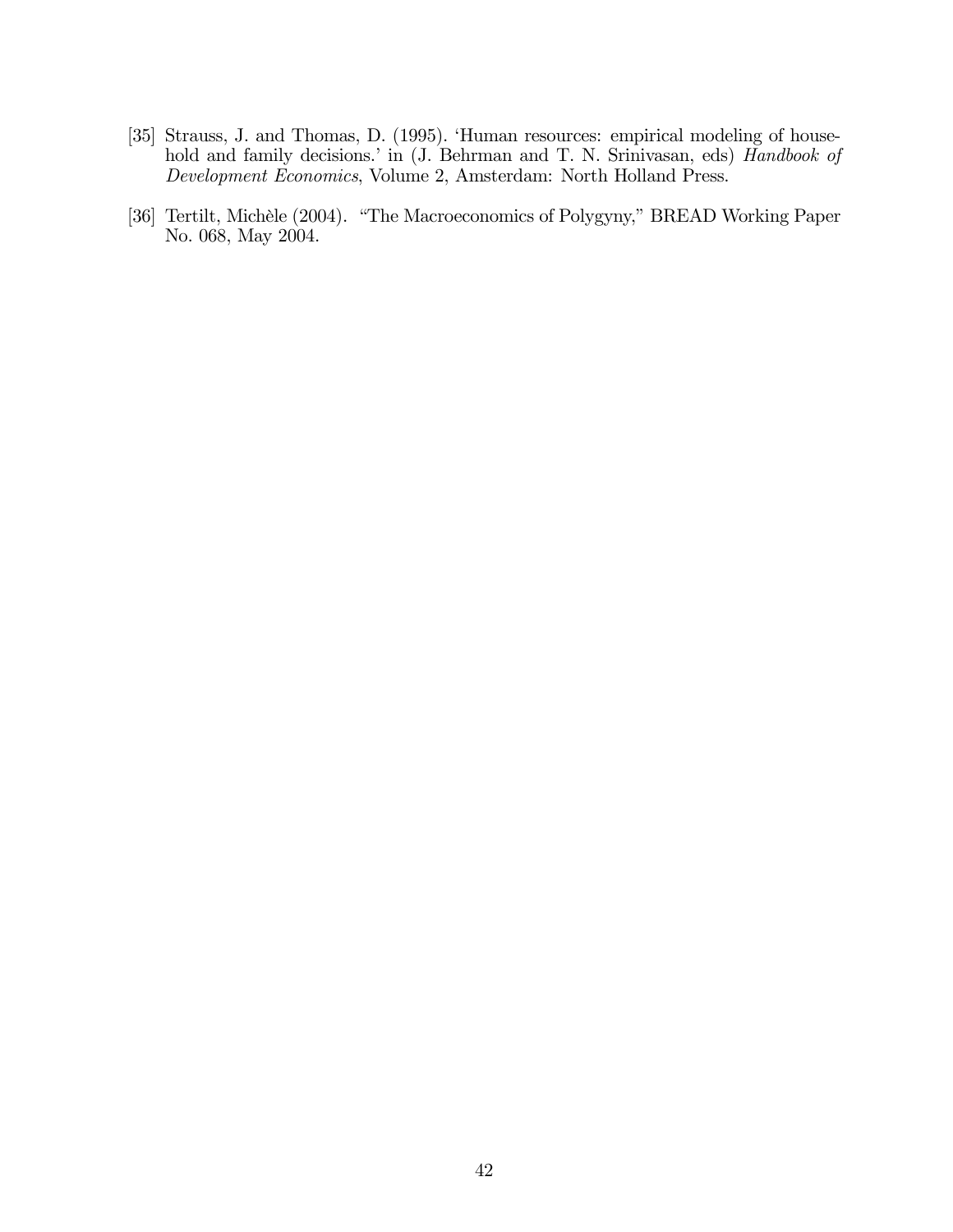## Figure 1a

Polygyny as a function of the value of human capital: Average number of wives of a high income men.

The figure is plotted for the case where the condition in Proposition 3 is satisfied and monogamy exists.

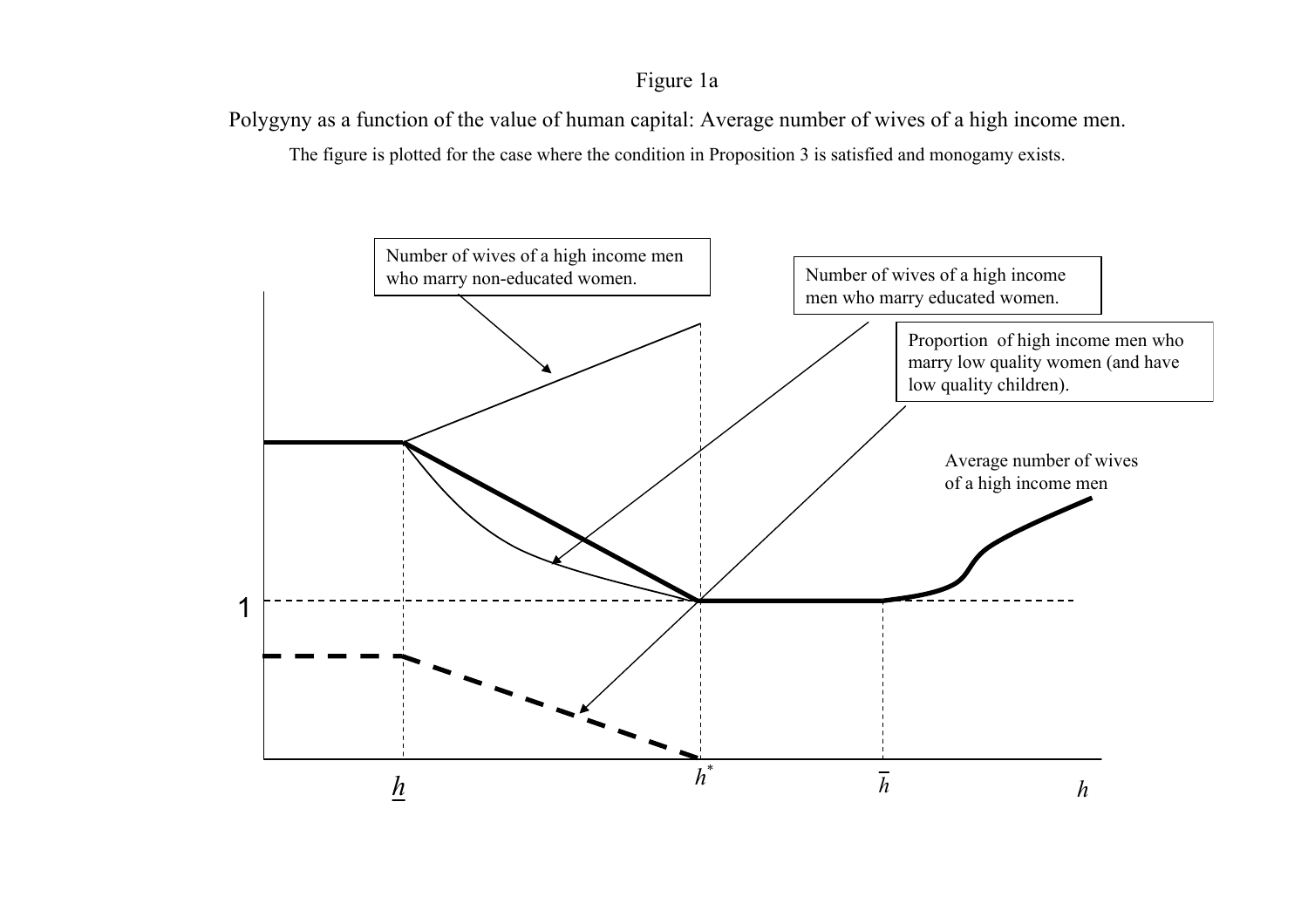## Figure 1b

Polygyny as a function of the value of human capital: Average number of wives of a high income men.

The figure is plotted for the case where the condition in Proposition 3 is not satisfied and monogamy does not exist.

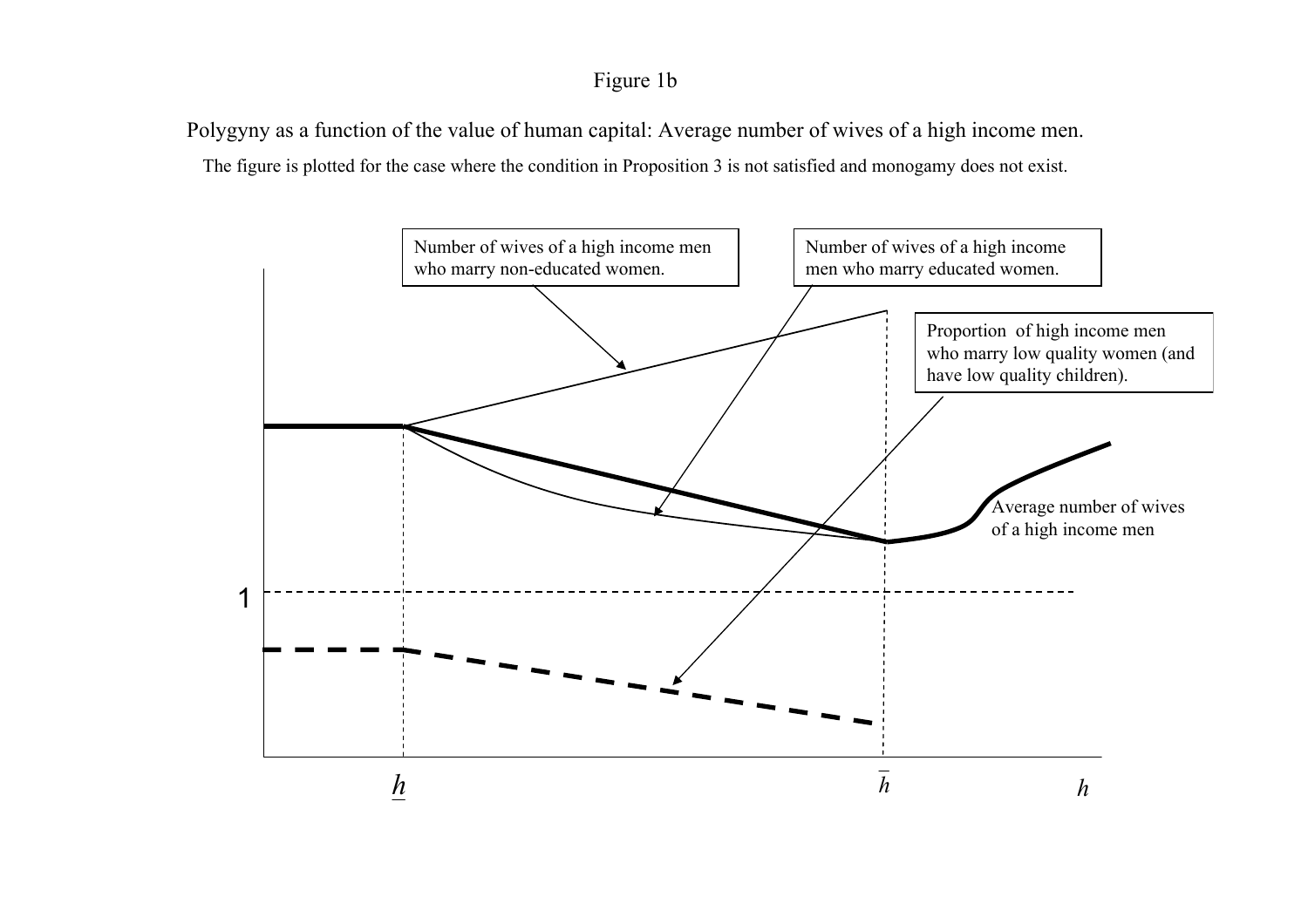Figure 2

"Consumption Prices" for Both Types of Women as a function of the value of human capital.

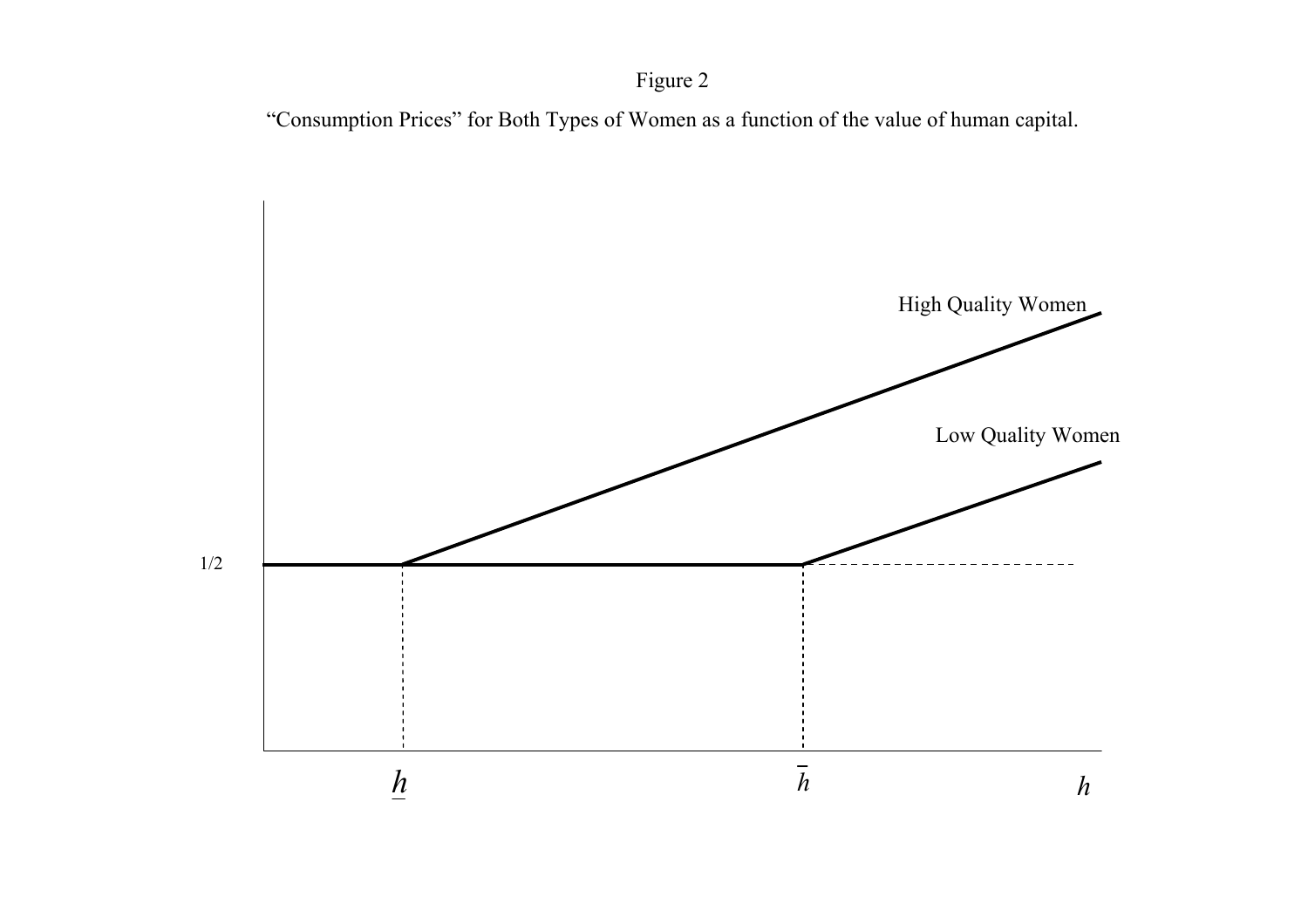|                                | Mean      | Std. Deviation |
|--------------------------------|-----------|----------------|
| Polygyny Dummy Variable        |           |                |
|                                |           |                |
| All Men                        | 0.30      | 0.46           |
| Muslim Men                     | 0.42      | 0.49           |
| <b>Anamist Men</b>             | 0.32      | 0.47           |
| Catholic Men                   | 0.18      | 0.38           |
| Protestant Men                 | 0.19      | 0.39           |
| <b>Other Christian Men</b>     | 0.23      | 0.42           |
| Other Religion Men             | 0.16      | 0.37           |
| <b>Religion Dummies</b>        |           |                |
| Muslim                         | 0.34      | 0.47           |
| Anamist                        | 0.25      | 0.43           |
| Catholic                       | 0.27      | 0.44           |
| Protestant                     | 0.05      | 0.23           |
| Other Christian                | 0.04      | 0.20           |
| Other Religion                 | 0.03      | 0.18           |
| <b>Geographic Dummies</b>      |           |                |
| City of Abidjan                | 0.21      | 0.41           |
| <b>Other Cities</b>            | 0.22      | 0.41           |
| <b>East Forest Region</b>      | 0.23      | 0.42           |
| <b>West Forest Region</b>      | 0.15      | 0.36           |
| Savannah Region                | 0.19      | 0.39           |
| Income and Education Variables |           |                |
| <b>Total Personal Income</b>   | 1,388,546 | 1,591,037      |
| Personal Wage Income           | 446,907   | 1,193,002      |
| <b>Years of Education</b>      | 3.16      | 4.86           |
| Works for wages                | 0.24      | 0.43           |
| Self-Employed in Agriculture   | 0.51      | 0.50           |
| Self-Employed in Business      | 0.13      | 0.34           |
| Sample Size                    | 1360      |                |

Table 1: Summary Statistics for Male Heads of Households in Cote D'Ivoire, 1986

The sample includes all male heads of households between the ages of 21 and 70.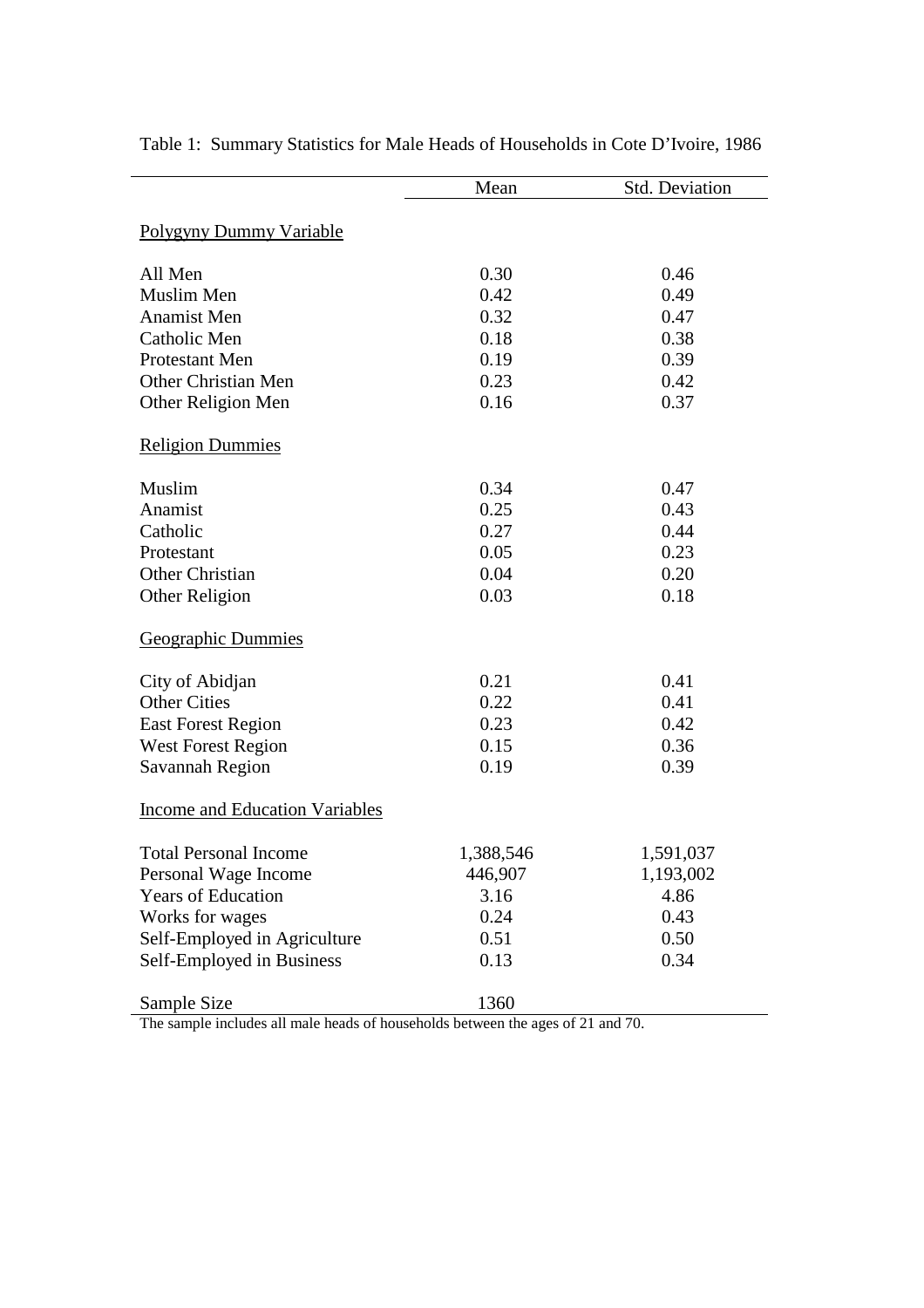|                                                                                             | Probit: Dependent Variable $=1$ if man has more than one wife |                     |                     |                     |                     |
|---------------------------------------------------------------------------------------------|---------------------------------------------------------------|---------------------|---------------------|---------------------|---------------------|
| <b>Total Personal</b><br>Income                                                             | 0.063<br>(0.010)                                              | 0.108<br>(0.013)    | 0.055<br>(0.009)    | 0.110<br>(0.013)    | 0.066<br>(0.009)    |
| Education                                                                                   | $-0.018$<br>(0.004)                                           |                     |                     | $-0.009$<br>(0.005) | $-0.015$<br>(0.005) |
| Personal Wage<br>Income                                                                     |                                                               | $-0.165$<br>(0.026) |                     | $-0.148$<br>(0.027) |                     |
| Percent of Total<br>Income from<br>Wages                                                    |                                                               |                     | $-0.368$<br>(0.087) |                     | $-0.302$<br>(0.088) |
| <b>Age Dummies</b>                                                                          | Yes                                                           | Yes                 | Yes                 | Yes                 | Yes                 |
| Geographic<br>Dummies                                                                       | Yes                                                           | Yes                 | Yes                 | Yes                 | Yes                 |
| <b>Religion Dummies</b>                                                                     | Yes                                                           | Yes                 | Yes                 | Yes                 | Yes                 |
| Dummies for Self-<br>Employed in<br>Agriculture,<br>Business, and<br>being a Wage<br>Earner | Yes                                                           | N <sub>o</sub>      | N <sub>o</sub>      | Yes                 | Yes                 |
| Observations                                                                                | 1357                                                          | 1358                | 1358                | 1357                | 1357                |

|  |  |  |  |  | Table 2: Probability of Being Polygynous, Male Heads of Households |
|--|--|--|--|--|--------------------------------------------------------------------|
|--|--|--|--|--|--------------------------------------------------------------------|

Coefficient estimates are the marginal effects from the probit results. Standard errors are in parentheses. The income and wage variables have been normalized by dividing by one million, and were created by subtracting the estimated annual income of non-heads of the household from the "created" variables for total household income and total household wage income. Age dummies include the following categories: below 25, 25-34, 35-44, 45-54, 55-64, and greater than 64. The five geographic and six religion dummies are detailed in Table 1. The sample includes all male heads of households between the ages of 21 and 70.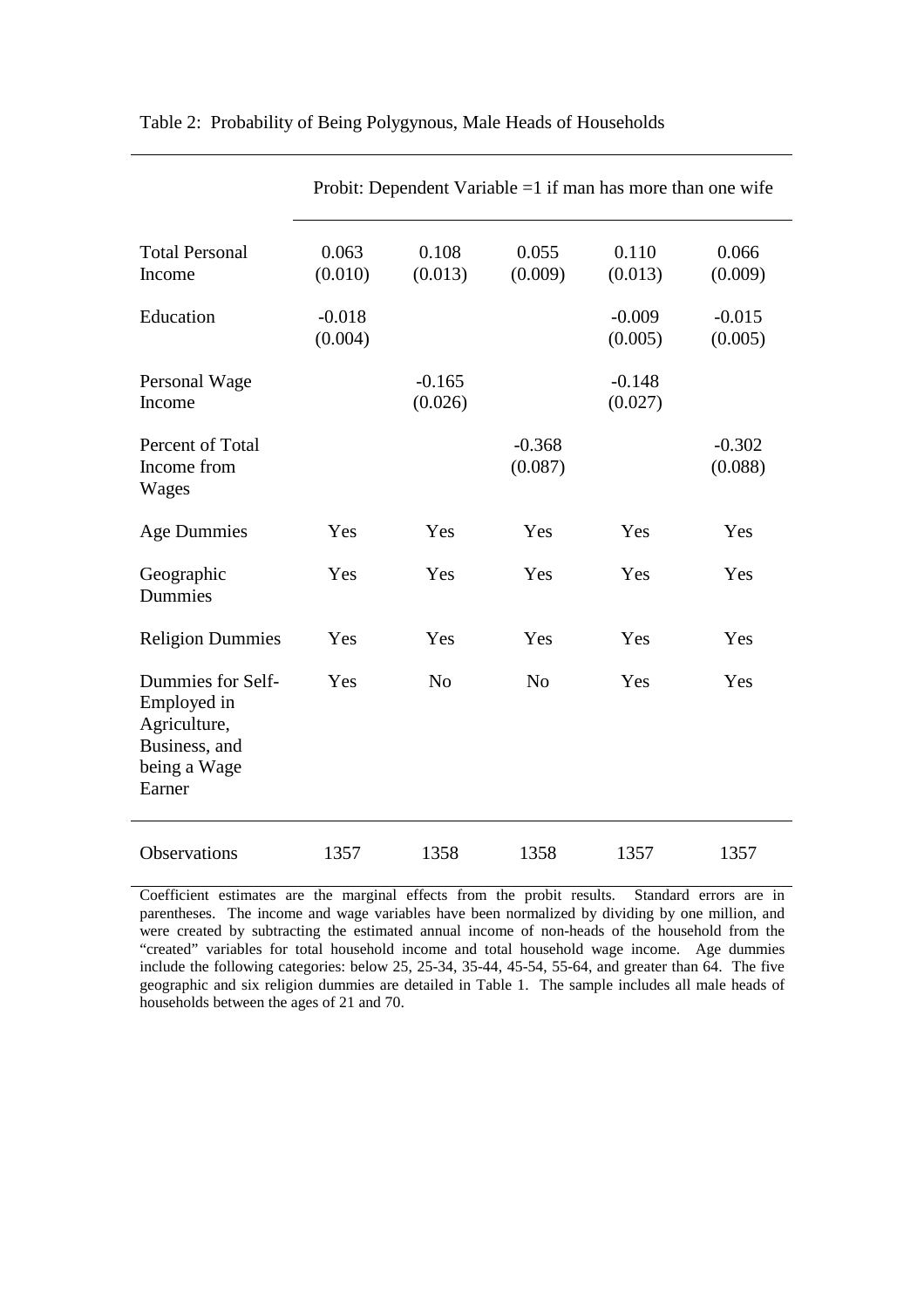|                                                | <b>OLS</b> Regression<br>Dependent Variable: Education Level of the Wife |                     |  |  |
|------------------------------------------------|--------------------------------------------------------------------------|---------------------|--|--|
| Dummy for being in<br>a Polygynous<br>Marriage | $-0.646$<br>(0.125)                                                      | $-0.271$<br>(0.103) |  |  |
| <b>Education</b> level of<br>the Husband       |                                                                          | 0.427<br>(0.015)    |  |  |
| <b>Age Dummies</b>                             | Yes                                                                      | Yes                 |  |  |
| Geographic<br>Dummies                          | Yes                                                                      | Yes                 |  |  |
| <b>Religion Dummies</b>                        | Yes                                                                      | Yes                 |  |  |
| R-square                                       | 0.31                                                                     | 0.54                |  |  |
| Number of<br>observations                      | 1710                                                                     | 1709                |  |  |

Table 3: Explaining the Education Level of Wives

Standard errors are in parentheses. The explanatory variables have been defined in Tables 1 and 2.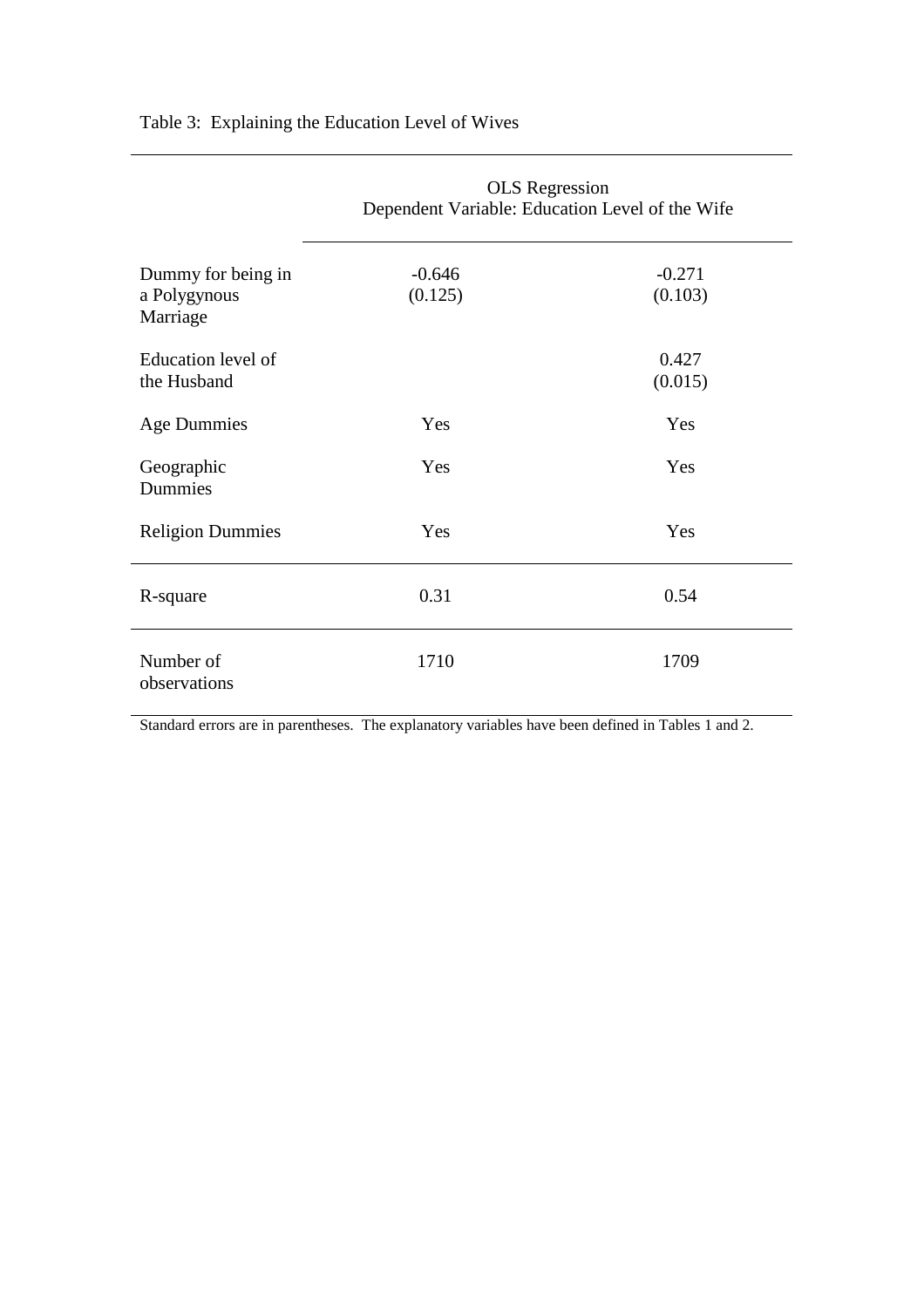|                                                          | <b>OLS</b> Regression                               |                     |                                                                     | Probit              |                     |                     |
|----------------------------------------------------------|-----------------------------------------------------|---------------------|---------------------------------------------------------------------|---------------------|---------------------|---------------------|
|                                                          | Dependent Variable:<br>Education Level of the child |                     | Dependent Variable $= 1$ if child<br>has any education, 0 otherwise |                     |                     |                     |
| Number of<br>Wives in<br>Household                       | $-0.115$<br>(0.031)                                 | $-0.042$<br>(0.034) | $-0.054$<br>(0.032)                                                 | $-0.050$<br>(0.014) | $-0.032$<br>(0.016) | $-0.030$<br>(0.015) |
| Father's<br>Total<br>Income                              | 0.105<br>(0.018)                                    | 0.039<br>(0.021)    | 0.044<br>(0.019)                                                    | 0.053<br>(0.009)    | 0.040<br>(0.011)    | 0.035<br>(0.010)    |
| Father's<br>Education                                    |                                                     | 0.050<br>(0.011)    | 0.049<br>(0.010)                                                    |                     | 0.023<br>(0.005)    | 0.025<br>(0.005)    |
| Mother's<br>Education                                    |                                                     | 0.048<br>(0.015)    |                                                                     |                     | 0.021<br>(0.008)    |                     |
| Mean<br><b>Education</b> of<br>all Wives in<br>Household |                                                     |                     | 0.046<br>(0.013)                                                    |                     |                     | 0.020<br>(0.007)    |
| Male                                                     | 0.294<br>(0.054)                                    | 0.313<br>(0.058)    | 0.296<br>(0.054)                                                    | 0.108<br>(0.024)    | 0.108<br>(0.027)    | 0.109<br>(0.025)    |
| Age<br>Dummies                                           | Yes                                                 | Yes                 | Yes                                                                 | Yes                 | Yes                 | Yes                 |
| Geographic<br>Dummies                                    | Yes                                                 | Yes                 | Yes                                                                 | Yes                 | Yes                 | Yes                 |
| Religion<br>Dummies                                      | Yes                                                 | Yes                 | Yes                                                                 | Yes                 | Yes                 | Yes                 |
| R-Squared                                                | 0.50                                                | 0.50                | 0.52                                                                |                     |                     |                     |
| Observations                                             | 2225                                                | 1909                | 2186                                                                | 2225                | 1909                | 2186                |

### Table 4: Explaining the Education Level of Children

Standard errors are in parentheses. The sample is restricted to children between the ages of 5 and 12. Age dummy variables are included for each age within this range. The income variable has been normalized by dividing by one million.